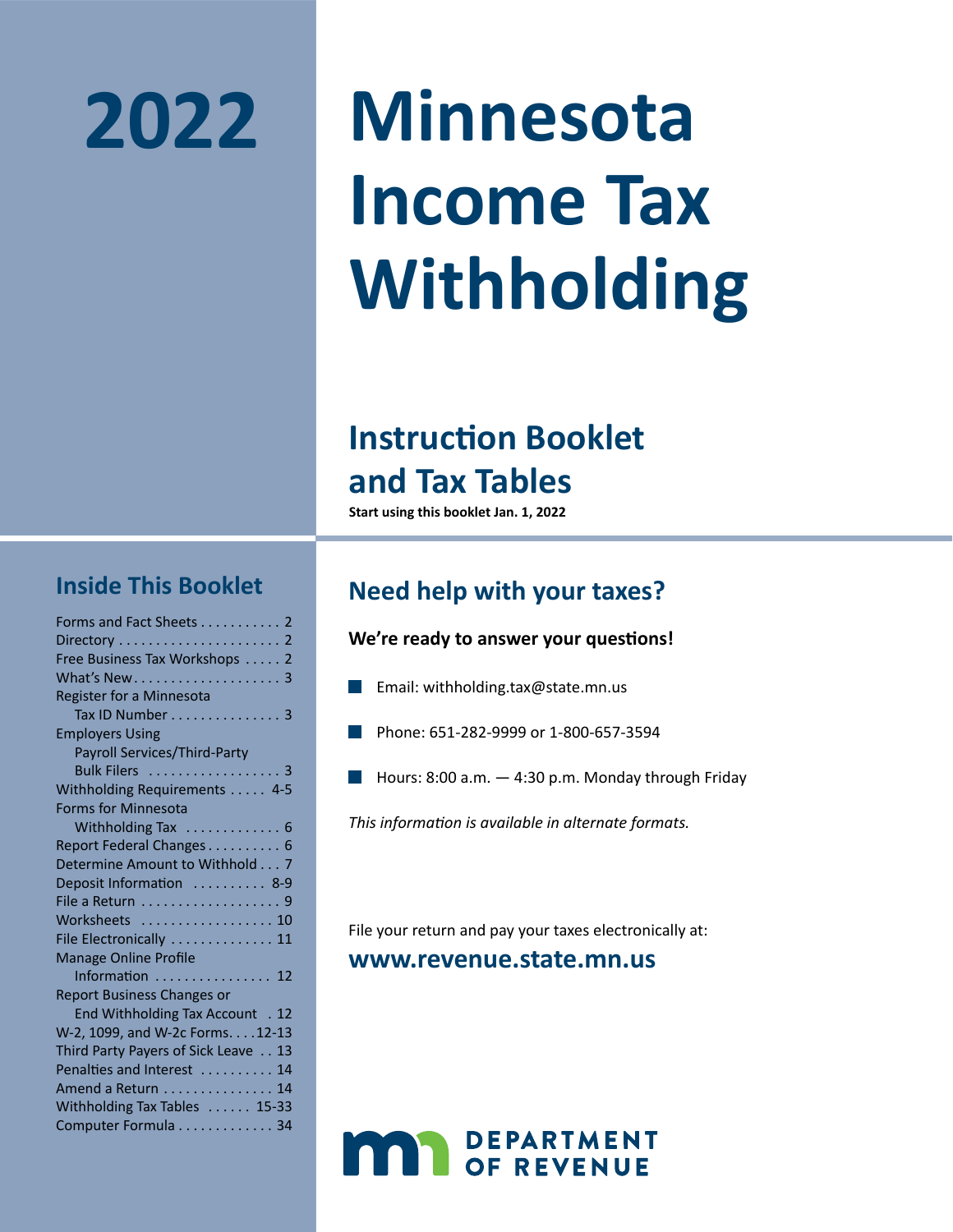#### *Withholding tax forms and fact sheets are available on our website at www.revenue.state.mn.us, or by calling 651-282-9999 or 1-800-657-3594 (toll-free).*

**Forms and Fact Sheets**

| <b>Forms</b>   |                                                                             |
|----------------|-----------------------------------------------------------------------------|
| <b>IC134</b>   | <b>Withholding Affidavit for Contractors</b>                                |
| <b>MWR</b>     | Reciprocity Exemption/Affidavit of<br>Residency                             |
| $W-4MN$        | Minnesota Withholding Allowance/<br><b>Exemption Certificate</b>            |
| W-4MNP         | Minnesota Withholding Certificate<br>for Pension or Annuity Payments        |
|                | <b>Withholding Fact Sheets</b>                                              |
| $\overline{2}$ | Submitting Form W-2 and W-2c<br>Information                                 |
| 2a             | Submitting Form 1099 Information                                            |
| $\overline{3}$ | <b>Agricultural Workers</b>                                                 |
| $\overline{4}$ | <b>Fairs and Special Events</b>                                             |
| 5              | <b>Third-Party Bulk Filers</b>                                              |
| 6              | <b>Corporate Officers</b>                                                   |
| 7              | <b>Household Employees</b>                                                  |
| 8              | Independent Contractor or<br>Employee?                                      |
| 9              | Definition of Wages                                                         |
| 10             | New Employer Guide                                                          |
| 11             | Nonresident Entertainer Tax                                                 |
| 12             | <b>Surety Deposits for Non-Minnesota</b><br><b>Construction Contractors</b> |
| 13             | <b>Construction Contracts with State</b><br>and Local Government Agencies   |
| 19             | Nonresident Wage Income Assigned<br>to Minnesota                            |
|                |                                                                             |

20 Reciprocity

The information you provide on your tax return is private by state law. The Minnesota Department of Revenue cannot provide it to others without your consent except to the Internal Revenue Service, other states that guarantee the same privacy, and certain government units as provided by law.

### **Tax Law Changes**

For detailed information on tax law changes, go to our website and choose **Tax Law Changes** on the home page.

### **Sign up for Email Updates**

Look for the envelope on the bottom of any page of our website.

### **Directory**

### **Withholding Tax Information 651-282-9999 or**

(Monday-Friday, 8:00 a.m to 4:30 p.m.) **1-800-657-3594**

#### **Federal offices**

Internal Revenue Service (IRS) www.irs.gov

Business taxes 1-800-829-4933 Forms order line 1-800-829-3676 U.S. Citizenship and Immigration Services

Social Security Administration www.ssa.gov/employer

#### **Minnesota state offices**

Employment and Economic Development (unemployment insurance) www.uimn.org

Human Services

Labor and Industry

 **www.revenue.state.mn.us** email: withholding.tax@state.mn.us

**e‑Services** www.revenue.state.mn.us

**Business Registration** www.revenue.state.mn.us email: business.registration@state.mn.us 651-282-5225 or 1-800-657-3605

1-800-829-1040

(I-9 forms) www.uscis.gov 1-800-375-5283 1-800-772-1213

> 651-296-6141 (press "4") email: ui.mn@state.mn.us

New-Hire Law www.mn.gov/dhs 651-227-4661 or 1-800-672-4473 fax: 1-800-692-4473

Labor Standards www.dli.mn.gov 651-284-5005 or 1-800-342-5354

Workers' Compensation www.dli.mn.gov/workcomp.asp 651-284-5005 or 1-800-342-5354 email: dli.communications@state.mn.us

### **Business Tax Workshops**

Learn about business taxes from the experts. Sign up now for **FREE** classes!

For a schedule of upcoming workshops, go to our website and select **Business Center** under **Businesses**.

*Workshops are developed for business owners, bookkeepers, purchasing agents, and accounting personnel in the private and public sectors who want or need a working knowledge of Minnesota tax laws. Continuing Professional Education (CPE) credits are offered for completing some classes.*

**Note:** *Updates may occur after this booklet is published that could affect your Minnesota withholding taxes for 2022. Check our website periodically for updates.*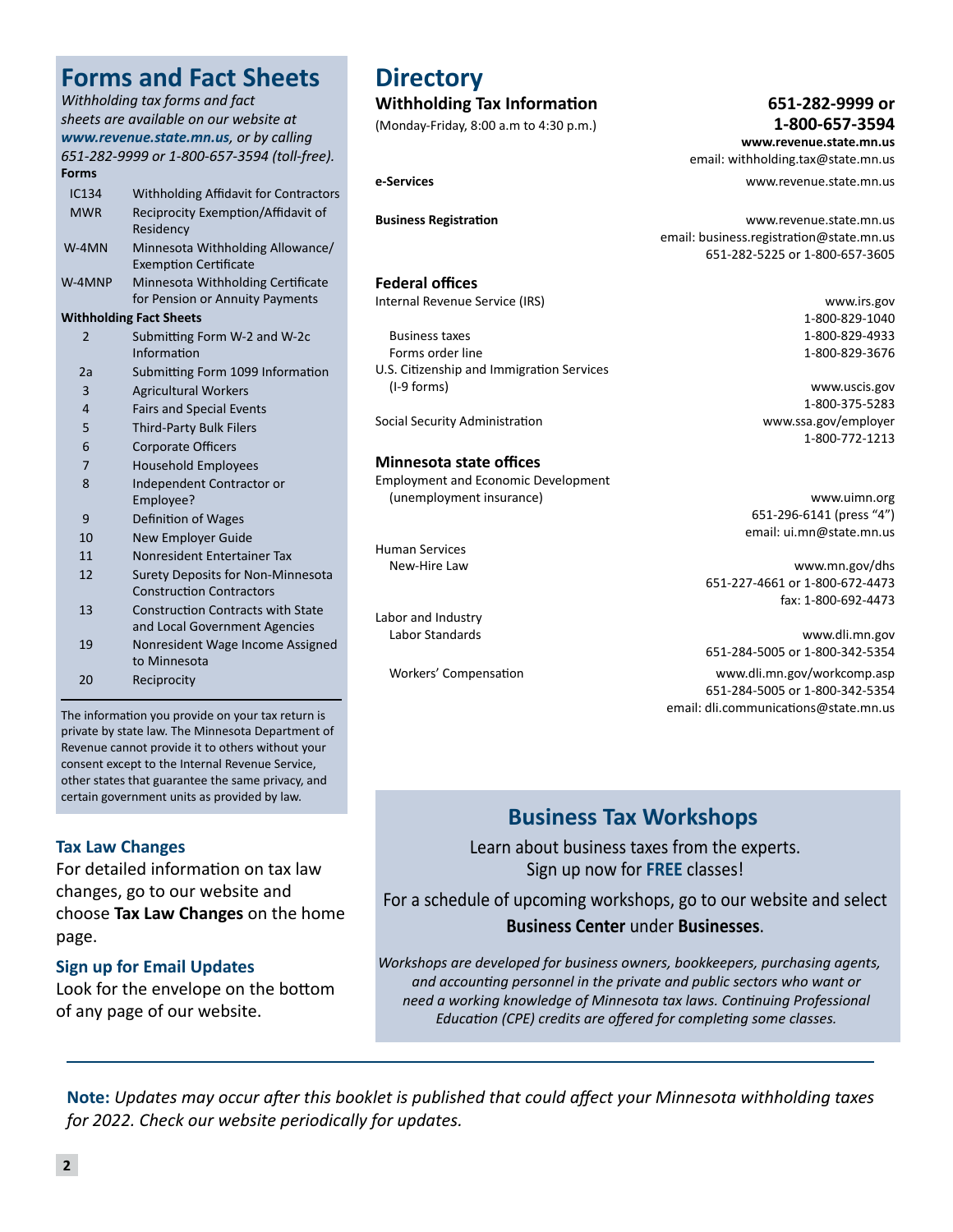### **What's New**

### **Interest Rate**

The 2022 interest rate is 3% (.03).

### **Requirement to Withhold on Annuity and Pension Distributions**

Minn. Stat. 290.92, subd. 20 was amended by 2021 Minnesta tax law to require that a financial institution withhold Minnesota income tax on any periodic payment or non-periodic distribution for Minnesota residents, unless the resident requests that the financial institution not withhold.

### **Form W-4MN, Minnesota Withholding Allowance/Exemption Certificate**

Beginning in 2020, federal Form W-4 will not compute allowances previously used to determine Minnesota withholding tax. Every employee that completes Form W-4 must complete Form W-4MN. If the employee does not complete a Form W-4MN, you must withhold tax at the single filing status with zero allowances. The W-4MN is used so you can withhold the correct Minnesota income tax from the pay of your employees.

### **Form W-4MNP, Minnesota Withholding Certificate for Pension or Annuity Payments**

The new Form W4-MNP is used so the financial institution making distributions can withhold the correct Minnesota income tax from income. If recipients do not want income tax withheld from their distributions, they can elect to not have tax withheld by completing section 2 of Form W-4MNP.

### **Register for a Minnesota Tax ID Number**

You must register to file withholding tax if any of these apply:

- You have employees and anticipate withholding tax from their wages in the next 30 days
- You agree to withhold Minnesota taxes when you are not required to withhold
- You pay nonresident employees to do work for you in Minnesota (see "Exceptions" on page 4)
- You make mining and exploration royalty payments on which you are required to withhold Minnesota taxes
- You are a corporation with corporate officers performing services in Minnesota who will have withholding from their wages
- You are a financial institution distributing any periodic or non-periodic payments to Minnesota residents

If you do not register before you start withholding tax, we may assess a \$100 penalty.

To register for a Minnesota Tax ID Number, go to our website or contact Business Registration (see page 2).

**Note:** If your business currently has a Minnesota ID number for other Minnesota taxes, you can add a withholding tax account to your ID number. To update your business information, log in to our e-Services system or contact Business Registration (see page 2).

### **Employers Using Payroll Services**

If you contract with a payroll service company, you are responsible for ensuring they file your returns and make your payments on time.

We must notify you of any underpayment on your withholding account. If you receive a notice, work with your payroll service company to decide which of you will contact us to correct your account.

Payroll service companies (also known as third-party bulk filers) must register with us and give us a list of clients for whom they provide tax services. They are required to send us any tax they collect from clients electronically.

For details, see Withholding Fact Sheet 5, *Third-Party Bulk Filers*.

### **Third-Party Bulk Filers - Payroll Service Providers**

A third-party bulk filer—also known as a payroll service provider—is a person or company who has custody or control over another employer's funds for the purpose of filing returns and depositing tax withheld.

### **Register for a Minnesota Tax ID Number**

As a third-party bulk filer, you and each of your clients must have a valid Minnesota tax ID number. To get a Minnesota ID number, go to our website and select **Business Center** under **Businesses**, or call 651-282-5225 or 1-800-657-3605 during business hours.

### **File Returns and Deposit Tax Electronically**

As a third-party bulk filer, you must file returns, make deposits, and submit W-2 and 1099 information electronically using our e-Services system.

When filing returns, you can manually enter each client's filing information or send an electronic file (in a spreadsheet format) containing your client's information. Both options are available in e-Services. To find file layout information, go to www.revenue.state.mn.us and enter **withholding file formats** into the Search box.

### **Update Client Information**

If you have clients to add or remove, you must provide us with updated client information at least once per month. To update client information, go to our website and log in to e-Services.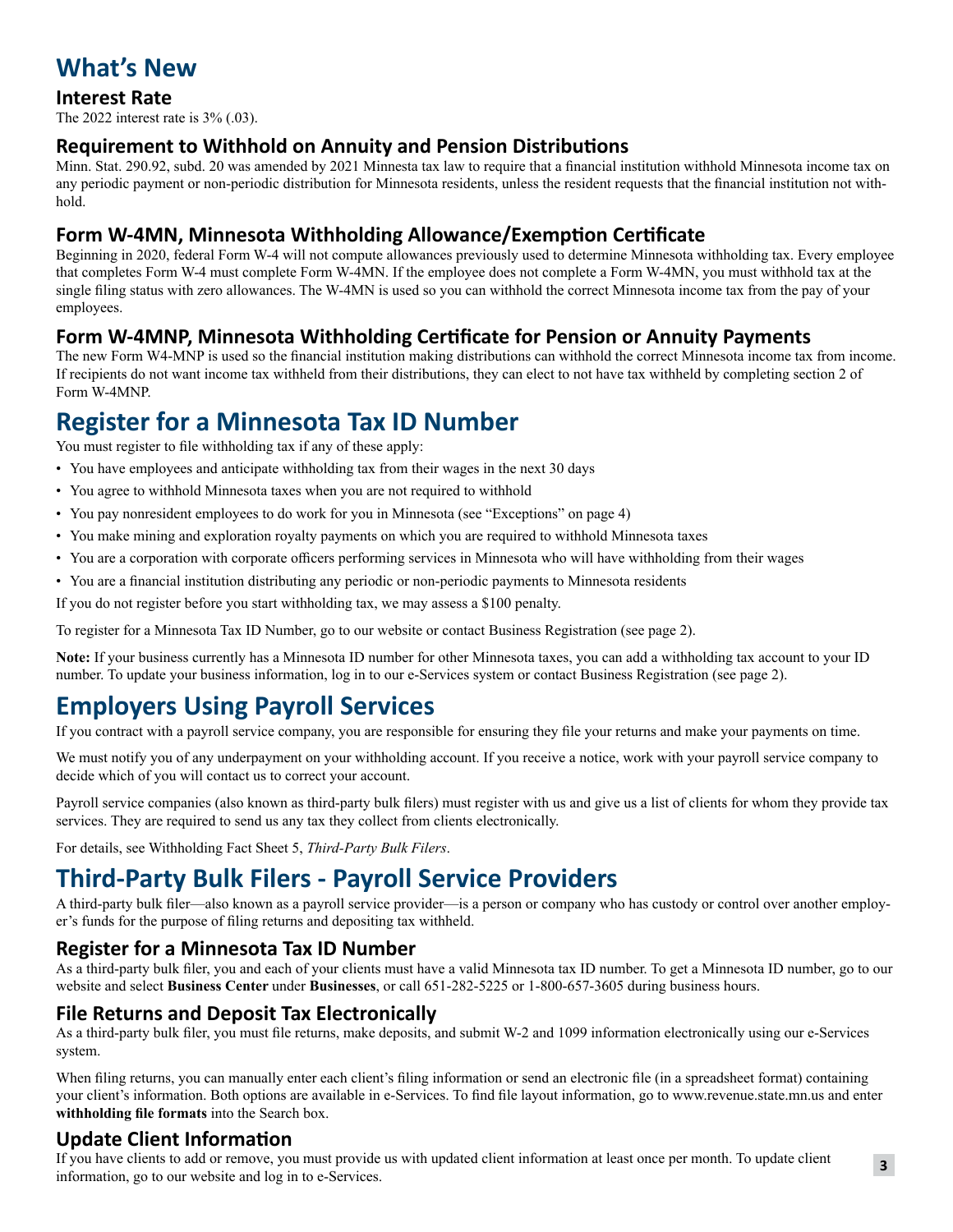For additional information, including registering and responsibilities, see Withholding Fact Sheet 5, *Third-Party Bulk Filers*.

### **Withholding Requirements**

If you employ anyone who works in Minnesota, or is a Minnesota resident, and you are required to withhold federal income tax from that employee's wages, you must also withhold Minnesota income tax in most cases. If you are not required to withhold federal income tax from your employee's wages, you are not required to withhold Minnesota income tax in most cases. You can find the rules for determining if you are required to withhold federal taxes in federal Circular E, IRS Publication 15 (www.irs.gov).

Withholding is required if you pay any employee—including your spouse, children, relatives, friends, students, or agricultural help—to perform services for your business. A worker is considered an employee if you control what they do and how they do it.

Any officer performing services for a corporation is an employee, and their wages are subject to withholding. For details, see Withholding Fact Sheet 6, *Corporate Officers*.

You must withhold Minnesota income tax from pension and annuity payments to Minnesota residents, unless the recipient requests that the financial institution not withhold.

You must withhold Minnesota income tax from wages you pay employees and send the amount withheld to the Minnesota Department of Revenue. You must withhold tax even if you pay employees in cash or give them other goods or services in exchange for working for you. Goods and services are subject to Minnesota withholding tax to the same extent they are subject to federal withholding tax.

For details, see:

- Withholding Fact Sheet 9, *Definition of Wages*
- Withholding Fact Sheet 10, *New Employer Guide*

#### **Employee or Independent Contractor**

Worker classification is a matter of law, not choice. When evaluating worker classification, we consider many factors which fall into three categories: the relationship of the parties, behavioral control, and financial control.

An employer who misclassifies an employee as an independent contractor is subject to a tax equal to 3% (.03) of the employee's wages. The employee may *not* claim the tax as a credit (withholding) on their Minnesota Individual Income Tax return. For details, see Withholding Fact Sheet 8, *Independent Contractor or Employee*.

#### **Deceased Employee's Wages**

If an employee dies during the year, you must report the accrued wages, vacation pay, and other compensation paid after the date of death. Also report wages that were available to the employee while he or she was alive, regardless of whether they were actually in the possession of the employee, as well as any other regular wage payment, even if you may have to reissue the payment in the name of the estate or beneficiary. See IRS Publication 15 for more information.

### **Withhold From Income Assignable to Minnesota**

#### **Minnesota Residents**

You may be required to withhold Minnesota income tax from wages paid to a Minnesota resident regardless of where they performed the work (even if outside the United States). See information on page 5 to determine Minnesota tax to withhold.

#### **Residents of Another State**

If you are required to withhold federal income tax from a nonresident employee's wages for work performed in Minnesota, you must also withhold Minnesota income tax in most cases.

**Exceptions:** You are not required to withhold Minnesota tax if either:

- The employee is a resident of Michigan or North Dakota and meets the reciprocity agreement provisions (see "Reciprocity for Residents of Michigan or North Dakota" on this page)
- The amount you expect to pay the employee is less than \$12,550

**Note:** Wages earned while an employee was a Minnesota resident, but received when they were a nonresident, are assignable to Minnesota and subject to Minnesota withholding tax. Wages include all income for services performed in Minnesota (such as severance pay, equitybased awards, and other non-statutory deferred compensation). For details, see "Form W-2 Wage Allocation" on page 12 and Withholding Fact Sheet 19, *Nonresident Wage Income Assigned to Minnesota*.

#### **Reciprocity for Residents of Michigan or North Dakota**

Minnesota has income tax reciprocity agreements with Michigan and North Dakota. Under these agreements, you are not required to withhold Minnesota income tax from wages if all of these apply:

- Your employees are Michigan or North Dakota residents
- They work in Minnesota
- They give you a properly completed Form MWR, *Reciprocity Exemption/Affidavit of Residency*, each year (You must send us copies of these forms)

Although you are not required to withhold income tax for the reciprocity state, we encourage you to do so as a courtesy to your employee. If you agree to withhold, contact the Michigan or North Dakota revenue department for information. For details, see Withholding Fact Sheet 20, *Reciprocity - Employee Withholding.*

#### **Interstate Carrier Companies**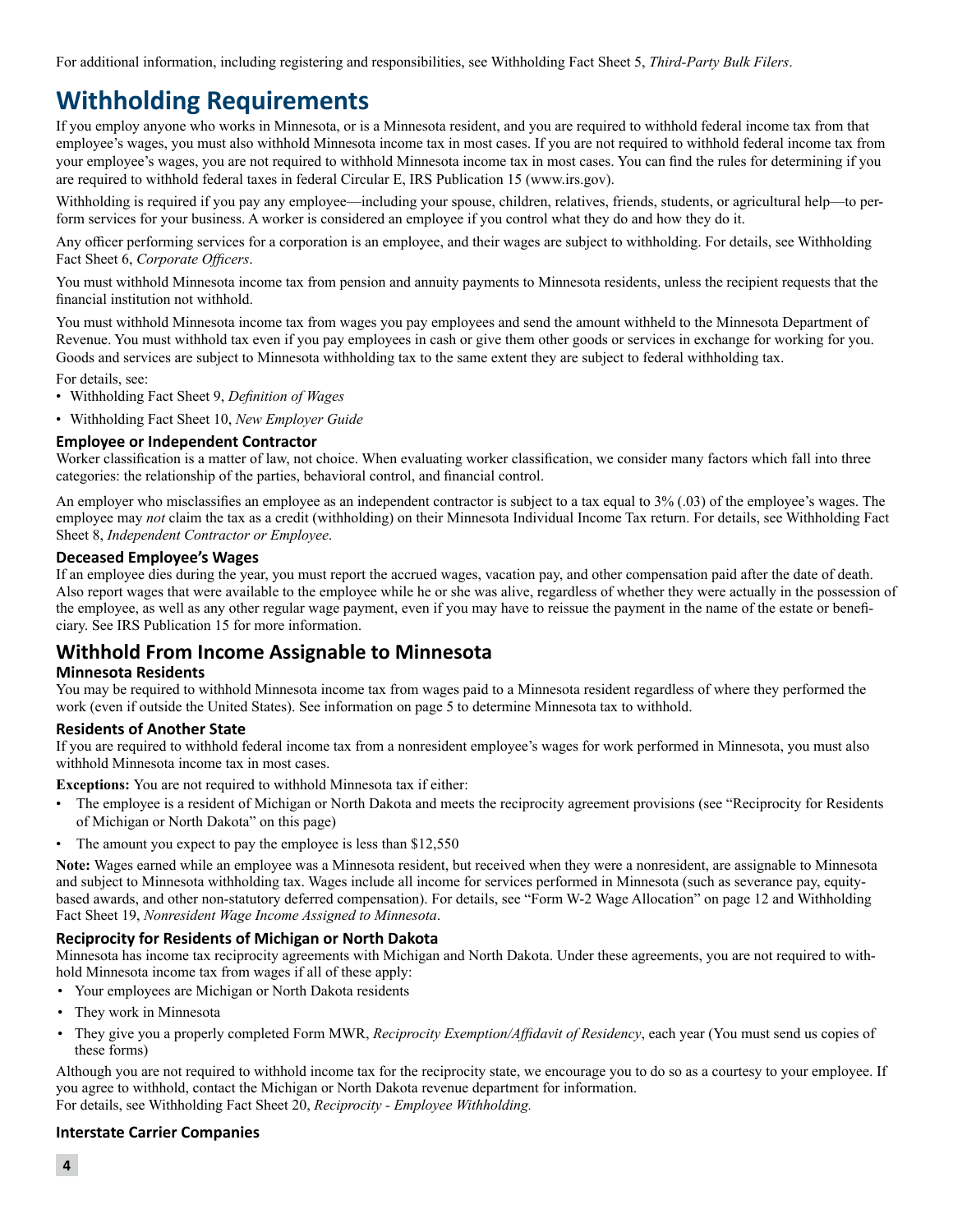If you operate an interstate carrier company and have employees who regularly perform assigned duties in more than one state (such as truck drivers, bus drivers, or railroad workers), withhold income tax for their state of residence only.

#### **Interstate Air Carrier Companies**

If you operate an interstate air carrier company and have employees who perform regularly assigned duties on aircraft in more than one state, you must withhold income tax for their state of residence and any state in which they earn more than 50% of their pay. Your employees are considered to have earned more than 50% of their pay in any state where scheduled flight time is more than 50% of total scheduled flight time for the calendar year.

#### **Nonresident Entertainer Tax**

Minnesota income tax rates do not apply to entertainers who are residents of other states and perform in Minnesota. Instead, their earnings are subject to Minnesota's Nonresident Entertainer Tax. This tax is equal to 2% of the gross compensation received by a nonresident entertainer or entertainment entity. This tax does not apply to Michigan or North Dakota residents (see "Reciprocity for Residents of Michigan or North Dakota" on page 4).

The term entertainment entity includes:

- An independent contractor paid for providing entertainment
- A partnership paid for providing entertainment provided by entertainers who are partners
- A corporation paid for entertainment provided by entertainers who are shareholders of the corporation

The promoter (person responsible for paying the entertainment entity) must deduct the tax and send it to us.

Report and pay the nonresident entertainer tax on Form ETD, *Nonresident Entertainer Tax, Promoter's Deposit Form,* by the end of the month following the performance. File Form ETA, *Nonresident Entertainer Tax, Promoter's Annual Reconciliation,* by January 31 of the following year. Do not report the nonresident entertainer tax with the income tax you withhold from your employees.

The nonresident entertainer must file Form ETR, *Nonresident Entertainer Tax Return,* by April 15 of the following year. For details, see Withholding Fact Sheet 11, *Nonresident Entertainer Tax.*

### **Other Types of Withholding**

#### **Royalty Payments**

If you pay mining and exploration royalties for use of Minnesota land, you must withhold income tax on the royalties. The withholding rate is 6.25% (.0625) of the royalties paid during the year.

#### **Surety Deposits**

If you contract with a non-Minnesota construction contractor to perform construction work in Minnesota, you must withhold 8% (.08) of the payments when the contract's value exceeds \$50,000.

Before the project begins, non-Minnesota contractors can apply for an exemption from the surety deposit requirements by filing Form SDE, *Exemption from Surety Deposits for Non-Minnesota Contractors*. They must file a Form SDE for each project. If the exemption is approved, we will certify and return the form to the non-Minnesota contractor, who then gives it to you.

If the non-Minnesota contractor does not present an approved Form SDE, use Form SDD, *Surety Deposits for Non-Minnesota Contractors,* to make the surety deposits. The non-Minnesota contractor may then apply for a refund using Form SDR, *Refund of Surety Deposits for Non-Minnesota Contractors,* once they have registered for and paid all state and local taxes for the project. For details, see Withholding Fact Sheet 12, *Surety Deposits for Non-Minnesota Construction Contractors.*

#### **Withholding Affidavits for Construction Contractors**

If you are a construction contractor, you must comply with Minnesota's withholding tax requirements when working on a project for the state of Minnesota or its political subdivisions (such as counties, cities, or school districts).

You can submit your IC134 electronically using e-Services (printable confirmation page available immediately upon approval) or by mail using Form IC134 (approval in 4 to 6 weeks). For details, see Withholding Fact Sheet 13, *Construction Contracts with State or Local Government Agencies.*

### **Residents Working Outside Minnesota**

#### **Minnesota Residents Working in Other States**

If you employ a Minnesota resident who works in another state (other than Michigan or North Dakota where reciprocity agreements apply; see page 4), you may be required to withhold tax for Minnesota, for the state where the employee is working, or for both.

To determine if you should withhold tax for the state in which the employee is working, contact the other state. To determine if you are required to withhold Minnesota tax, complete the worksheet below.

| <b>Worksheet for Residents Working Outside Minnesota</b>                                                                                      |
|-----------------------------------------------------------------------------------------------------------------------------------------------|
| 1. Enter the tax that would have been withheld if the employee                                                                                |
|                                                                                                                                               |
|                                                                                                                                               |
| 3. If line 1 is more than line 2, subtract line 2 from line 1. Send this amount to the Minnesota Department of Revenue 3                      |
| If line 1 is less than line 2, do not withhold Minnesota income tax. Send the amount on line 2 to the state in which the employee is working. |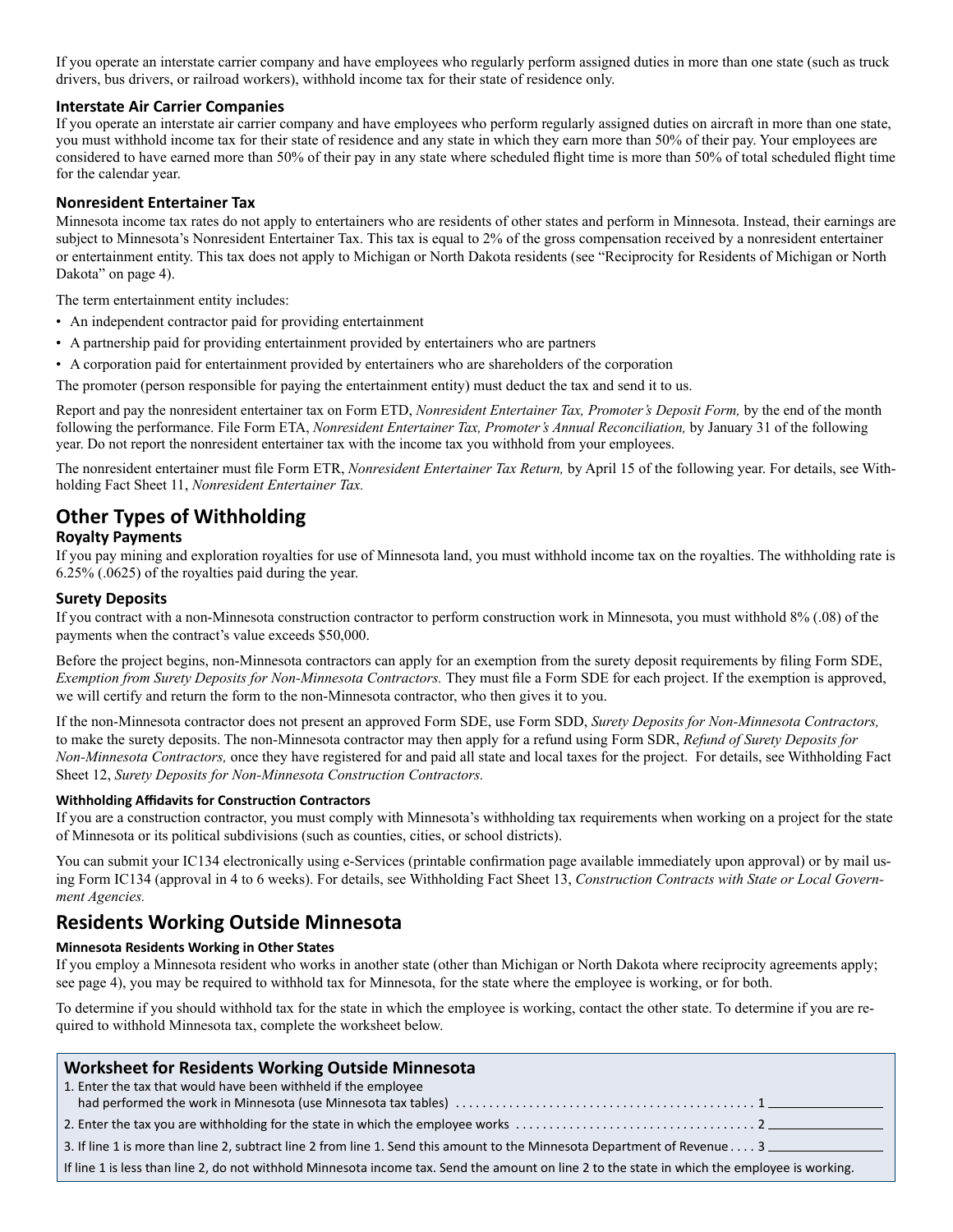### **Forms for Minnesota Withholding Tax**

### **Employee's Withholding Allowance Certificates**

**Form W-4MN, Minnesota Allowance/Exemption Certificate** All new employees must complete Form W-4MN to determine their Minnesota withholding allowances. If an employee completes a new federal Form W-4 they must also complete a Form W-4MN.

#### **When to send us Form W-4MN copies**

Send us copies of Form W-4MN at the address provided on the form if any of these apply:

- Your employees claim more than 10 Minnesota withholding allowances
- The employee checked box A or B under Section 2, and you reasonably expect the employee's wages to exceed \$200 per week
- You believe your employees are not entitled to their number of allowances claimed

If an employee claims to be exempt from Minnesota withholding, you need to have them complete a new Form W-4MN each year.

If you are paying an employee for wages that are exempt from withholding, do not submit Form W-4MN to us.

#### **Form W-4MN Penalties**

We may assess an employee a \$500 penalty if they knowingly files an incorrect Form W-4MN.

We may assess an employer a \$50 penalty for each Form W-4MN not filed with us when required.

### **Form W-4MNP, Minnesota Withholding Certificate for Pension and Annuity Payments**

Beginning with payments in 2022, you must withhold Minnesota income tax from pension and annuity payments unless the recipient requests to not have tax withheld. A Form W-4MNP must be completed by each recipient. The recipient may elect not to have Minnesota income tax withheld by completing section 2 of Form W-4MNP.

Use the withholding tables on pages 16-33 to determine how much to withhold. The withholding amount is determined as though the annuity was a wage payment.

If you use a computer to determine how much to withhold, use the formula on page 34.

The wage total entered on your withholding tax return **should not** include pension and annuity payments. However, the total amount withheld should include the tax withheld from pension and annuity payments **as well as** tax withheld from your employees' wages.

Provide a Form 1099-R to the pension and annuity recipient at year-end showing payment and withholding amounts.

Keep all Forms W-4MNP with your records.

#### **When to send us Form W-4MNP copies**

Send us copies of Form W-4MNP if the recipient claims more than 10 Minnesota withholding allowances. Send the copy to the address provided on the form.

#### **Form W-4MNP Penalties**

We may assess a \$50 penalty for each Form W-4MNP not filed with us when required.

### **Report Federal Changes**

If the IRS changes or audits your federal withholding tax return or you amend your federal return, and those changes affect wages reported on your Minnesota return, you must amend your Minnesota return.

File an amended Minnesota withholding tax return (see page 14) within 180 days after the IRS notifies you or after you file a federal amended return.

If the changes do not affect your Minnesota return, you have 180 days to send us a letter of explanation. Send your letter and a copy of your amended federal return or the IRS correction notice to Minnesota Department of Revenue, Mail Station 5410, 600 N. Robert St., St. Paul MN 55146-5410.

If you fail to report federal changes as required, we may assess a penalty equal to 10% of any additional tax due.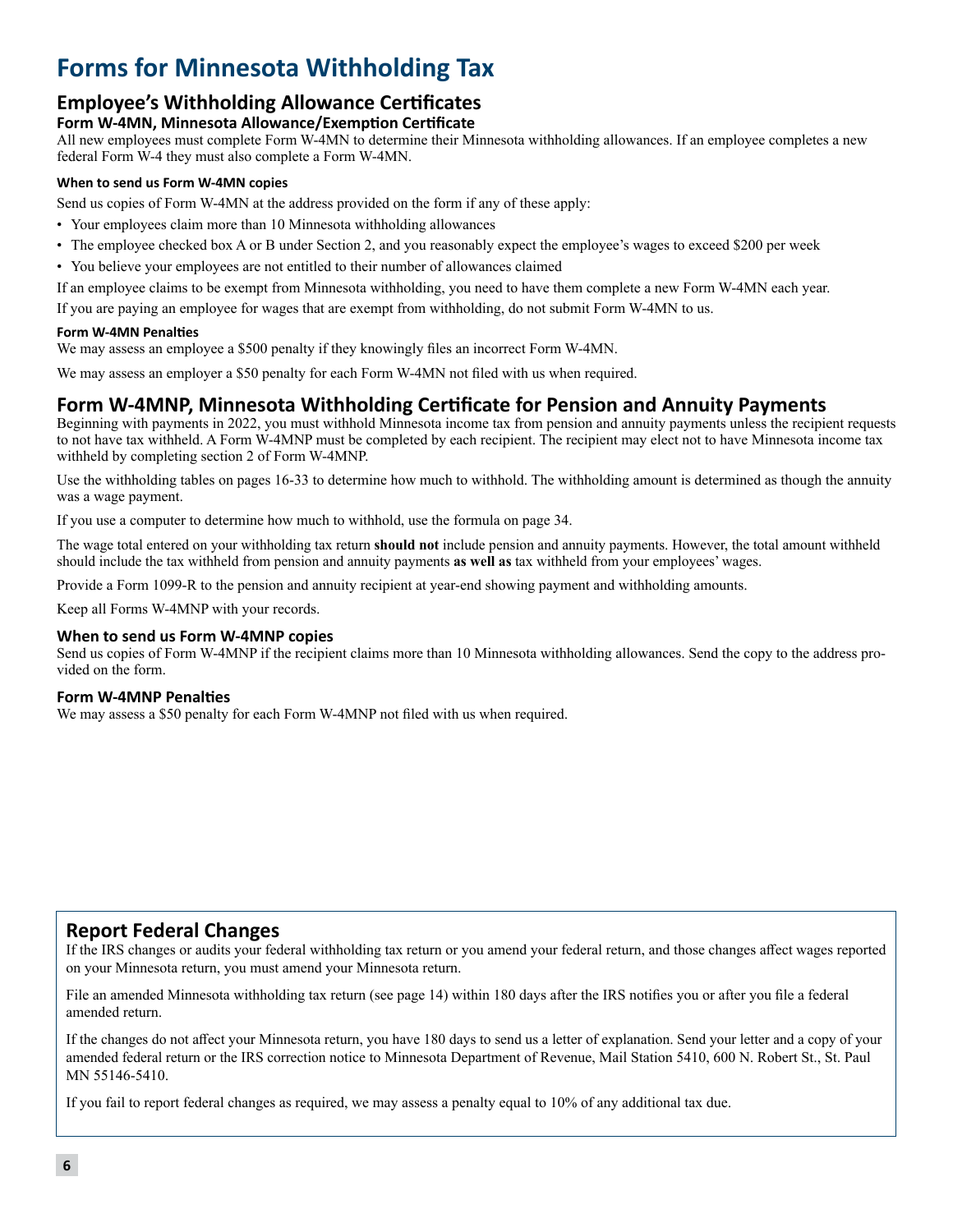### **Determine Amount to Withhold**

### **Wages**

Determine the Minnesota income tax withholding amount each time you pay wages to an employee. For details, see Withholding Fact Sheet 9, *Definition of Wages*.

- 1. Use each employee's total wages for the pay period before deducting any taxes. For nonresidents, use only the wages paid for work performed in Minnesota.
- 2. Use each employee's Minnesota withholding allowances and marital status as shown on the employee's Form W-4MN.
- 3. Using the information from steps 1 and 2, determine the Minnesota income tax withholding from the tables on pages 16-33 of these instructions. Use the appropriate table based on your employee's marital status and how often you pay them. If you use a computer to determine how much to withhold, use the formula on page 34.

**Note:** If your employees' wages or withholding allowances change, or you change how often you pay them, the amount you withhold may also change.

#### **Overtime, Commissions, Bonuses, and Other Supplemental Payments**

Supplemental payments made to an employee separately from regular wages are subject to the 6.25% Minnesota withholding rate regardless of how many allowances employees claim. Multiply the supplemental payment by 6.25% (.0625) to calculate the Minnesota withholding amount.

If you make supplemental payments to an employee at the same time you pay regular wages, and you list the two payments separately on your payroll records, choose Method 1 or Method 2 to determine how much to withhold:

- **Method 1:** Add the regular wages to the supplemental payment and use the tax tables to find how much to withhold from the total.
- Method 2: Use the tax tables to determine how much to withhold from the regular wages alone. Multiply the supplemental payment by 6.25% (.0625) to determine how much to withhold from that payment.

If you do not list the regular wages and the supplemental payment separately on the employee's payroll records, you must use Method 1.

### **Backup Withholding**

Minnesota follows the federal provisions for backup withholding on payments for personal services. Personal services include work performed for your business by a person who is not your employee. If the person performing services for you does not provide a Social Security or tax ID number, or if the number is incorrect, you must withhold tax equal to 9.85% (.0985) of the payments. If you do not, we may assess you the amount you should have withheld plus any penalties and interest.

| <b>STATE</b> |  |
|--------------|--|
|              |  |

## **Withholding Tax Calculator**

This tool can help you calculate Minnesota withholding tax on:

- Regular wages (employee payroll)
- Supplemental payments (overtime, commissions, and bonuses)
- Payments made for personal services
- Payments dated January 1, 2009, through the end of the current year

To use the calculator, go to www.revenue.state.mn.us and enter **withholding tax calculator** in the Search box.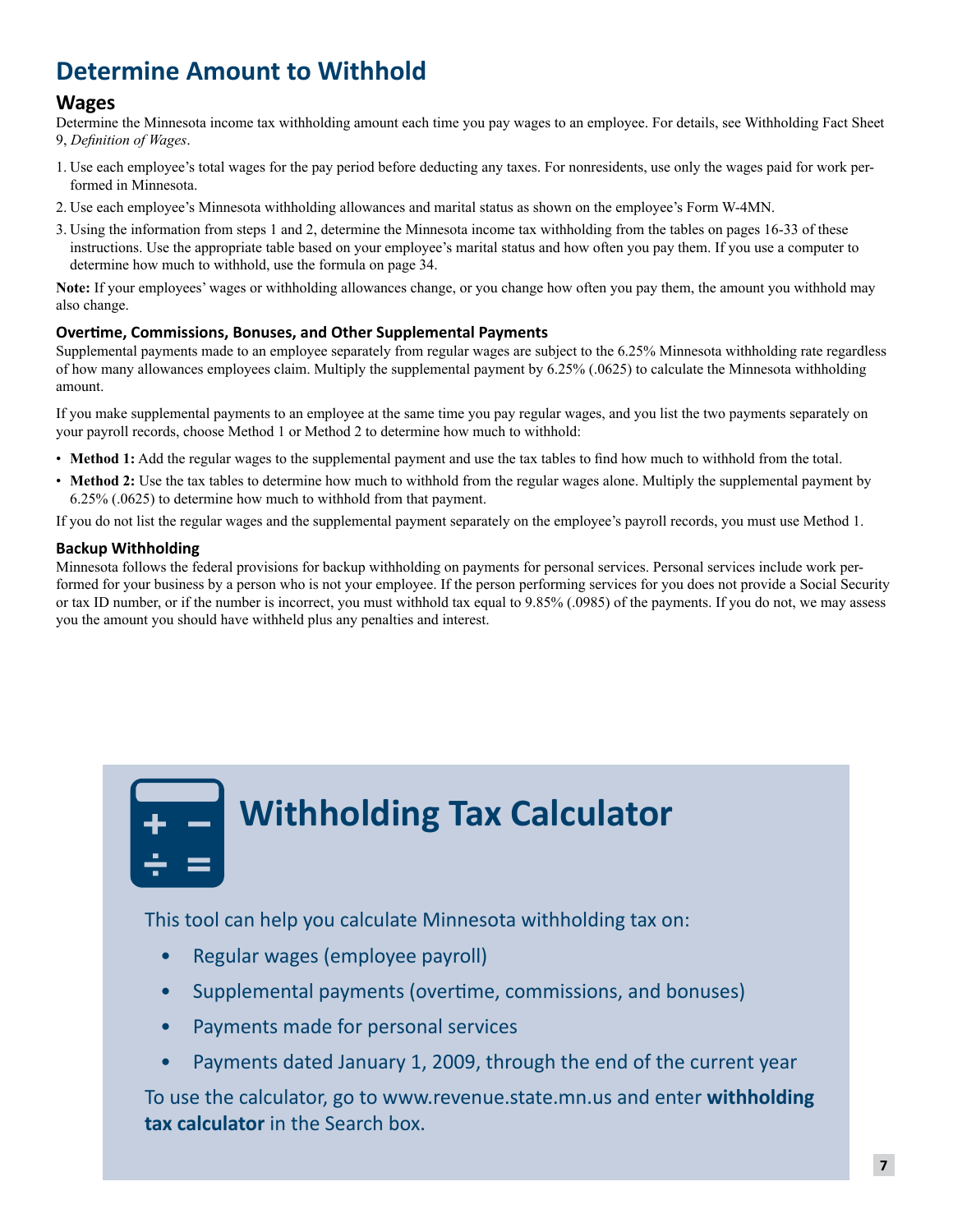### **Deposit Information**

There are two deposit schedules — **semiweekly or monthly** — for determining when you deposit income tax withheld. Tax is considered withheld at the time you pay your employees, not when they perform the work. For example, if you paid an employee in January for work performed in December, the tax is considered withheld in January, not December. Your Minnesota deposit schedule is determined by your federal deposit schedule and the amount of tax you withheld.

When depositing tax, include all Minnesota income tax withheld from:

- Employees
- Corporate officers for services performed
- Pensions and annuities

### **Deposit Schedules**

Most employers are required to file withholding tax returns quarterly. Quarterly filers must deposit Minnesota tax according to their federal deposit schedule.

#### **Semiweekly Deposit Schedule**

You must deposit Minnesota withholding tax following a semiweekly schedule if both of these apply:

- The IRS requires you to deposit semiweekly
- You withheld more than \$1,500 in Minnesota tax in the previous quarter

If your payday is:

- Wednesday, Thursday, or Friday, your deposit is due the Wednesday after payday.
- Saturday, Sunday, Monday, or Tuesday, your deposit is due the Friday after payday.

**One-day Rule.** Minnesota did not adopt the federal "one-day rule" for federal liabilities over \$100,000. If you meet the federal one-day rule requirements, you can still deposit your Minnesota withholding tax according to your deposit schedule.

#### **Monthly Deposit Schedule**

You must deposit Minnesota withholding tax following a monthly schedule if if both of these apply:

- The IRS requires you to deposit monthly
- You withheld more than \$1,500 in Minnesota tax in the previous quarter

Monthly deposits are due by the 15th day of the month.

#### **Deposit Schedule Exception**

You may deposit the entire Minnesota tax withheld for the current quarter if both of these apply:

- You withheld \$1,500 or less in Minnesota tax in the previous quarter
- You filed that quarter's return on time

Quarterly deposits are due April 30, July 31, and October 31 of the current year and January 31 of these year.

Deposits must be made electronically, if required, or postmarked by the U.S. Post Office (not by a postage meter) on or before the due date. If the deposit due date falls on a weekend or holiday, the due date is extended to the next business day. For details, visit our website and enter **withholding tax due dates** into the Search box.

#### **Annual Deposit Schedule**

If you meet the requirements to be an annual filer (see page 9) and you withheld \$500 or less in the prior calendar year, you may pay the entire amount of withholding on January 31 when the annual return is due. You must make deposits each time the total tax withheld exceeds \$500 during the year. Deposits are due the last day of the month following the month in which amounts withheld exceed \$500 (except December).

### **Electronic Deposit Requirements**

You must make your deposits electronically if at least one of these applies:

- You withheld a total of \$10,000 or more in Minnesota income tax during the last 12-month period ending June 30
- You are required to electronically pay any other Minnesota business tax to the Minnesota Department of Revenue
- You use a payroll service company

If you're required to pay business taxes electronically for one year, you must continue to do so for all future years.

If you are required to deposit electronically and do not, we will apply a 5% (.05) penalty to payments not made electronically, even if you make them on time.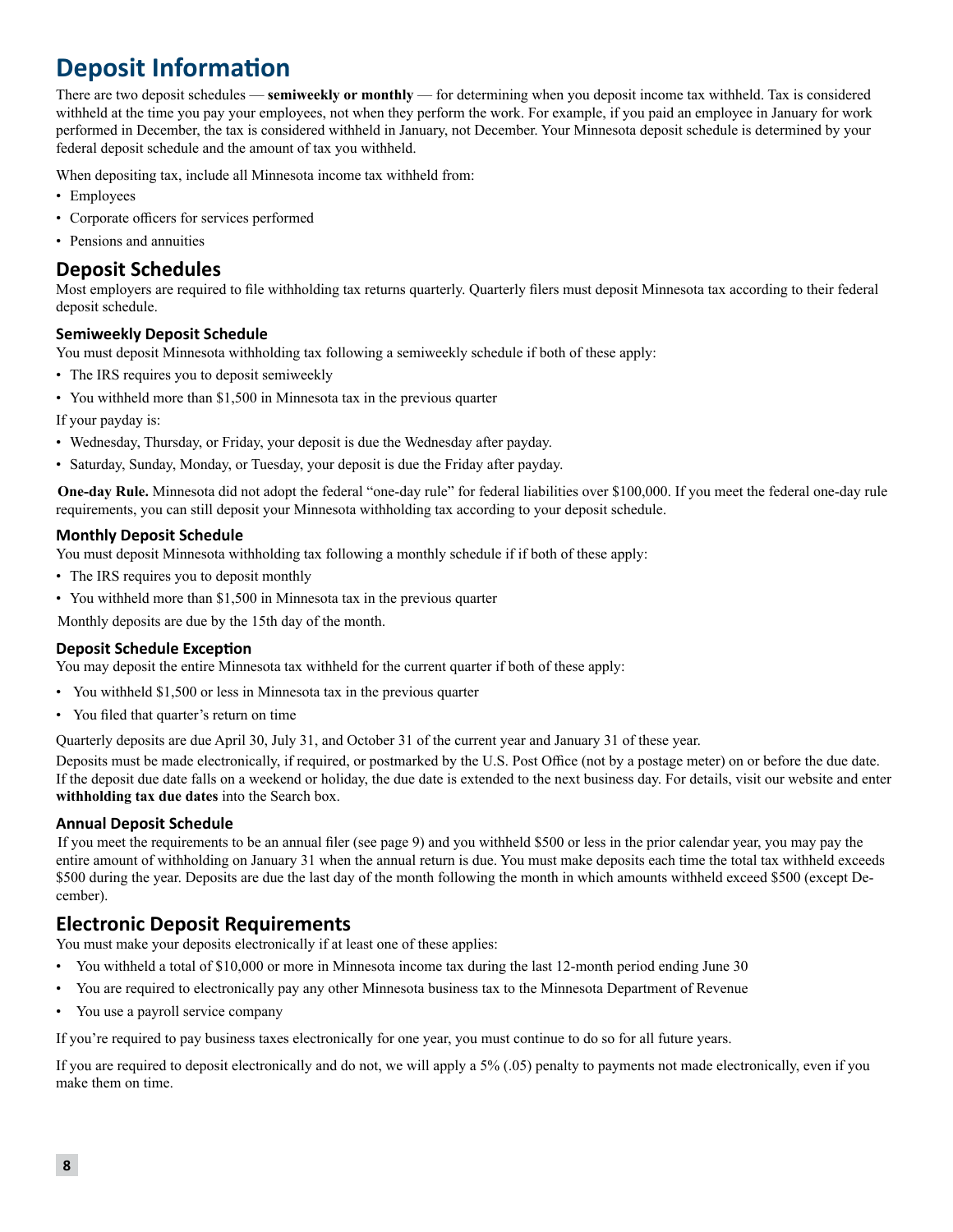### **How to Make Deposits**

#### **Deposit Electronically**

You can make deposits online using e-Services, our electronic filing and paying system. Go to our website at www.revenue.state.mn.us to log in to e-Services.

When paying electronically, you must use an account not associated with any foreign banks.

For more information, see the withholding tax help link in e-Services.

#### **Deposit by Check**

If you are not required to deposit electronically, you may pay by check. You must mail your deposit with a personalized payment voucher.

Go to our website and select **Make a Payment** under **Businesses.** Enter the required information and print the voucher. A personalized scan line will be printed at the bottom of the voucher using the information you provided.

Your check authorizes us to make a one-time electronic fund transfer from your account. You will not receive your canceled check.

For additional payment methods, including ACH electronic payment, credit or debit card, and bank wire, see page 11.

### **File a Return**

### **Are you a quarterly filer or an annual filer?**

Return filing due dates differ depending on whether you are a quarterly filer or an annual filer. Most employers are quarterly filers.

To qualify for annual filing, you must have a filing history of withholding \$500 or less in the prior calendar year or meet other special criteria. To verify your filing status, contact us (see page 2 for contact information).

### **All Filers**

When entering wages paid during the reporting period, enter the total gross wages and any other compensation subject to Minnesota income tax withholding (such as commissions, bonuses, the value of goods and services given in place of wages, and tips employees received and reported to you during the quarter). See "Form W-2 Wage Allocation" on page 12.

Also include:

- Compensation paid to corporate officers for services performed
- Wages for employees who completed Form MWR
- Nontaxable contributions to retirement plans

Do not include 1099 income, pension payments, or annuity payments.

### **Quarterly Filers**

You must file a return for all four quarters, even if you deposited all tax withheld or did not withhold tax during the quarter. Your quarterly returns are due April 30, July 31, and October 31 of the current year and January 31 of next year.

Use Worksheet A on page 10 to help file your quarterly returns. Make copies of the worksheet to use each quarter.

#### **Worksheet A**

**Line 1.** Enter wages paid to employees during the quarter.

**Line 2.** Enter the total number of employees during the quarter.

Line 3. Enter the total Minnesota income tax withheld during the quarter. Include income tax withheld from pension or annuity payments.

#### **Seasonal Businesses**

If you consistently withhold tax in the same quarters each calendar year (up to three, but not all four), you may qualify to deposit and file for only the quarters during which you pay wages. For more information and to determine if you qualify, go to our website and enter **Withholding for Seasonal Businesses** into the Search box. You can also call 651-282-9999 or 1-800-657-3594.

### **Annual Filers**

Your annual return is due by January 31 each year. You will need to complete your W-2s and 1099s before filing your return (see "Forms W-2 and 1099" on page 12). After they are complete, calculate the total state wages (see "All Filers" on this page).

Use Worksheet B on page 10 to help you prepare to file electronically.

#### **Worksheet B**

Line 1. Enter wages paid to employees during the year.

**Line 2.** Enter the total number of employees during the year.

**Line 3.** Enter the total Minnesota income tax withheld during the year. Include income tax withheld from pension or annuity payments.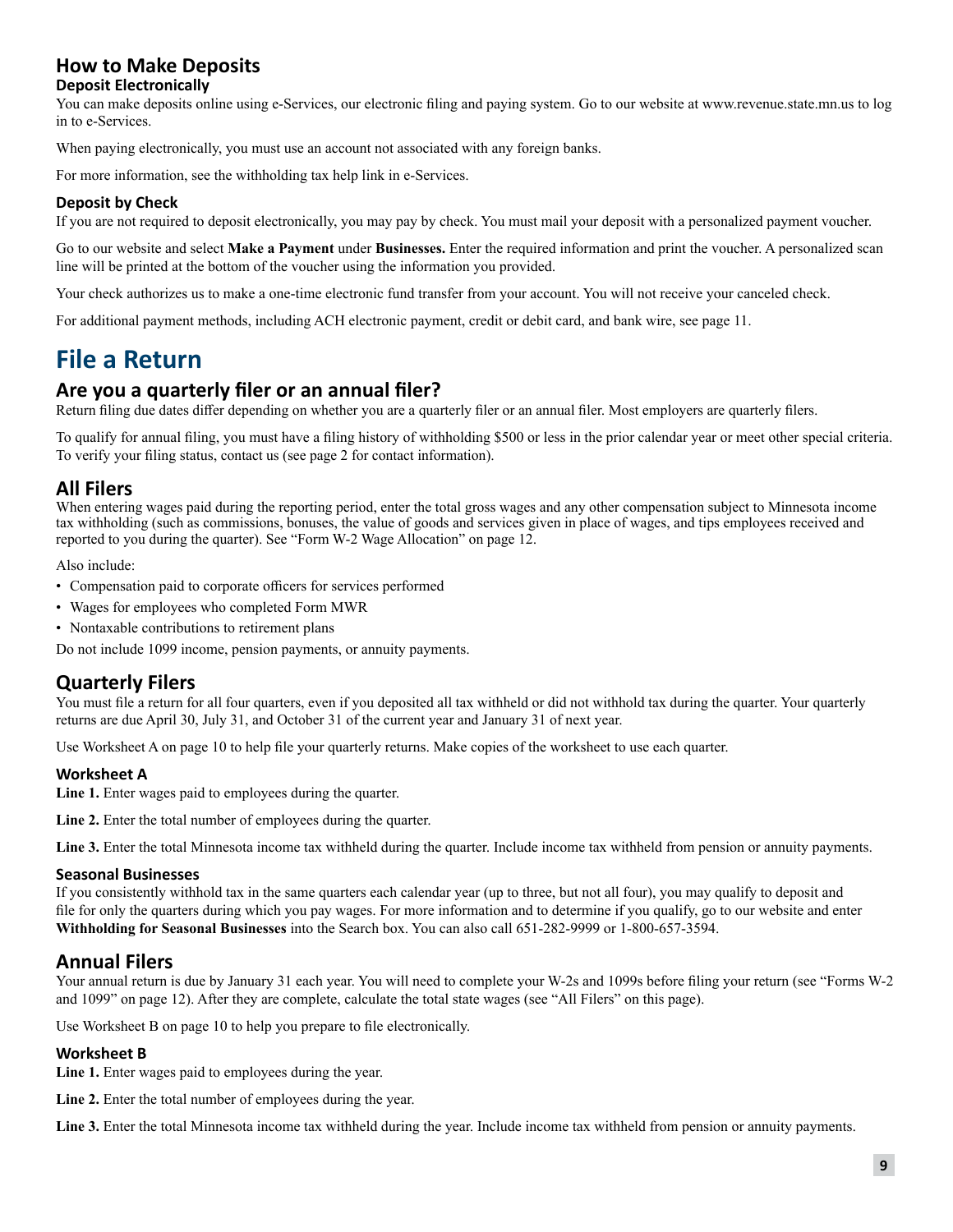### **Worksheets**

|              | TABLE A - Payroll Information    |      | TABLE B - Deposit Information             |
|--------------|----------------------------------|------|-------------------------------------------|
| Payroll Date | <b>Tax Withheld</b>              | Date | <b>Tax Deposited</b>                      |
|              |                                  |      |                                           |
|              |                                  |      |                                           |
|              |                                  |      |                                           |
|              |                                  |      |                                           |
|              |                                  |      |                                           |
|              |                                  |      |                                           |
|              | TOTAL WITHHELD (enter on line 3) |      | <b>TOTAL DEPOSITS</b> (include on line 4) |
|              |                                  |      |                                           |

### **Worksheet A (for quarterly filers only)**

| 6 If line 5 is less than zero, the system will carry the amount forward to the next quarter<br>unless you choose to have some or all of the amount refunded. Indicate your choice below:<br>6a Credit to carry forward: ____________________(include on line 4 of next quarter's Worksheet A) |  |
|-----------------------------------------------------------------------------------------------------------------------------------------------------------------------------------------------------------------------------------------------------------------------------------------------|--|
|                                                                                                                                                                                                                                                                                               |  |

### **Worksheet B (for annual filers only)**

| Annual return for ___<br>(year)                                                                                                                                                                                                                                                |  |  |  |  |  |  |  |  |  |  |
|--------------------------------------------------------------------------------------------------------------------------------------------------------------------------------------------------------------------------------------------------------------------------------|--|--|--|--|--|--|--|--|--|--|
|                                                                                                                                                                                                                                                                                |  |  |  |  |  |  |  |  |  |  |
|                                                                                                                                                                                                                                                                                |  |  |  |  |  |  |  |  |  |  |
| 3 Total Minnesota income tax withheld for the year reported on Forms W-2 and 1099 (from Table A) 3 $\overline{a}$                                                                                                                                                              |  |  |  |  |  |  |  |  |  |  |
| 4 Total deposits and credit (sum of Table B and any credits carried forward from prior year) 4 _______                                                                                                                                                                         |  |  |  |  |  |  |  |  |  |  |
| 6 If line 5 is less than zero, the system will carry the amount forward to the next year<br>unless you choose to have some or all of the amount to be refunded. Indicate your choice below:<br>(include on line 4 of next year's Worksheet B)<br>6a Credit to carry forward: _ |  |  |  |  |  |  |  |  |  |  |
| 6b Credit to be refunded:<br>UL SI                                                                                                                                                                                                                                             |  |  |  |  |  |  |  |  |  |  |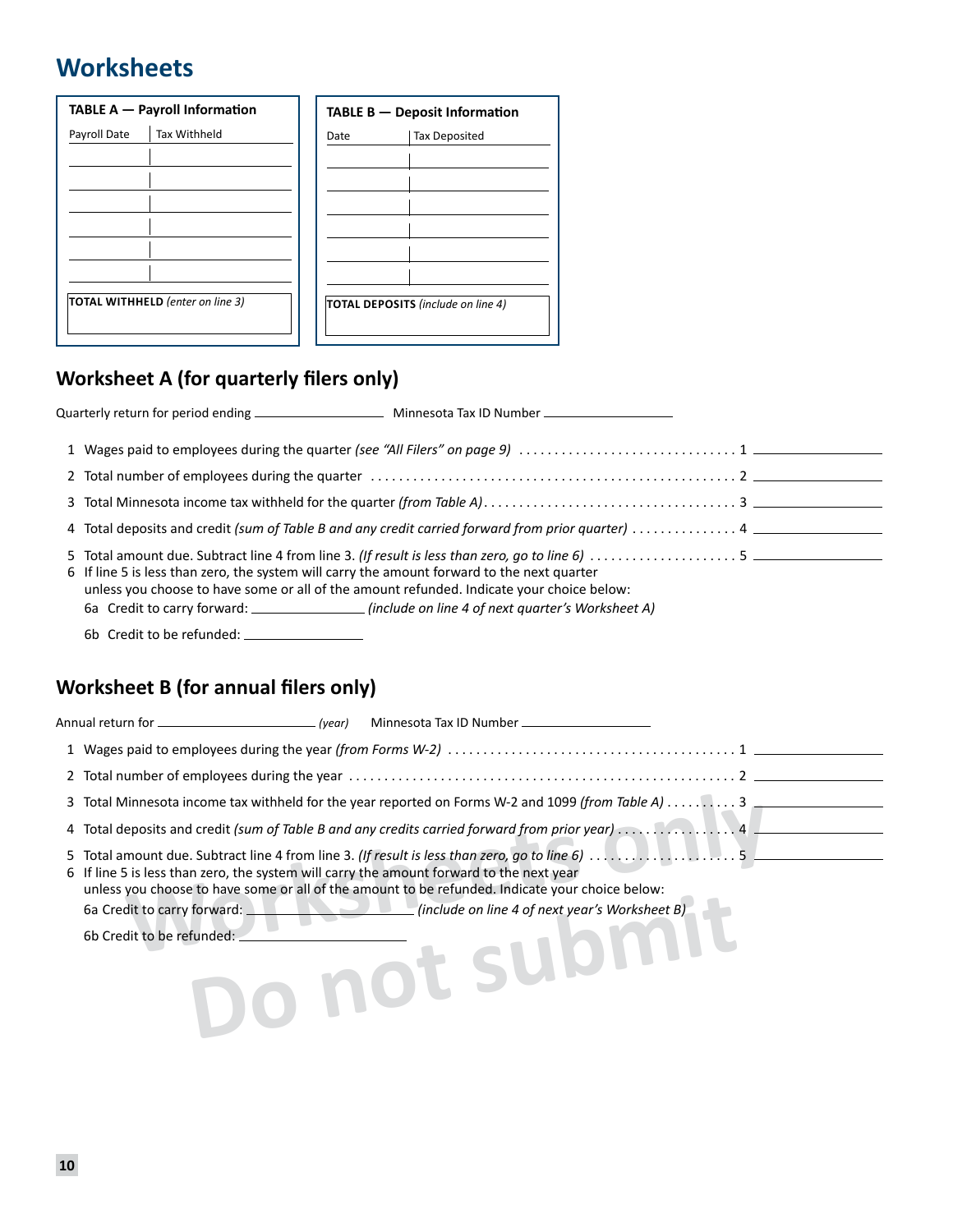## **File Electronically**

You must file Minnesota withholding tax returns electronically, including current, past-due, and amended returns. For more information, see **Withholding Tax Help** in e-Services.

### **What You Need**

To file, you need these:

- Your username and password
- Your completed Worksheet A or B (page 10) for the period you are filing
- Your bank's nine-digit routing number and your bank account number (if you are making a payment with your return)

**You must be registered for withholding tax for the period you wish to file.** To register or update your business information, go to our website or contact Business Registration (see page 2 for contact information).

### **File by Internet**

Go to www.revenue.state.mn.us and log in to e-Services for Businesses.

### **Pay the Balance Due**

If you owe additional tax, you must pay it in one of these ways:

#### **Electronically with e‑Services**

You can pay when you file your return. Follow the prompts on our e-Services system. You will need your bank's routing number and your account number. When paying electronically, you must use an account not associated with any foreign banks.

**Note:** If you pay electronically using e-Services, you can view a record of your payments. Access your withholding tax account and choose **Manage payments** under the I Want To menu.

If you currently have a debit filter on your bank account, you must let your bank know to add our ACH Company ID as an exception. The ACH Company ID is **X416007162**. If you do not add the number when required, your payment transaction will fail.

**Electronically by ACH Credit Method** ACH credit payments are initiated by you through your financial institution. You authorize your bank to transfer funds to the state's bank account. The bank must use ACH file formats, which are available on our website or by calling our office. Your financial institution may charge you for each transaction.

### **By Credit or Debit Card**

For a fee, you can pay your tax by credit or debit card through Value Payment Systems, LLC. To use this service, go to www.paytax.at/mn or call 1-855-947-2966.

### **Bank Wire**

You can authorize a direct transfer from your bank account to the Minnesota Department of Revenue. For information on how to make a bank wire transfer, call us at 651-556-3003 or 1-800-657-3909.

### **By Paper Check**

If you are not required to pay electronically (see "Electronic Deposit Requirements" on page 8), you may pay by check. You must mail your payment with a personalized payment voucher.

Go to our website and choose **Make a Payment** under Businesses. Enter the required information and print the voucher. A personalized scan line will be printed at the bottom of the voucher using the information you provided.

Your check authorizes us to make a one-time electronic fund transfer from your account. You will not receive your canceled check.

### **Forgot Your Password?**

You can reset your password online from the e-Services login screen by selecting the **Forgot Your Password?** link.

#### **You will need**:

- Your username
- Answer to your security question
- A new password that is 8 16 characters long that contains both numbers and letters

We will send an email with a link to reset your password.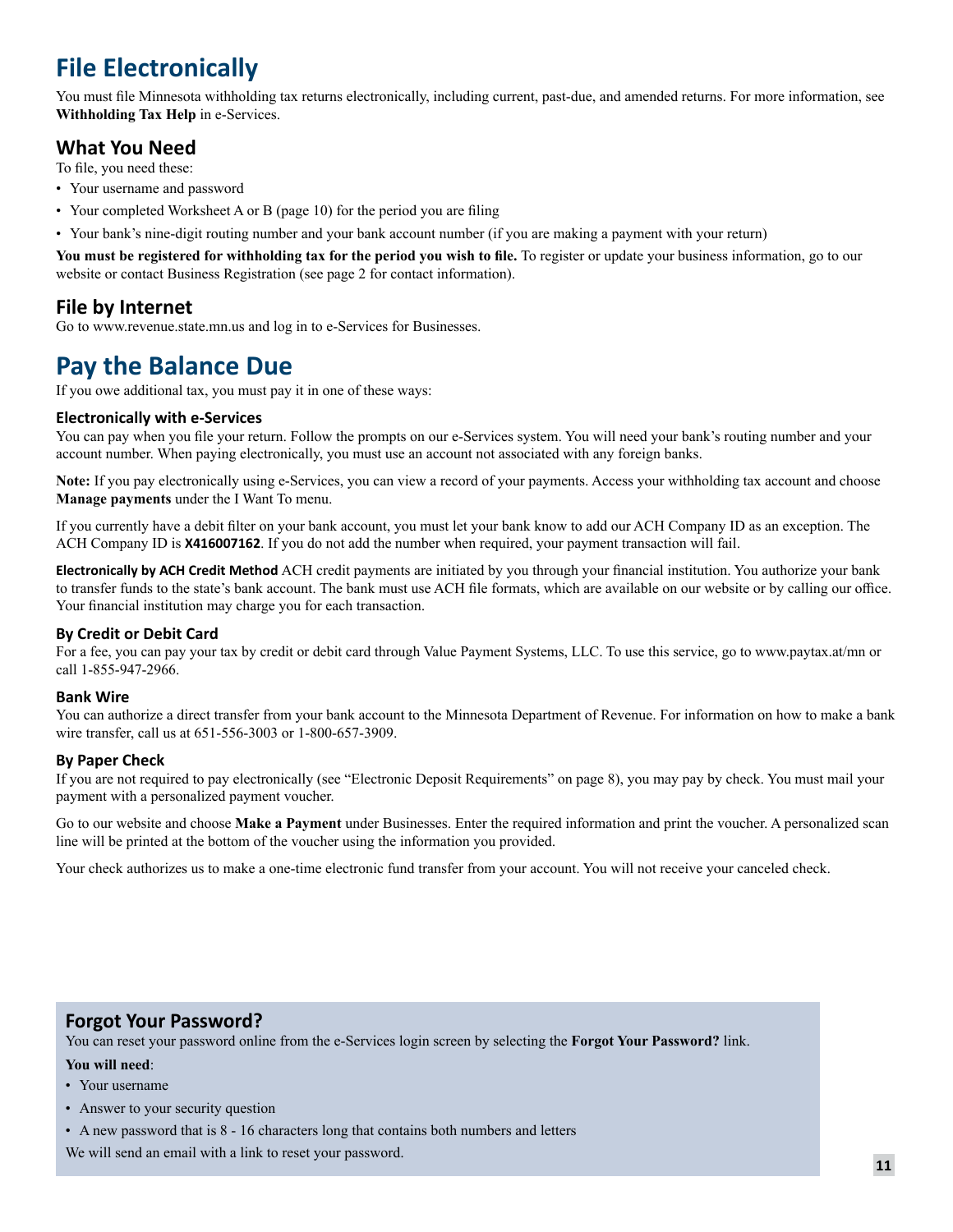### **Manage Online Profile Information**

Our e-Services system lets you:

- Update your web profile information
- Store your email address, phone number, and banking information
- Create access to your and other people's accounts
- Add additional users with varying security, as well as request and approve third-party access

### **Set Up and Manage Users**

There are two types of users in e-Services: e-Services Master and Account Manager. An e-Services Master can manage other users as well as file and pay for specific account types. An Account Manager can view, file, or pay for specific account types depending on the access level that an e-Services Master has set up for the user.

e-Services access level options include:

- **File** allows user to view all information and file returns
- **Pay** allows user to view all information and make payments
- **View** allows a user to view information but does not allow them to file or make payments
- **All Account Access** allows user total access to update the account, file, and make payments

### **Create Additional Logons for Users**

For instructions on how to create additional logons for users, see Help in e-Services.

### **Two-Step Verification**

Two-step verification adds a second layer of security to prevent unauthorized access to your account. You must enter a username, password, and a verification code we send you to log in to your account. For more information, go to our website and enter **Two-step Verification** into the Search box.

### **Third-Party Access**

Third-party access provides a secure and convenient way for users to manage accounts for other businesses. Both parties must be active in e-Services and work together to establish this access. First, a user must request third-party access from a customer. Second, the customer must approve or deny this access request.

For more information, go to our website and enter **third-party access** into the Search box.

### **Forms W-2, 1099, and W-2c**

### **Form W-2**

At the end of the calendar year, complete federal Form W-2 for each employee to whom you paid wages during the year. You must give W-2s to your employees by January 31 each year. If an employee stops working for you before the end of the calendar year and asks you in writing to provide the W-2 before January 31, you must provide it within 30 days after you receive the request.

You must submit W-2 information to us by January 31 each year.

### **Form W-2 Wage Allocation**

All wages earned by Minnesota residents (no matter where the work was physically performed) must be reported as wages allocable to Minnesota in box 16 of Form W-2. Wages earned by non-Minnesota residents for work physically performed in Minnesota are also allocable to Minnesota unless they are Michigan or North Dakota residents who provide you a properly completed Form MWR (see page 4).

When completing Form W-2 for employees, allocate to Minnesota all wages earned while working in Minnesota and wages earned as a Minnesota resident while working in another state.

**Note:** If you have an active withholding tax account, you must send W-2 information even if there is no Minnesota withholding tax.

### **Form W-2 Filing Options**

If you have a **total of more than 10 forms** (W-2s plus 1099s), you must electronically submit the information to us using e-Services.

### **e-Services system**

- Key and Send (manually enter information)
- Simple File (spreadsheet saved as .txt or .csv file)
- EFW2 File (see www.ssa.gov for instructions)

For detailed information, see Withholding Fact Sheet 2, *Submitting Form W-2 and W-2c Information.*

### **Report Business Changes or End A Withholding Tax Account**

You must notify us if you change the name, address, or ownership of your business, close your business, or no longer have employees.

To update business information, log in to e-Services or contact Business Registration (see page 2).

If the ownership or legal organization of your business changes and you are required to apply for a new Federal Employer Identification Number (FEIN), you must register for a new Minnesota Tax ID Number.

If you close or sell your business, you must file all withholding tax returns, including W-2s and 1099s, and pay any required withholding tax.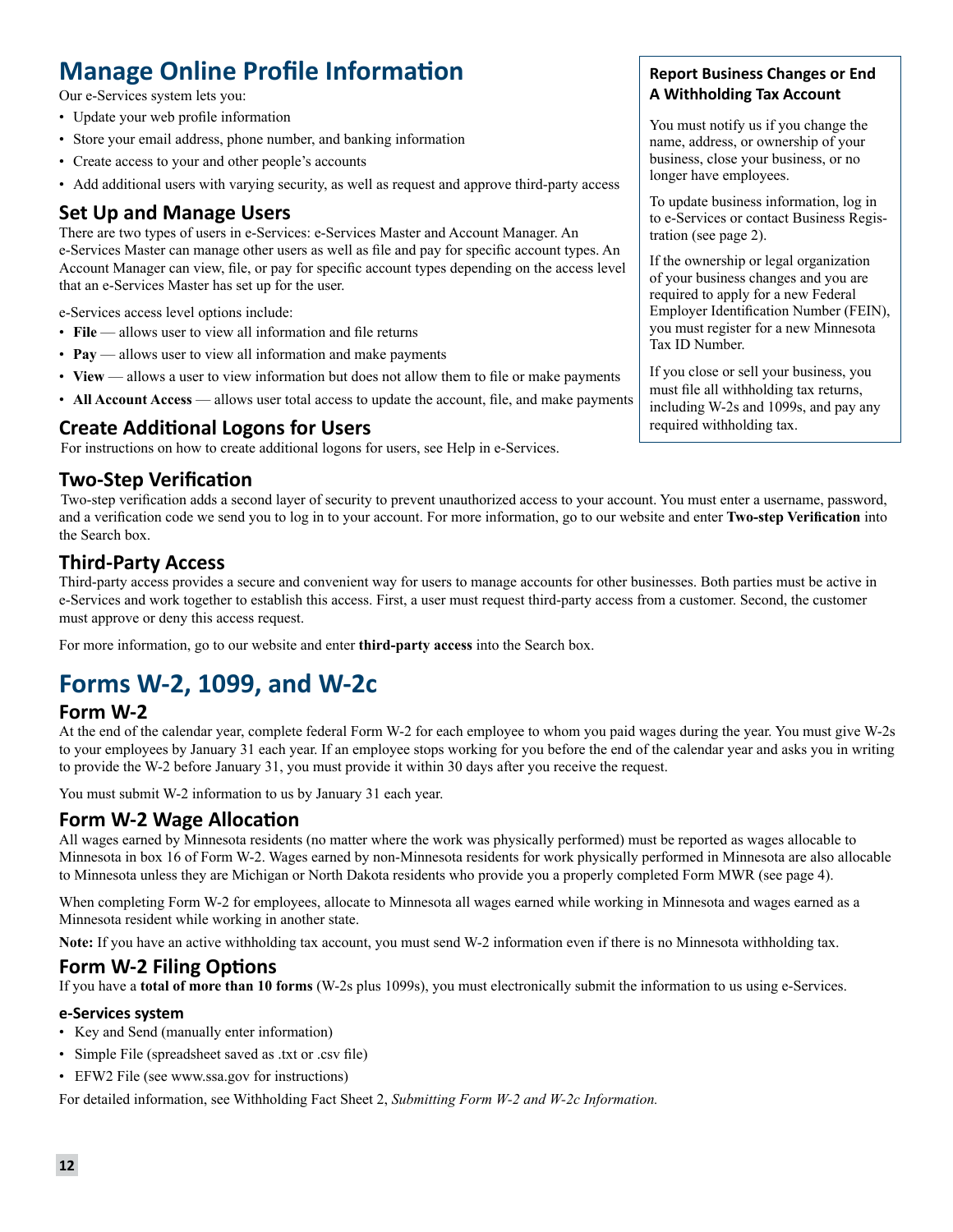### **Third-Party Payers of Sick Leave**

Certain third-party payers of sick leave must file an annual report with us by February 28 of the year following the year the sick pay was paid. This requirement applies to third-party payers who withhold income tax and sent it to us under the third party's withholding tax account, but then permit the employer to include the taxes withheld at the end of the year on Forms W-2 issued to the employee.

The report must include the following information:

- The employer name and identification number
- The names and identification numbers of employees who received sick pay
- The amount of sick pay which was paid during the year
- The amount of tax withheld from payments

### **Form 1099 and Other Federal Information Returns**

Follow the federal requirements to issue Forms 1099 and other information returns (1098, W-2G, etc.) for payments other than wages you made to recipients during the year. You must give 1099s to recipients by January 31 each year. Enter MN in the "State" space and fill in the amount of Minnesota income tax withheld for that recipient during the year, if any.

You must submit 1099 information that reported Minnesota withholding—and other federal information returns that report Minnesota withholding—to us by January 31 each year.

**Note:** You must submit this information to us even if you participate in the Federal/State Combined program.

### **Form 1099 Filing Options**

If you have a **total of more than 10 forms** (W-2s plus 1099s), you must electronically submit the information to us using e-Services.

#### **e-Services system**

- Key and Send (manually enter information)
- Simple File (spreadsheet saved as.txt or .csv file)
- IRS Publication 1220 Format (see www.irs.gov for instructions)

For detailed information, see Withholding Fact Sheet 2a, *Submitting Form 1099 Information.*

#### **Paper Copies**

If you have 10 or fewer and are not required to submit your W-2 and 1099 information electronically, you may send paper copies. Mail to:

Minnesota Department of Revenue Mail Station 1173 600 N. Robert St. St. Paul, MN 55146-1173

To ensure accurate processing of your paper copies, you must use a separate envelope for each business with a different Minnesota tax ID number. Do not combine forms for multiple businesses in one envelope.

If you submit W-2 and 1099 information using one of the electronic methods, you do not need to send us paper copies.

### **Form W-2c**

If you made an error on a W-2 you have already given an employee, give the employee a corrected federal Form W-2c. Then, submit the W-2c information to us using e-Services.

#### **e-Services system**

- Key and Send (manually enter information)
- EFW2c File (see www.ssa.gov for instructions)

For more information, see Withholding Fact Sheet 2, *Submitting Form W-2 and W-2c Information*.

**Note:** You may need to amend your withholding tax return for the period in which the error took place. For information on amending returns, see page 14.

### **Recordkeeping**

Keep all records of employment taxes for at least 4 years. These should be available for us to review. Your records should include copies of:

- Forms W-2
- Forms 1099
- Forms W-2c
- Payroll records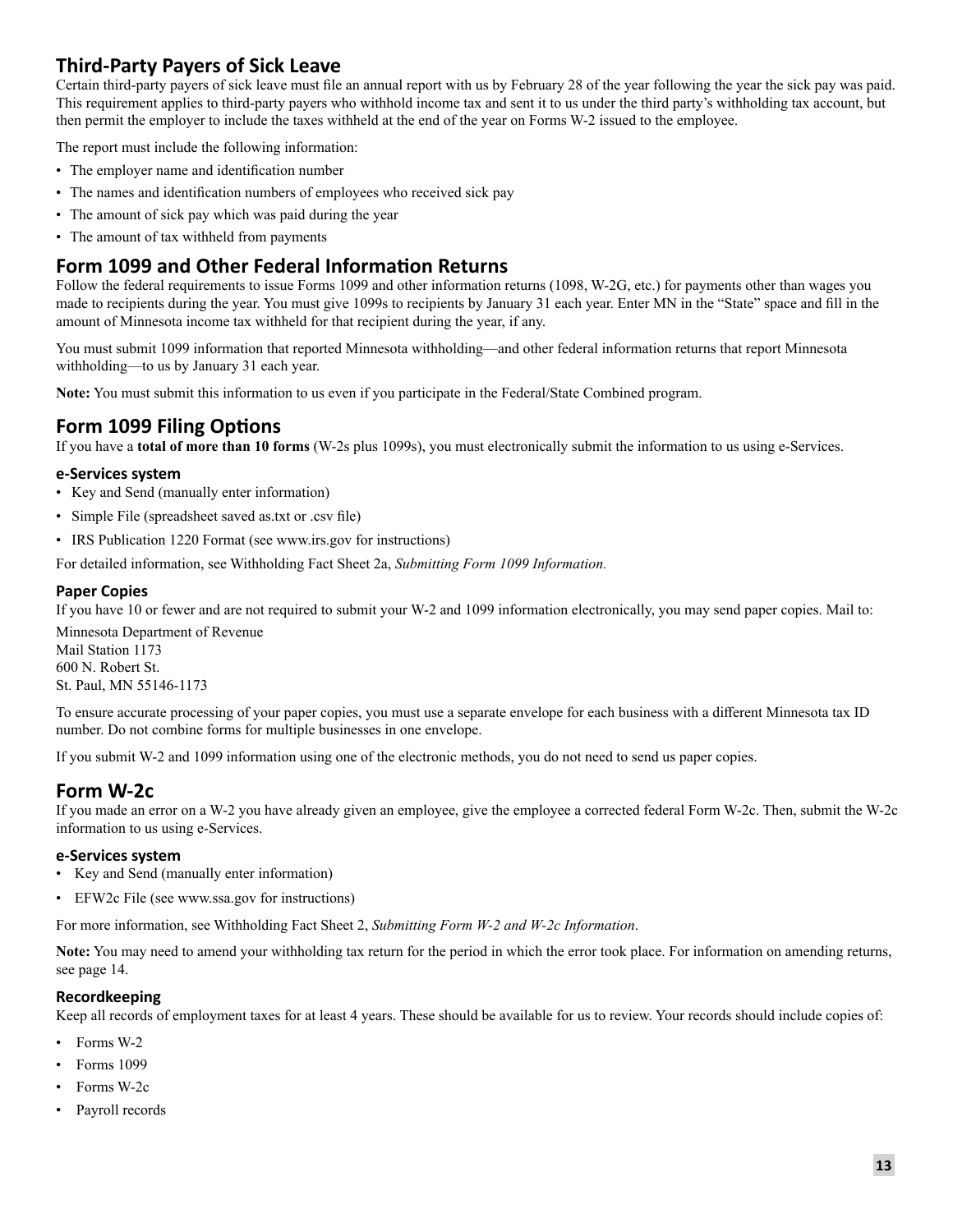### **Penalties and Interest**

### **Late-payment penalty**

If you pay all or part of the tax after the due date, you must pay a penalty. The late-payment penalty applies to late deposits and late return payments, and it is based on the percentage of unpaid tax. If your payment is:

- 1 to 30 days late, the penalty is  $5\%$  (.05).
- 31 to 60 days late, the penalty is  $10\%$  (.1)
- More than 60 days late, the penalty is  $15\%$  (.15)

### **Late-filing penalty**

There is an additional 5% (.05) penalty on the unpaid tax if you file your return late.

### **Payment method**

There is a 5% (.05) penalty if you are required to make your withholding tax payments electronically and you pay by paper check.

### **Repeat penalty**

```
We may assess an additional 25% (0.25) penalty if you repeatedly file and pay late.
```
### **Extended delinquency penalty**

There is a 5% (.05) or \$100 penalty, whichever is greater, for failure to file a withholding tax return within 30 days after we give a written demand.

### **W-2 and information return penalties**

There is a \$50 penalty each time you:

- Do not provide a W-2 or information return to your recipients
- Do not provide a W-2 or information return to us
- Do not submit a W-2 or information return electronically when required (see page 12 for electronic filing requirements)
- Provide a false or fraudulent W-2 or information return
- Refuse to provide all information required on the forms

The total W-2 and information return penalties assessed cannot exceed \$25,000 per year.

### **Interest**

You must pay interest on both the amount you send in late and the penalty. The 2022 interest rate is  $3\%$  (.03).

To calculate how much interest you owe, use the formula below:

**Interest = (tax + penalty) x # of days late x interest rate**  $\div 365$ 

### **Amend a Return**

If you made an error on a withholding tax return you filed, you must amend (change) your return to correct the error using e-Services.

You must file an amended return for each return requiring an adjustment. You must file an amended return if you:

- Reported incorrect figures for wages paid
- Reported an incorrect number of employees
- Reported an incorrect amount of tax withheld for the period

You must also enter contact information and a detailed explanation of why you are amending the return.

For additional information, see the Withholding Tax Help link available in e-Services.

**Note:** You must send us Forms W-2c and any corrected Forms 1099 with Minnesota withholding. For more information, see page 13.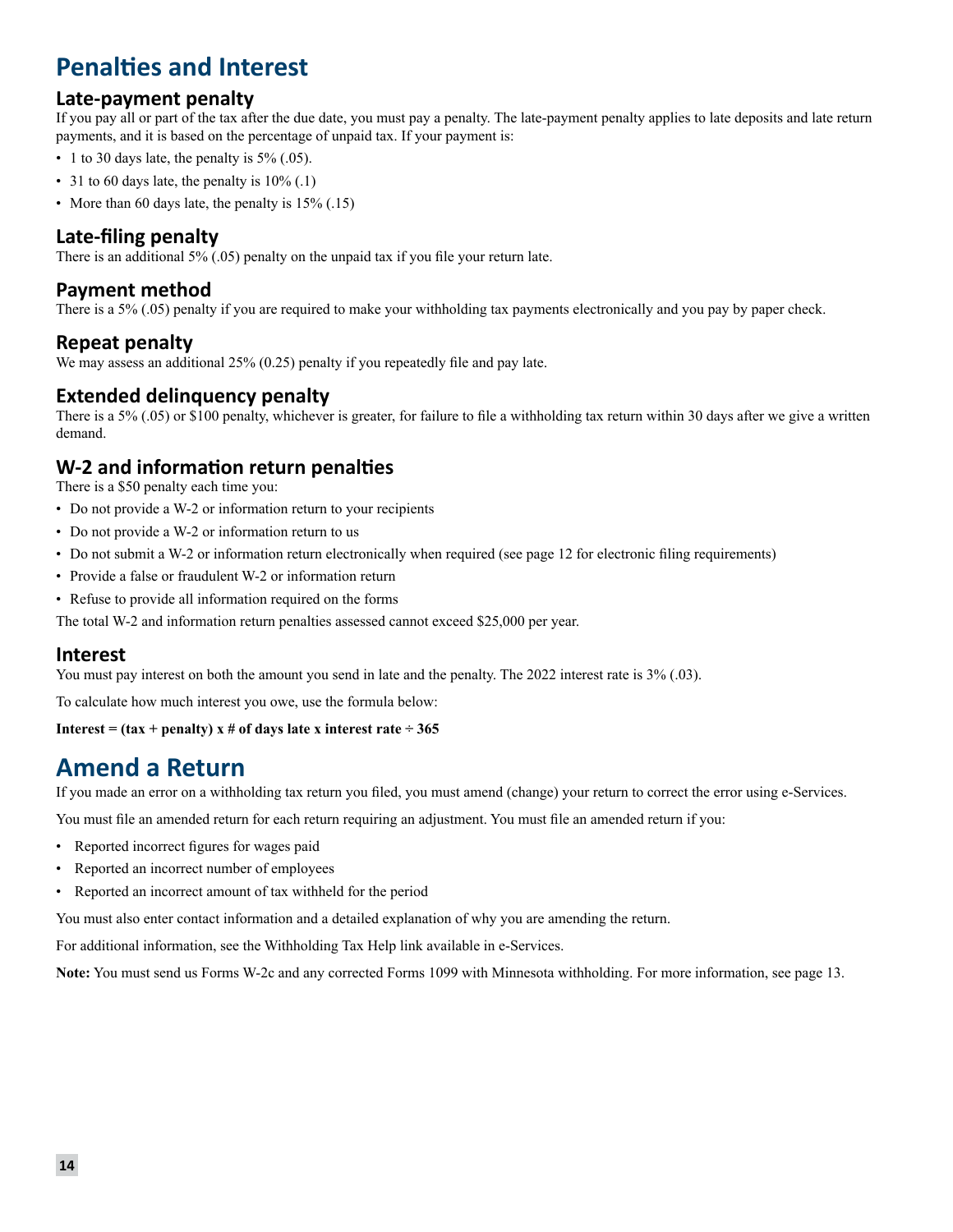# **2022 Minnesota Withholding Tax Tables**

Use the tables on these pages to determine how much to withhold from your employees' paychecks.

There are separate tables for employees paid:

- every day
- once a week
- every two weeks
- twice a month
- once a month

For each type of payroll period, there is one table for single employees and one table for married employees. Use the table that matches each employee's marital status and payroll-period type.

If you use a computer to determine how much to withhold, see page 34 for the formula to set up your program.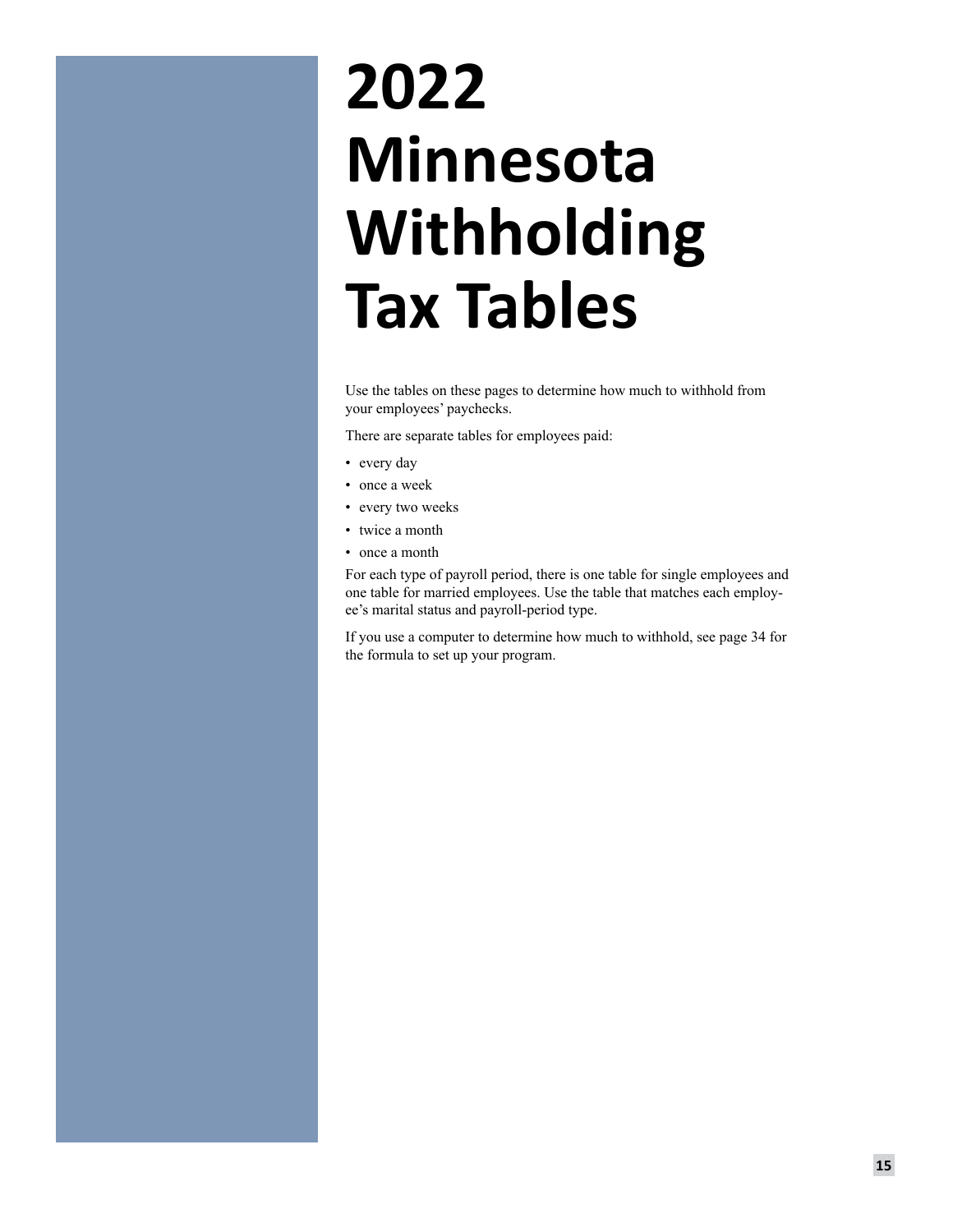### **Single employees paid every day**

| If the employee's |                                                                               |                | Number of withholding allowances          |                |                  |                |                 |                         |                         |                     |                |              |
|-------------------|-------------------------------------------------------------------------------|----------------|-------------------------------------------|----------------|------------------|----------------|-----------------|-------------------------|-------------------------|---------------------|----------------|--------------|
| wages are         |                                                                               | 0              | 1                                         | 2              | 3                | 4              | 5               | 6                       | $\overline{\mathbf{z}}$ | 8                   | 9              | 10 or more   |
| at least          | but less than                                                                 |                | The amount to withhold (in whole dollars) |                |                  |                |                 |                         |                         |                     |                |              |
| $\bf{0}$          | 24                                                                            | 0              | 0                                         | 0              | 0                | $\mathsf 0$    | $\mathsf 0$     | 0                       | $\mathsf{O}\xspace$     | 0                   | 0              | 0            |
| 24                | 28                                                                            | $\mathbf{1}$   | 0                                         | 0              | 0                | $\mathbf 0$    | 0               | 0                       | 0                       | 0                   | 0              | 0            |
| 28                | 32                                                                            | $\mathbf{1}$   | 0                                         | 0              | 0                | $\mathbf 0$    | 0               | 0                       | 0                       | 0                   | 0              | 0            |
| 32                | 36                                                                            | $\mathbf{1}$   | $\mathbf{1}$                              | 0              | 0                | $\mathbf 0$    | 0               | 0                       | 0                       | 0                   | 0              | 0            |
| 36                | 40                                                                            | $\mathbf{1}$   | $\mathbf{1}$                              | 0              | 0                | 0              | 0               | 0                       | 0                       | 0                   | 0              | 0            |
| 40                | 44                                                                            | $\overline{2}$ | $\mathbf{1}$                              | 0              | 0                | 0              | 0               | 0                       | 0                       | 0                   | 0              | 0            |
| 44                | 48                                                                            | $\overline{2}$ | $\mathbf{1}$                              | 1              | 0                | 0              | 0               | 0                       | 0                       | 0                   | 0              | 0            |
| 48                | 52                                                                            | $\overline{2}$ | $\mathbf{1}$                              | $\mathbf 1$    | 0                | 0              | 0               | 0                       | 0                       | 0                   | 0              | $\pmb{0}$    |
| 52                | 56                                                                            | $\overline{2}$ | 2                                         | $\mathbf 1$    | 0                | 0              | 0               | 0                       | 0                       | 0                   | 0              | 0            |
| 56                | 60                                                                            | 3              | 2                                         | 1              | 1                | 0              | 0               | 0                       | 0                       | 0                   | 0              | 0            |
| 60                | 64                                                                            | 3              | $\overline{\mathbf{c}}$                   | $\mathbf 1$    | 1                | $\pmb{0}$      | 0               | 0                       | 0                       | 0                   | $\mathsf 0$    | 0            |
| 64                | 68                                                                            | 3              | $\overline{2}$                            | $\overline{2}$ | $\mathbf{1}$     | 0              | 0               | 0                       | 0                       | 0                   | $\mathsf 0$    | $\pmb{0}$    |
| 68                | 72                                                                            | 3              | 2                                         | 2              | $\mathbf{1}$     | $1\,$          | 0               | 0                       | 0                       | 0                   | 0              | 0            |
| 72                | 76                                                                            | 3              | 3                                         | $\overline{2}$ | $\mathbf{1}$     | $\mathbf 1$    | 0               | 0                       | 0                       | 0                   | $\mathsf 0$    | 0            |
| 76                | 80                                                                            | 4              | 3                                         | $\overline{2}$ | $\overline{2}$   | $\mathbf{1}$   | 0               | 0                       | 0                       | 0                   | $\mathsf 0$    | 0            |
| 80                | 84                                                                            | 4              | 3                                         | $\overline{2}$ | $\overline{2}$   | $\mathbf{1}$   | 0               | 0                       | 0                       | 0                   | 0              | 0            |
| 84                | 88                                                                            | 4              | 3                                         | 3              | $\overline{2}$   | $\mathbf{1}$   | $\mathbf{1}$    | 0                       | 0                       | 0                   | 0              | 0            |
| 88                | 92                                                                            | 4              | 4                                         | 3              | $\overline{2}$   | $\mathbf{2}$   | $\mathbf 1$     | 0                       | 0                       | 0                   | 0              | $\mathbf 0$  |
| 92                | 96                                                                            | 5              | 4                                         | 3              | $\overline{2}$   | $\overline{2}$ | $\mathbf{1}$    | 0                       | 0                       | 0                   | 0              | $\mathbf 0$  |
| 96                | 100                                                                           | 5              | 4                                         | 3              | 3                | $\overline{2}$ | $\mathbf{1}$    | 1                       | 0                       | 0                   | 0              | 0            |
| 100               | 104                                                                           | 5              | 4                                         | 4              | 3                | $\overline{2}$ | $\overline{2}$  | $\mathbf{1}$            | 0                       | 0                   | 0              | 0            |
| 104               | 108                                                                           | 5              | 4                                         | 4              | 3                | $\overline{2}$ | $\mathbf 2$     | $\mathbf{1}$            | 0                       | 0                   | $\mathbf 0$    | 0            |
| 108               | 112                                                                           | 6              | 5                                         | 4              | 3                | 3              | 2               | $\mathbf 1$             | $\mathbf{1}$            | $\mathsf{O}\xspace$ | 0              | 0            |
| 112               | 116                                                                           | 6              | 5                                         | 4              | 4                | 3              | $\overline{2}$  | $\overline{2}$          | $\mathbf 1$             | 0                   | 0              | 0            |
| 116               | 120                                                                           | 6              | 5                                         | 4              | 4                | 3              | $\overline{2}$  | $\overline{2}$          | $\mathbf{1}$            | 0                   | 0              | 0            |
| 120               | 124                                                                           | 6              | 6                                         | 5              | 4                | 3              | 3               | $\overline{2}$          | $\mathbf{1}$            | $\mathbf{1}$        | 0              | $\pmb{0}$    |
| 124               | 128                                                                           | 7              | 6                                         | 5              | 4                | 4              | 3               | $\overline{2}$          | $\mathbf{2}$            | 1                   | 0              | 0            |
| 128               | 132                                                                           | 7              | 6                                         | 5              | 4                | 4              | 3               | $\overline{a}$          | $\overline{\mathbf{c}}$ | $\mathbf{1}$        | 0              | $\pmb{0}$    |
| 132               | 136                                                                           | 7              | 6                                         | 6              | 5                | 4              | 3               | 3                       | $\overline{2}$          | $\mathbf{1}$        | $\mathbf{1}$   | $\pmb{0}$    |
| 136               | 140                                                                           | 7              | 7                                         | 6              | 5                | 4              | 3               | 3                       | $\overline{2}$          | $\mathbf{1}$        | $\mathbf{1}$   | 0            |
| 140               | 144                                                                           | 8              | 7                                         | 6              | 5                | 4              | 4               | 3                       | $\overline{2}$          | $\overline{2}$      | $\mathbf{1}$   | 0            |
| 144               | 148                                                                           | 8              | $\overline{7}$                            | 6              | 6                | 5              | 4               | 3                       | 3                       | $\overline{2}$      | 1              | $\mathbf{1}$ |
| 148               | 152                                                                           | 8              | 7                                         | 7              | $\boldsymbol{6}$ | 5              | 4               | 3                       | 3                       | $\overline{2}$      | $\mathbf{1}$   | $\mathbf{1}$ |
| 152               | 156                                                                           | 9              | 8                                         | $\overline{7}$ | 6                | 5              | 4               | 4                       | 3                       | $\overline{2}$      | $\overline{2}$ | 1            |
| 156               | 160                                                                           | 9              | 8                                         | $\overline{7}$ | 6                | 5              | $5\phantom{.0}$ | $\overline{\mathbf{4}}$ | 3                       | 3                   | $\overline{2}$ | $\mathbf{1}$ |
|                   | 6.80% OF THE EXCESS OVER \$160 PLUS (round total to the nearest whole dollar) |                |                                           |                |                  |                |                 |                         |                         |                     |                |              |
| 160               | 267                                                                           | 9              | 8                                         | $\overline{7}$ | $\boldsymbol{6}$ | 6              | 5               | $\overline{\mathbf{4}}$ | 3                       | 3                   | $\overline{2}$ | $\mathbf{1}$ |
|                   | 7.85% OF THE EXCESS OVER \$267 PLUS (round total to the nearest whole dollar) |                |                                           |                |                  |                |                 |                         |                         |                     |                |              |
| 267               | 487                                                                           | 16             | 15                                        | 15             | 14               | 13             | 12              | $11\,$                  | $10\,$                  | 10                  | 9              | 8            |
|                   | 9.85% OF THE EXCESS OVER \$487 PLUS (round total to the nearest whole dollar) |                |                                           |                |                  |                |                 |                         |                         |                     |                |              |
| 487               | and over                                                                      | 34             | 33                                        | 32             | 31               | $30\,$         | 29              | 28                      | 27                      | 26                  | 25             | 24           |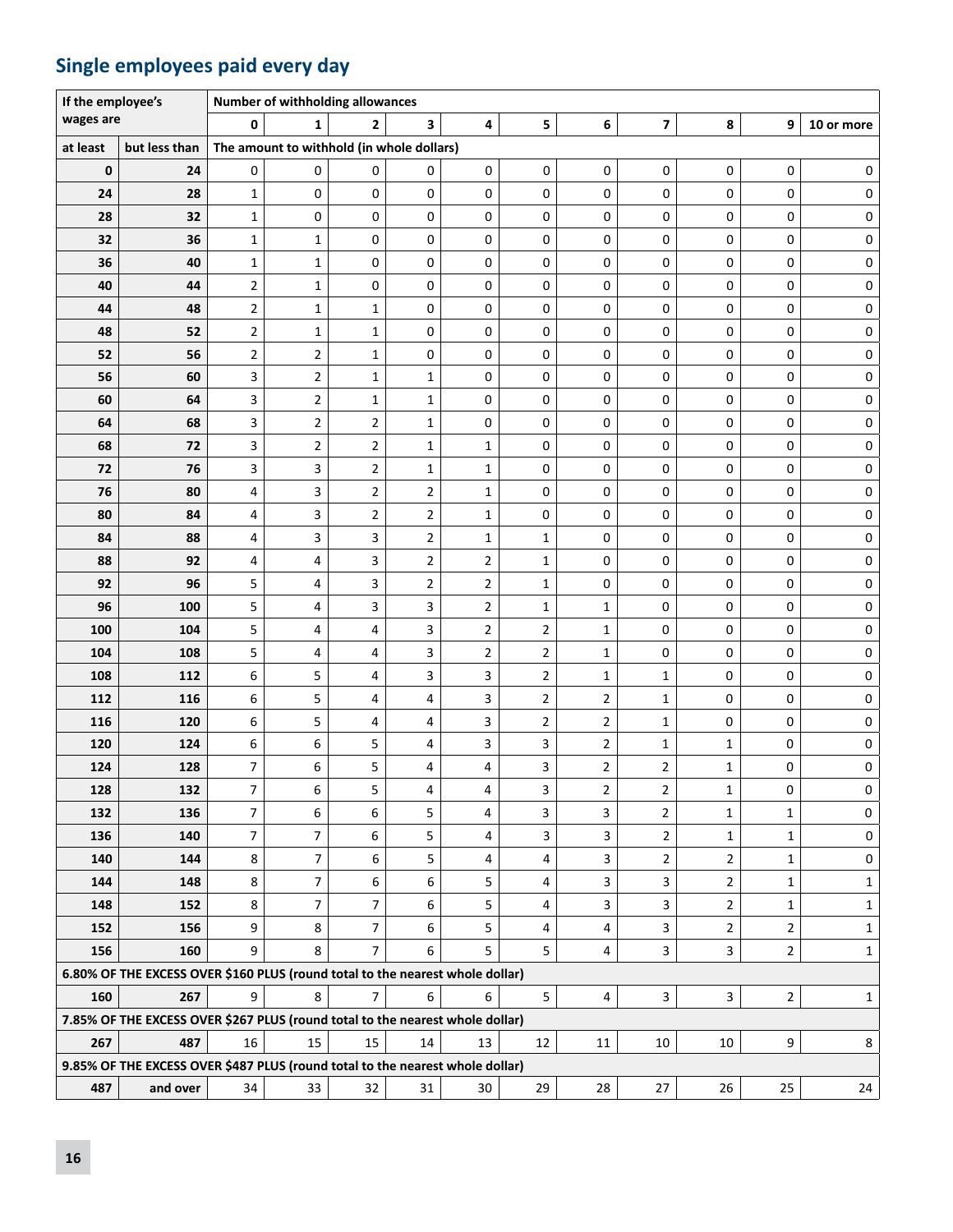### **Married employees paid every day**

| If the employee's |                                                                                      |                     | Number of withholding allowances          |                |                |                |                     |                                  |                                  |                              |              |                  |  |  |
|-------------------|--------------------------------------------------------------------------------------|---------------------|-------------------------------------------|----------------|----------------|----------------|---------------------|----------------------------------|----------------------------------|------------------------------|--------------|------------------|--|--|
| wages are         |                                                                                      | 0                   | 1                                         | 2              | 3              | 4              | 5                   | 6                                | $\overline{\mathbf{z}}$          | 8                            | 9            | $10$ or          |  |  |
|                   |                                                                                      |                     |                                           |                |                |                |                     |                                  |                                  |                              |              | more             |  |  |
| at least          | but less<br>than                                                                     |                     | The amount to withhold (in whole dollars) |                |                |                |                     |                                  |                                  |                              |              |                  |  |  |
| 0                 | 44                                                                                   | 0                   | 0                                         | 0              | 0              | 0              | 0                   | $\pmb{0}$                        | 0                                | 0                            | 0            | 0                |  |  |
| 44                | 48                                                                                   | $\mathbf{1}$        | 0                                         | 0              | 0              | 0              | 0                   | 0                                | 0                                | 0                            | 0            | 0                |  |  |
| 48                | 52                                                                                   | $\mathbf{1}$        | 0                                         | 0              | 0              | 0              | 0                   | 0                                | 0                                | 0                            | 0            | 0                |  |  |
| 52                | 56                                                                                   | $\mathbf{1}$        | 0                                         | 0              | 0              | 0              | 0                   | 0                                | 0                                | 0                            | 0            | 0                |  |  |
| 56                | 60                                                                                   | $\mathbf{1}$        | 1                                         | 0              | 0              | 0              | 0                   | $\pmb{0}$                        | 0                                | 0                            | 0            | 0                |  |  |
| 60                | 64                                                                                   | $\mathbf{1}$        | $\mathbf{1}$                              | 0              | 0              | 0              | 0                   | 0                                | 0                                | 0                            | 0            | 0                |  |  |
| 64                | 68                                                                                   | $\overline{2}$      | $\mathbf{1}$                              | 0              | 0              | 0              | 0                   | 0                                | 0                                | 0                            | 0            | 0                |  |  |
| 68                | 72                                                                                   | $\overline{2}$      | 1                                         | $\mathbf{1}$   | 0              | 0              | 0                   | 0                                | 0                                | 0                            | 0            | 0                |  |  |
| 72                | 76                                                                                   | $\overline{2}$      | $\mathbf{1}$                              | $\mathbf{1}$   | $\mathsf 0$    | 0              | 0                   | $\pmb{0}$                        | 0                                | 0                            | 0            | 0                |  |  |
| 76                | 80                                                                                   | $\overline{2}$      | $\overline{2}$                            | $\mathbf{1}$   | 0              | 0              | 0                   | $\mathbf 0$                      | 0                                | 0                            | 0            | 0                |  |  |
| 80                | 84                                                                                   | 3                   | $\overline{2}$                            | $\mathbf{1}$   | $\mathbf{1}$   | 0              | 0                   | $\mathbf 0$                      | 0                                | 0                            | 0            | 0                |  |  |
| 84                | 88                                                                                   | 3                   | $\overline{2}$                            | $\mathbf{1}$   | $\mathbf{1}$   | 0              | 0                   | 0                                | 0                                | 0                            | 0            | 0                |  |  |
| 88                | 92                                                                                   | 3                   | $\overline{2}$                            | $\overline{2}$ | $\mathbf{1}$   | 0              | 0                   | 0                                | 0                                | 0                            | 0            | 0                |  |  |
| 92                | 96                                                                                   | 3                   | 3                                         | 2              | $\mathbf{1}$   | $\mathbf{1}$   | 0                   | 0                                | 0                                | 0                            | 0            | 0                |  |  |
| 96                | 100                                                                                  | 3                   | 3                                         | 2              | 1              | 1              | 0                   | 0                                | 0                                | 0                            | 0            | 0                |  |  |
| 100               | 104                                                                                  | 4                   | 3                                         | 2              | 2              | 1              | 0                   | 0                                | 0                                | 0                            | 0            | 0                |  |  |
| 104               | 108                                                                                  | 4                   | 3                                         | 2              | 2              | $\mathbf{1}$   | 1                   | 0                                | 0                                | 0                            | 0            | 0                |  |  |
| 108               | 112                                                                                  | 4                   | 3                                         | 3              | $\overline{2}$ | $\mathbf 1$    | $\mathbf 1$         | 0                                | $\mathsf{O}\xspace$              | 0                            | 0            | 0                |  |  |
| 112               | 116                                                                                  | 4                   | 4                                         | 3              | $\overline{2}$ | $\overline{2}$ | $\mathbf{1}$        | 0                                | 0                                | 0                            | 0            | 0                |  |  |
| 116               | 120                                                                                  | 4                   | 4                                         | 3              | $\overline{2}$ | $\overline{2}$ | $\mathbf{1}$        | 0                                | 0                                | 0                            | 0            | 0                |  |  |
| 120               | 124                                                                                  | 5                   | 4                                         | 3              | 3              | $\overline{2}$ | $\mathbf{1}$        | 1                                | 0                                | 0                            | 0            | 0                |  |  |
| 124               | 128                                                                                  | 5                   | 4                                         | 4              | 3              | $\overline{2}$ | $\mathbf{2}$        | $\mathbf{1}$                     | 0                                | 0                            | 0            | 0                |  |  |
| 128               | 132                                                                                  | 5                   | 4                                         | 4              | 3              | $\overline{2}$ | $\overline{2}$      | $\mathbf{1}$                     | 0                                | 0                            | 0            | 0                |  |  |
| 132               | 136                                                                                  | 5                   | 5                                         | 4              | 3              | 3              | $\overline{2}$      | $\mathbf{1}$                     | $\mathbf 1$                      | 0                            | 0            | 0                |  |  |
| 136               | 140                                                                                  | 6                   | 5                                         | 4              | 4              | 3              | $\overline{2}$      | $\overline{2}$                   | $\mathbf 1$                      | 0                            | 0            | 0                |  |  |
| 140               | 144                                                                                  | 6                   | 5                                         | 4              | 4              | 3              | 2                   | 2                                | $\mathbf 1$                      | 0                            | 0            | 0                |  |  |
| 144               | 148<br>152                                                                           | 6                   | 5                                         | 5<br>5         | 4<br>4         | 3              | 3<br>3              | $\overline{2}$                   | $\mathbf{1}$<br>$\overline{2}$   | $\mathbf{1}$                 | 0<br>0       | 0                |  |  |
| 148               |                                                                                      | 6                   | 6<br>6                                    |                | 4              | 4              |                     | $\overline{2}$                   |                                  | $\mathbf{1}$                 | 0            | 0                |  |  |
| 152<br>156        | 156<br>160                                                                           | 6<br>$\overline{7}$ | 6                                         | 5<br>5         | 5              | 4<br>4         | 3<br>$\overline{3}$ | $\overline{2}$<br>$\overline{3}$ | $\overline{2}$<br>$\overline{2}$ | $\mathbf{1}$<br>$\mathbf{1}$ | $\mathbf{1}$ | 0<br>$\mathsf 0$ |  |  |
|                   | 6.80 PERCENT OF THE EXCESS OVER \$160 PLUS (round total to the nearest whole dollar) |                     |                                           |                |                |                |                     |                                  |                                  |                              |              |                  |  |  |
| 160               | 488                                                                                  | $\overline{7}$      | 6                                         | 5              | 5              | 4              | $\overline{3}$      | $\mathbf{3}$                     | $\overline{2}$                   | $\mathbf 1$                  | $\mathbf{1}$ | 0                |  |  |
|                   | 7.85 PERCENT OF THE EXCESS OVER \$488 PLUS (round total to the nearest whole dollar) |                     |                                           |                |                |                |                     |                                  |                                  |                              |              |                  |  |  |
| 488               | 826                                                                                  | 29                  | 28                                        | 27             | 27             | 26             | 25                  | 24                               | 23                               | 22                           | 22           | $21\,$           |  |  |
|                   | 9.85 PERCENT OF THE EXCESS OVER \$826 PLUS (round total to the nearest whole dollar) |                     |                                           |                |                |                |                     |                                  |                                  |                              |              |                  |  |  |
| 826               | and over                                                                             | 56                  | 55                                        | 54             | 53             | 52             | 51                  | 50                               | 49                               | 48                           | 47           | 46               |  |  |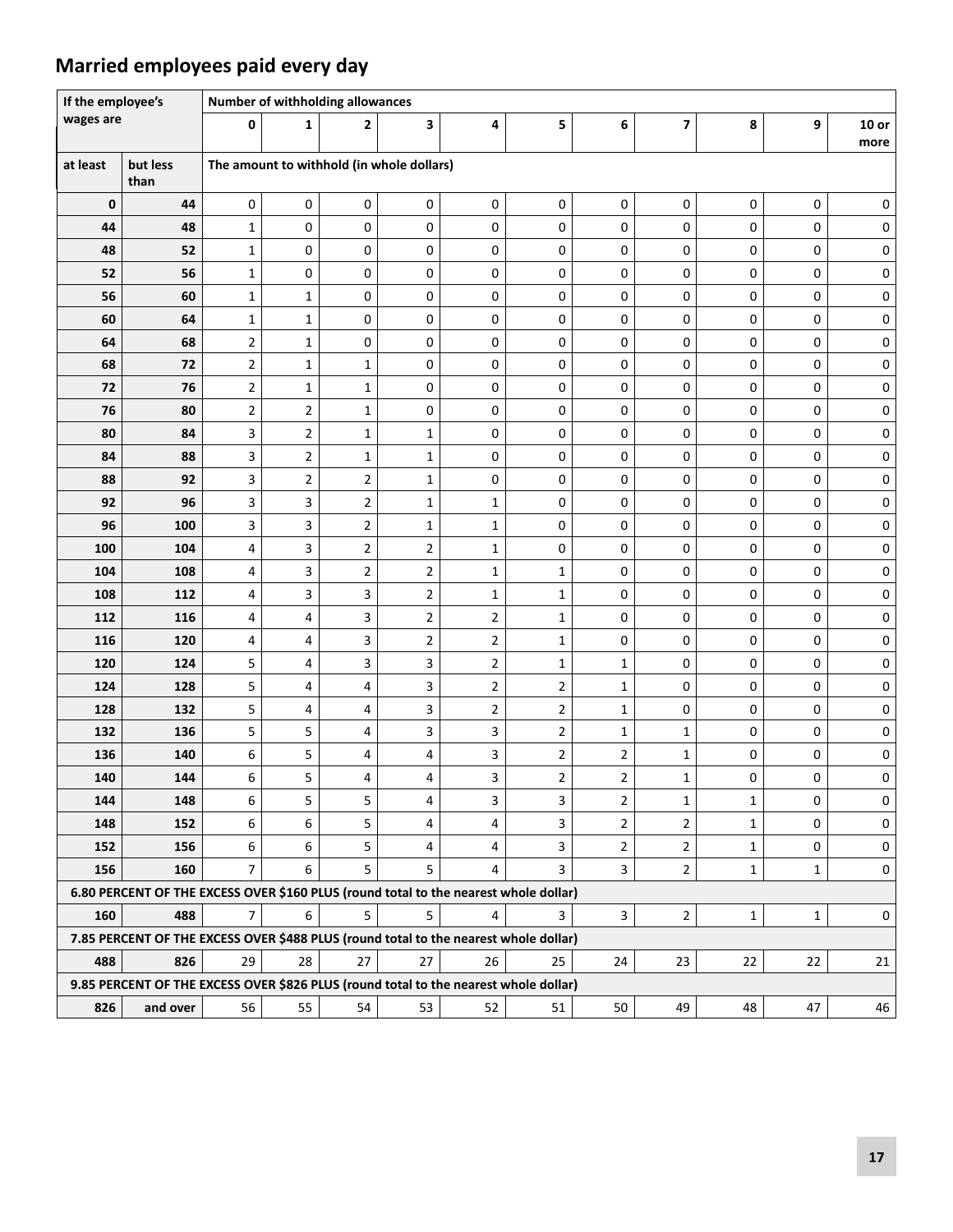### **Single employees paid once a week**

| If the employee's |               |             |                              | Number of withholding allowances          |                             |                   |                              |                  |                  |        |                        |                              |
|-------------------|---------------|-------------|------------------------------|-------------------------------------------|-----------------------------|-------------------|------------------------------|------------------|------------------|--------|------------------------|------------------------------|
| wages are         |               | 0           | 1                            | 2                                         | 3                           | 4                 | 5                            | 6                | 7                | 8      | 9                      | 10 or more                   |
| at least          | but less than |             |                              | The amount to withhold (in whole dollars) |                             |                   |                              |                  |                  |        |                        |                              |
| 0                 | 90            | 0           | 0                            | 0                                         | 0                           | 0                 | $\vert 0 \vert$              | 0                | 0                | 0      | 0                      | 0                            |
| 90                | 100           | $\mathbf 1$ | 0                            | 0                                         | $\pmb{0}$                   | 0                 | $\mathbf 0$                  | 0                | 0                | 0      | 0                      | $\overline{0}$               |
| 100               | 110           | $\mathbf 2$ | 0                            | 0                                         | 0                           | 0                 | 0                            | 0                | 0                | 0      | 0                      | $\mathbf{0}$                 |
| 110               | 120           | 2           | 0                            | 0                                         | 0                           | 0                 | 0                            | 0                | 0                | 0      | 0                      | $\mathbf{0}$                 |
| 120<br>130        | 130           | 3           | 0                            | 0                                         | 0<br>0                      | 0<br>0            | 0<br>0                       | 0                | 0<br>0           | 0<br>0 | 0<br>0                 | 0                            |
| 140               | 140<br>150    | 3<br>4      | 0<br>0                       | 0<br>0                                    | $\pmb{0}$                   | 0                 | 0                            | 0<br>0           | $\pmb{0}$        | 0      | 0                      | $\mathbf{0}$<br>$\mathbf{0}$ |
| 150               | 160           | 4           | 0                            | 0                                         | 0                           | 0                 | 0                            | 0                | 0                | 0      | 0                      | $\mathbf{0}$                 |
| 160               | 170           | 5           | 0                            | 0                                         | 0                           | 0                 | 0                            | 0                | 0                | 0      | 0                      | $\mathbf{0}$                 |
| 170               | 180           | 5           | 1                            | 0                                         | 0                           | 0                 | 0                            | 0                | 0                | 0      | 0                      | 0                            |
| 180               | 190           | 6           | $\mathbf{1}$                 | 0                                         | 0                           | 0                 | 0                            | 0                | 0                | 0      | 0                      | $\mathbf{0}$                 |
| 190               | 200           | 6           | $\overline{\mathbf{c}}$      | 0                                         | $\pmb{0}$                   | 0                 | $\mathbf 0$                  | 0                | 0                | 0      | 0                      | 0                            |
| 200<br>210        | 210<br>220    | 7<br>7      | $\overline{\mathbf{c}}$<br>3 | 0<br>0                                    | 0<br>0                      | 0<br>0            | 0<br>0                       | 0<br>0           | 0<br>0           | 0<br>0 | 0<br>0                 | $\mathbf{0}$<br>0            |
| 220               | 230           | 8           | 3                            | 0                                         | 0                           | 0                 | 0                            | 0                | 0                | 0      | 0                      | 0                            |
| 230               | 240           | 8           | 4                            | 0                                         | $\pmb{0}$                   | 0                 | $\mathbf 0$                  | 0                | 0                | 0      | 0                      | 0                            |
| 240               | 250           | 9           | 4                            | 0                                         | 0                           | 0                 | 0                            | 0                | 0                | 0      | 0                      | $\mathbf{0}$                 |
| 250               | 260           | 10          | 5                            | 0                                         | 0                           | 0                 | 0                            | 0                | 0                | 0      | 0                      | $\mathbf{0}$                 |
| 260               | 270           | 10          | 5                            | $\mathbf{1}$                              | 0                           | 0                 | 0                            | 0                | 0                | 0      | 0                      | 0                            |
| 270               | 280           | 11          | 6<br>$\overline{7}$          | $\mathbf 1$                               | $\pmb{0}$                   | 0                 | 0<br>$\mathbf 0$             | 0                | 0                | 0<br>0 | 0<br>0                 | 0                            |
| 280<br>290        | 290<br>300    | 11<br>12    | $\overline{7}$               | $\mathbf 2$<br>3                          | $\pmb{0}$<br>0              | 0<br>0            | 0                            | 0<br>0           | $\pmb{0}$<br>0   | 0      | 0                      | $\mathbf{0}$<br>$\mathbf{0}$ |
| 300               | 310           | 12          | 8                            | 3                                         | 0                           | 0                 | 0                            | 0                | 0                | 0      | 0                      | $\mathbf{0}$                 |
| 310               | 320           | 13          | 8                            | 4                                         | 0                           | 0                 | 0                            | 0                | 0                | 0      | 0                      | 0                            |
| 320               | 330           | 13          | 9                            | 4                                         | $\pmb{0}$                   | 0                 | 0                            | 0                | 0                | 0      | 0                      | 0                            |
| 330               | 340           | 14          | 9                            | 5                                         | $\pmb{0}$                   | 0                 | 0                            | 0                | $\pmb{0}$        | 0      | 0                      | 0                            |
| 340               | 350           | 14          | 10                           | 5                                         | $\mathbf 1$                 | 0                 | 0                            | 0                | 0                | 0      | 0                      | $\mathbf{0}$                 |
| 350<br>360        | 360<br>370    | 15<br>15    | 10<br>11                     | 6<br>6                                    | $\mathbf{1}$<br>$\mathbf 2$ | 0<br>0            | 0<br>0                       | 0<br>0           | 0<br>0           | 0<br>0 | 0<br>0                 | $\Omega$<br>0                |
| 370               | 380           | 16          | 11                           | $\overline{7}$                            | $\overline{2}$              | 0                 | 0                            | 0                | 0                | 0      | 0                      | 0                            |
| 380               | 390           | 16          | 12                           | $\overline{\phantom{a}}$                  | 3                           | 0                 | 0                            | 0                | 0                | 0      | 0                      | $\mathbf{0}$                 |
| 390               | 400           | 17          | 12                           | 8                                         | 3                           | 0                 | 0                            | 0                | 0                | 0      | 0                      | $\mathbf{0}$                 |
| 400               | 410           | 18          | 13                           | 8                                         | 4                           | 0                 | 0                            | 0                | 0                | 0      | 0                      | $\mathbf{0}$                 |
| 410               | 420           | 18          | 14                           | 9                                         | 4<br>5                      | 0                 | 0                            | 0                | 0                | 0      | 0                      | 0                            |
| 420<br>430        | 430<br>440    | 19<br>19    | 14<br>15                     | 9<br>10                                   | 5                           | 0<br>$\mathbf{1}$ | 0<br>0                       | 0<br>0           | 0<br>0           | 0<br>0 | 0<br>0                 | $\mathbf{0}$<br>$\mathbf{0}$ |
| 440               | 450           | 20          | 15                           | 11                                        | 6                           | $\mathbf{1}$      | 0                            | 0                | 0                | 0      | 0                      | $\mathbf{0}$                 |
| 450               | 460           | 20          | 16                           | 11                                        | 6                           | $\overline{2}$    | $\Omega$                     | $\Omega$         | 0                | 0      | $\Omega$               | 0                            |
| 460               | 470           | 21          | 16                           | 12                                        | $\overline{\phantom{a}}$    | $\mathbf 2$       | $\overline{0}$               | 0                | 0                | 0      | 0                      | $\mathbf{0}$                 |
| 470               | 480           | 21          | $\overline{17}$              | 12                                        | 8                           | 3                 | $\mathbf 0$                  | 0                | 0                | 0      | $\pmb{0}$              | $\mathbf{0}$                 |
| 480               | 490           | 22          | 17                           | 13                                        | 8                           | 4                 | 0                            | 0                | 0                | 0      | 0                      | $\mathbf{0}$                 |
| 490<br>500        | 500<br>510    | 22<br>23    | 18<br>18                     | 13<br>14                                  | 9<br>9                      | 4<br>5            | 0<br>0                       | 0<br>0           | 0<br>$\mathsf 0$ | 0<br>0 | 0<br>0                 | $\pmb{0}$<br>$\mathbf{0}$    |
| 510               | 520           | 23          | 19                           | 14                                        | $10\,$                      | 5                 | $\mathbf 1$                  | 0                | $\mathsf 0$      | 0      | $\pmb{0}$              | $\mathbf{0}$                 |
| 520               | 530           | 24          | 19                           | 15                                        | 10                          | 6                 | $\mathbf 1$                  | 0                | $\mathsf 0$      | 0      | $\pmb{0}$              | $\mathbf{0}$                 |
| 530               | 540           | 25          | 20                           | 15                                        | 11                          | 6                 | $\mathbf 2$                  | 0                | 0                | 0      | 0                      | $\mathbf{0}$                 |
| 540               | 550           | 25          | 20                           | 16                                        | $11\,$                      | $\overline{7}$    | $\mathbf 2$                  | 0                | 0                | 0      | 0                      | $\mathbf{0}$                 |
| 550               | 560           | 26          | 21<br>22                     | 16<br>17                                  | 12<br>12                    | $\overline{7}$    | 3                            | $\mathbf 0$      | $\mathsf 0$      | 0      | $\mathbf 0$            | $\mathbf{0}$                 |
| 560<br>570        | 570<br>580    | 26<br>27    | 22                           | 17                                        | 13                          | 8<br>8            | 3<br>$\overline{\mathbf{4}}$ | $\mathbf 0$<br>0 | $\mathsf 0$<br>0 | 0<br>0 | $\pmb{0}$<br>$\pmb{0}$ | $\mathbf{0}$<br>$\mathbf{0}$ |
| 580               | 590           | 27          | 23                           | $18\,$                                    | 13                          | 9                 | 4                            | 0                | 0                | 0      | 0                      | $\mathbf{0}$                 |
| 590               | 600           | 28          | 23                           | 19                                        | 14                          | 9                 | 5                            | 0                | 0                | 0      | 0                      | $\mathbf{0}$                 |
| 600               | 610           | 28          | 24                           | 19                                        | 15                          | $10\,$            | 5                            | $\mathbf 1$      | 0                | 0      | 0                      | 0                            |
| 610               | 620           | 29          | 24                           | 20                                        | 15                          | $10\,$            | 6                            | $\mathbf 1$      | 0                | 0      | $\pmb{0}$              | $\mathbf{0}$                 |
| 620               | 630           | 29          | 25                           | 20                                        | 16                          | 11                | 6                            | $\mathbf 2$      | 0                | 0      | $\pmb{0}$              | $\mathbf{0}$                 |
| 630<br>640        | 640<br>650    | 30<br>31    | 25<br>26                     | 21<br>21                                  | 16<br>$17\,$                | 12<br>12          | $\overline{7}$<br>8          | $\mathbf 2$<br>3 | 0<br>0           | 0<br>0 | 0<br>$\pmb{0}$         | $\mathbf{0}$<br>$\mathbf{0}$ |
| 650               | 660           | 31          | 26                           | 22                                        | 17                          | 13                | 8                            | 3                | 0                | 0      | 0                      | $\mathbf{0}$                 |
| 660               | 670           | 32          | 27                           | 22                                        | 18                          | 13                | 9                            | 4                | 0                | 0      | $\pmb{0}$              | $\overline{\mathbf{0}}$      |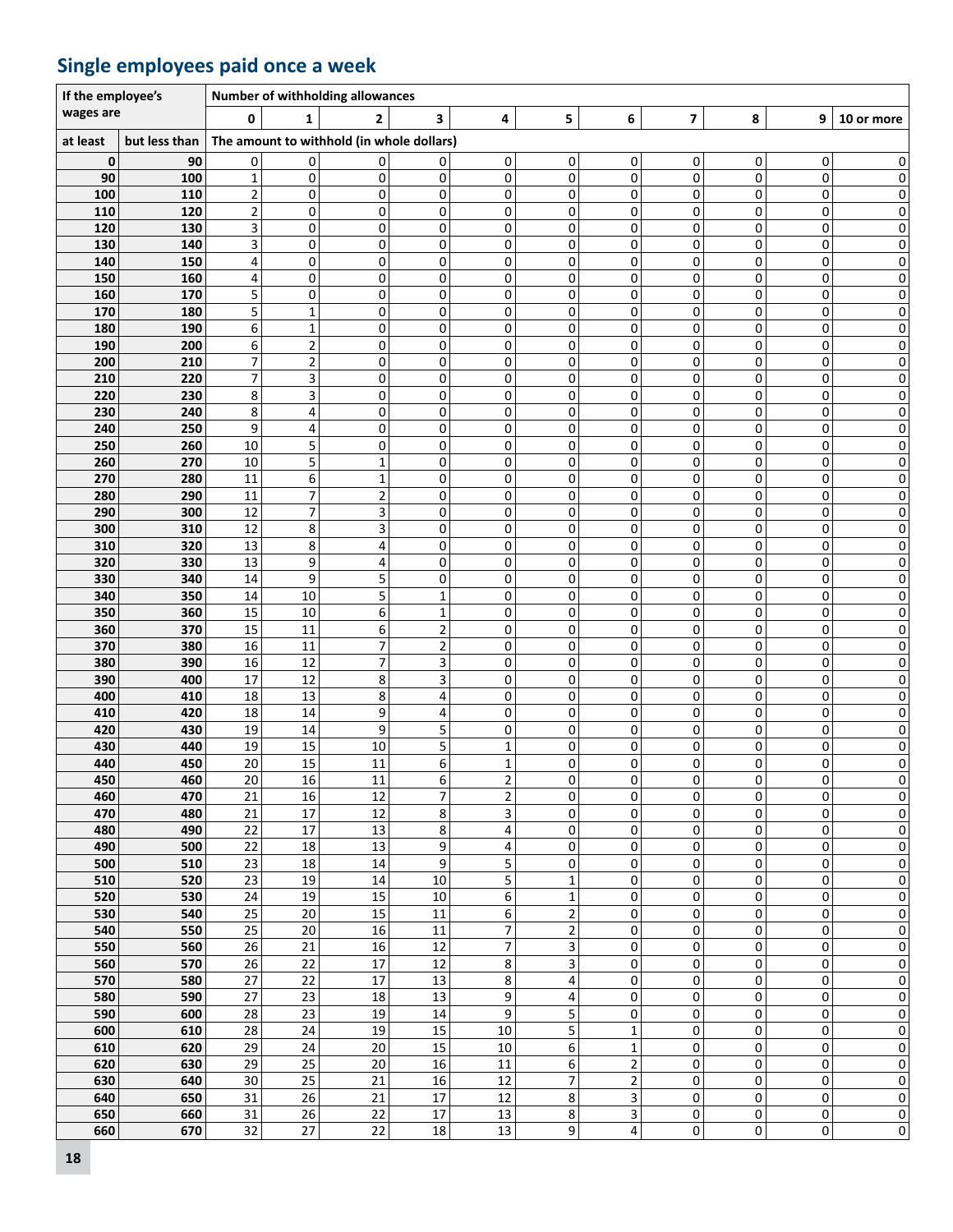### **Single employees paid once a week**

| wages are<br>5<br>6<br>7<br>8<br>0<br>$\overline{2}$<br>3<br>4<br>9<br>10 or more<br>1<br>but less than<br>The amount to withhold (in whole dollars)<br>at least<br>27<br>5<br>33<br>23<br>9<br>0<br>0<br>670<br>680<br>18<br>14<br>0<br>5<br>0<br>34<br>23<br>19<br>14<br>10<br>0<br>0<br>680<br>690<br>28<br>6<br>690<br>700<br>34<br>28<br>24<br>19<br>15<br>10<br>0<br>1<br>0<br>700<br>710<br>35<br>29<br>24<br>20<br>15<br>11<br>6<br>2<br>0<br>0<br>36<br>20<br>2<br>720<br>30<br>25<br>16<br>7<br>0<br>710<br>11<br>0<br>3<br>12<br>$\overline{7}$<br>36<br>30<br>26<br>21<br>16<br>0<br>720<br>730<br>0<br>8<br>3<br>740<br>37<br>31<br>26<br>21<br>17<br>12<br>730<br>0<br>0<br>22<br>8<br>740<br>750<br>38<br>32<br>27<br>17<br>13<br>4<br>0<br>0<br>23<br>750<br>760<br>38<br>32<br>27<br>13<br>9<br>4<br>0<br>18<br>0<br>39<br>33<br>23<br>5<br>760<br>770<br>28<br>18<br>14<br>9<br>0<br>0<br>5<br>34<br>28<br>24<br>19<br>14<br>10<br>770<br>780<br>40<br>0<br>1<br>790<br>35<br>24<br>15<br>6<br>780<br>40<br>29<br>20<br>10<br>0<br>1<br>35<br>25<br>790<br>800<br>41<br>29<br>20<br>16<br>11<br>6<br>$\overline{\mathbf{c}}$<br>0<br>7<br>36<br>25<br>$\overline{\mathbf{c}}$<br>42<br>21<br>16<br>0<br>800<br>810<br>30<br>11<br>7<br>26<br>21<br>3<br>42<br>37<br>31<br>17<br>12<br>0<br>810<br>820<br>26<br>22<br>17<br>8<br>3<br>37<br>31<br>13<br>0<br>820<br>830<br>43<br>27<br>9<br>830<br>840<br>44<br>38<br>32<br>22<br>18<br>13<br>0<br>4<br>39<br>27<br>23<br>18<br>9<br>840<br>850<br>44<br>33<br>14<br>0<br>4<br>39<br>33<br>28<br>23<br>5<br>850<br>860<br>45<br>19<br>$10\,$<br>0<br>14<br>28<br>34<br>24<br>19<br>15<br>10<br>6<br>$\mathbf{1}$<br>860<br>870<br>46<br>40<br>35<br>29<br>20<br>11<br>6<br>$\mathbf 1$<br>870<br>880<br>46<br>41<br>24<br>15<br>7<br>30<br>25<br>20<br>$\mathbf 2$<br>880<br>890<br>47<br>41<br>35<br>16<br>11<br>900<br>42<br>36<br>30<br>25<br>21<br>16<br>12<br>7<br>3<br>890<br>48<br>31<br>3<br>900<br>910<br>48<br>43<br>37<br>26<br>21<br>17<br>12<br>8<br>32<br>27<br>22<br>13<br>38<br>17<br>8<br>910<br>920<br>49<br>43<br>4<br>32<br>22<br>27<br>13<br>9<br>4<br>920<br>930<br>50<br>44<br>38<br>18<br>33<br>23<br>5<br>930<br>940<br>51<br>45<br>39<br>28<br>18<br>14<br>9<br>5<br>34<br>940<br>950<br>51<br>45<br>40<br>28<br>24<br>19<br>14<br>10<br>52<br>34<br>6<br>950<br>960<br>46<br>40<br>29<br>24<br>20<br>15<br>10 |  | If the employee's |  |  |  |  |  |
|-----------------------------------------------------------------------------------------------------------------------------------------------------------------------------------------------------------------------------------------------------------------------------------------------------------------------------------------------------------------------------------------------------------------------------------------------------------------------------------------------------------------------------------------------------------------------------------------------------------------------------------------------------------------------------------------------------------------------------------------------------------------------------------------------------------------------------------------------------------------------------------------------------------------------------------------------------------------------------------------------------------------------------------------------------------------------------------------------------------------------------------------------------------------------------------------------------------------------------------------------------------------------------------------------------------------------------------------------------------------------------------------------------------------------------------------------------------------------------------------------------------------------------------------------------------------------------------------------------------------------------------------------------------------------------------------------------------------------------------------------------------------------------------------------------------------------------------------------------------------------------------------------------------------------------------------------------------------------------------------------------------------------------------------------------------------------------------------------------------------------------------------------------------------------------------------------------------------------------------------------------------------------------------------------------------------------------------------------------------------------------------------------------------|--|-------------------|--|--|--|--|--|
|                                                                                                                                                                                                                                                                                                                                                                                                                                                                                                                                                                                                                                                                                                                                                                                                                                                                                                                                                                                                                                                                                                                                                                                                                                                                                                                                                                                                                                                                                                                                                                                                                                                                                                                                                                                                                                                                                                                                                                                                                                                                                                                                                                                                                                                                                                                                                                                                           |  |                   |  |  |  |  |  |
|                                                                                                                                                                                                                                                                                                                                                                                                                                                                                                                                                                                                                                                                                                                                                                                                                                                                                                                                                                                                                                                                                                                                                                                                                                                                                                                                                                                                                                                                                                                                                                                                                                                                                                                                                                                                                                                                                                                                                                                                                                                                                                                                                                                                                                                                                                                                                                                                           |  |                   |  |  |  |  |  |
|                                                                                                                                                                                                                                                                                                                                                                                                                                                                                                                                                                                                                                                                                                                                                                                                                                                                                                                                                                                                                                                                                                                                                                                                                                                                                                                                                                                                                                                                                                                                                                                                                                                                                                                                                                                                                                                                                                                                                                                                                                                                                                                                                                                                                                                                                                                                                                                                           |  |                   |  |  |  |  |  |
|                                                                                                                                                                                                                                                                                                                                                                                                                                                                                                                                                                                                                                                                                                                                                                                                                                                                                                                                                                                                                                                                                                                                                                                                                                                                                                                                                                                                                                                                                                                                                                                                                                                                                                                                                                                                                                                                                                                                                                                                                                                                                                                                                                                                                                                                                                                                                                                                           |  |                   |  |  |  |  |  |
|                                                                                                                                                                                                                                                                                                                                                                                                                                                                                                                                                                                                                                                                                                                                                                                                                                                                                                                                                                                                                                                                                                                                                                                                                                                                                                                                                                                                                                                                                                                                                                                                                                                                                                                                                                                                                                                                                                                                                                                                                                                                                                                                                                                                                                                                                                                                                                                                           |  |                   |  |  |  |  |  |
|                                                                                                                                                                                                                                                                                                                                                                                                                                                                                                                                                                                                                                                                                                                                                                                                                                                                                                                                                                                                                                                                                                                                                                                                                                                                                                                                                                                                                                                                                                                                                                                                                                                                                                                                                                                                                                                                                                                                                                                                                                                                                                                                                                                                                                                                                                                                                                                                           |  |                   |  |  |  |  |  |
|                                                                                                                                                                                                                                                                                                                                                                                                                                                                                                                                                                                                                                                                                                                                                                                                                                                                                                                                                                                                                                                                                                                                                                                                                                                                                                                                                                                                                                                                                                                                                                                                                                                                                                                                                                                                                                                                                                                                                                                                                                                                                                                                                                                                                                                                                                                                                                                                           |  |                   |  |  |  |  |  |
|                                                                                                                                                                                                                                                                                                                                                                                                                                                                                                                                                                                                                                                                                                                                                                                                                                                                                                                                                                                                                                                                                                                                                                                                                                                                                                                                                                                                                                                                                                                                                                                                                                                                                                                                                                                                                                                                                                                                                                                                                                                                                                                                                                                                                                                                                                                                                                                                           |  |                   |  |  |  |  |  |
|                                                                                                                                                                                                                                                                                                                                                                                                                                                                                                                                                                                                                                                                                                                                                                                                                                                                                                                                                                                                                                                                                                                                                                                                                                                                                                                                                                                                                                                                                                                                                                                                                                                                                                                                                                                                                                                                                                                                                                                                                                                                                                                                                                                                                                                                                                                                                                                                           |  |                   |  |  |  |  |  |
|                                                                                                                                                                                                                                                                                                                                                                                                                                                                                                                                                                                                                                                                                                                                                                                                                                                                                                                                                                                                                                                                                                                                                                                                                                                                                                                                                                                                                                                                                                                                                                                                                                                                                                                                                                                                                                                                                                                                                                                                                                                                                                                                                                                                                                                                                                                                                                                                           |  |                   |  |  |  |  |  |
|                                                                                                                                                                                                                                                                                                                                                                                                                                                                                                                                                                                                                                                                                                                                                                                                                                                                                                                                                                                                                                                                                                                                                                                                                                                                                                                                                                                                                                                                                                                                                                                                                                                                                                                                                                                                                                                                                                                                                                                                                                                                                                                                                                                                                                                                                                                                                                                                           |  |                   |  |  |  |  |  |
|                                                                                                                                                                                                                                                                                                                                                                                                                                                                                                                                                                                                                                                                                                                                                                                                                                                                                                                                                                                                                                                                                                                                                                                                                                                                                                                                                                                                                                                                                                                                                                                                                                                                                                                                                                                                                                                                                                                                                                                                                                                                                                                                                                                                                                                                                                                                                                                                           |  |                   |  |  |  |  |  |
|                                                                                                                                                                                                                                                                                                                                                                                                                                                                                                                                                                                                                                                                                                                                                                                                                                                                                                                                                                                                                                                                                                                                                                                                                                                                                                                                                                                                                                                                                                                                                                                                                                                                                                                                                                                                                                                                                                                                                                                                                                                                                                                                                                                                                                                                                                                                                                                                           |  |                   |  |  |  |  |  |
|                                                                                                                                                                                                                                                                                                                                                                                                                                                                                                                                                                                                                                                                                                                                                                                                                                                                                                                                                                                                                                                                                                                                                                                                                                                                                                                                                                                                                                                                                                                                                                                                                                                                                                                                                                                                                                                                                                                                                                                                                                                                                                                                                                                                                                                                                                                                                                                                           |  |                   |  |  |  |  |  |
|                                                                                                                                                                                                                                                                                                                                                                                                                                                                                                                                                                                                                                                                                                                                                                                                                                                                                                                                                                                                                                                                                                                                                                                                                                                                                                                                                                                                                                                                                                                                                                                                                                                                                                                                                                                                                                                                                                                                                                                                                                                                                                                                                                                                                                                                                                                                                                                                           |  |                   |  |  |  |  |  |
|                                                                                                                                                                                                                                                                                                                                                                                                                                                                                                                                                                                                                                                                                                                                                                                                                                                                                                                                                                                                                                                                                                                                                                                                                                                                                                                                                                                                                                                                                                                                                                                                                                                                                                                                                                                                                                                                                                                                                                                                                                                                                                                                                                                                                                                                                                                                                                                                           |  |                   |  |  |  |  |  |
|                                                                                                                                                                                                                                                                                                                                                                                                                                                                                                                                                                                                                                                                                                                                                                                                                                                                                                                                                                                                                                                                                                                                                                                                                                                                                                                                                                                                                                                                                                                                                                                                                                                                                                                                                                                                                                                                                                                                                                                                                                                                                                                                                                                                                                                                                                                                                                                                           |  |                   |  |  |  |  |  |
|                                                                                                                                                                                                                                                                                                                                                                                                                                                                                                                                                                                                                                                                                                                                                                                                                                                                                                                                                                                                                                                                                                                                                                                                                                                                                                                                                                                                                                                                                                                                                                                                                                                                                                                                                                                                                                                                                                                                                                                                                                                                                                                                                                                                                                                                                                                                                                                                           |  |                   |  |  |  |  |  |
|                                                                                                                                                                                                                                                                                                                                                                                                                                                                                                                                                                                                                                                                                                                                                                                                                                                                                                                                                                                                                                                                                                                                                                                                                                                                                                                                                                                                                                                                                                                                                                                                                                                                                                                                                                                                                                                                                                                                                                                                                                                                                                                                                                                                                                                                                                                                                                                                           |  |                   |  |  |  |  |  |
|                                                                                                                                                                                                                                                                                                                                                                                                                                                                                                                                                                                                                                                                                                                                                                                                                                                                                                                                                                                                                                                                                                                                                                                                                                                                                                                                                                                                                                                                                                                                                                                                                                                                                                                                                                                                                                                                                                                                                                                                                                                                                                                                                                                                                                                                                                                                                                                                           |  |                   |  |  |  |  |  |
|                                                                                                                                                                                                                                                                                                                                                                                                                                                                                                                                                                                                                                                                                                                                                                                                                                                                                                                                                                                                                                                                                                                                                                                                                                                                                                                                                                                                                                                                                                                                                                                                                                                                                                                                                                                                                                                                                                                                                                                                                                                                                                                                                                                                                                                                                                                                                                                                           |  |                   |  |  |  |  |  |
|                                                                                                                                                                                                                                                                                                                                                                                                                                                                                                                                                                                                                                                                                                                                                                                                                                                                                                                                                                                                                                                                                                                                                                                                                                                                                                                                                                                                                                                                                                                                                                                                                                                                                                                                                                                                                                                                                                                                                                                                                                                                                                                                                                                                                                                                                                                                                                                                           |  |                   |  |  |  |  |  |
|                                                                                                                                                                                                                                                                                                                                                                                                                                                                                                                                                                                                                                                                                                                                                                                                                                                                                                                                                                                                                                                                                                                                                                                                                                                                                                                                                                                                                                                                                                                                                                                                                                                                                                                                                                                                                                                                                                                                                                                                                                                                                                                                                                                                                                                                                                                                                                                                           |  |                   |  |  |  |  |  |
|                                                                                                                                                                                                                                                                                                                                                                                                                                                                                                                                                                                                                                                                                                                                                                                                                                                                                                                                                                                                                                                                                                                                                                                                                                                                                                                                                                                                                                                                                                                                                                                                                                                                                                                                                                                                                                                                                                                                                                                                                                                                                                                                                                                                                                                                                                                                                                                                           |  |                   |  |  |  |  |  |
|                                                                                                                                                                                                                                                                                                                                                                                                                                                                                                                                                                                                                                                                                                                                                                                                                                                                                                                                                                                                                                                                                                                                                                                                                                                                                                                                                                                                                                                                                                                                                                                                                                                                                                                                                                                                                                                                                                                                                                                                                                                                                                                                                                                                                                                                                                                                                                                                           |  |                   |  |  |  |  |  |
|                                                                                                                                                                                                                                                                                                                                                                                                                                                                                                                                                                                                                                                                                                                                                                                                                                                                                                                                                                                                                                                                                                                                                                                                                                                                                                                                                                                                                                                                                                                                                                                                                                                                                                                                                                                                                                                                                                                                                                                                                                                                                                                                                                                                                                                                                                                                                                                                           |  |                   |  |  |  |  |  |
|                                                                                                                                                                                                                                                                                                                                                                                                                                                                                                                                                                                                                                                                                                                                                                                                                                                                                                                                                                                                                                                                                                                                                                                                                                                                                                                                                                                                                                                                                                                                                                                                                                                                                                                                                                                                                                                                                                                                                                                                                                                                                                                                                                                                                                                                                                                                                                                                           |  |                   |  |  |  |  |  |
|                                                                                                                                                                                                                                                                                                                                                                                                                                                                                                                                                                                                                                                                                                                                                                                                                                                                                                                                                                                                                                                                                                                                                                                                                                                                                                                                                                                                                                                                                                                                                                                                                                                                                                                                                                                                                                                                                                                                                                                                                                                                                                                                                                                                                                                                                                                                                                                                           |  |                   |  |  |  |  |  |
|                                                                                                                                                                                                                                                                                                                                                                                                                                                                                                                                                                                                                                                                                                                                                                                                                                                                                                                                                                                                                                                                                                                                                                                                                                                                                                                                                                                                                                                                                                                                                                                                                                                                                                                                                                                                                                                                                                                                                                                                                                                                                                                                                                                                                                                                                                                                                                                                           |  |                   |  |  |  |  |  |
| 53<br>35<br>25<br>15<br>6<br>970<br>47<br>41<br>29<br>20<br>11<br>960                                                                                                                                                                                                                                                                                                                                                                                                                                                                                                                                                                                                                                                                                                                                                                                                                                                                                                                                                                                                                                                                                                                                                                                                                                                                                                                                                                                                                                                                                                                                                                                                                                                                                                                                                                                                                                                                                                                                                                                                                                                                                                                                                                                                                                                                                                                                     |  |                   |  |  |  |  |  |
| 36<br>7<br>53<br>25<br>16<br>970<br>980<br>47<br>42<br>30<br>21<br>11                                                                                                                                                                                                                                                                                                                                                                                                                                                                                                                                                                                                                                                                                                                                                                                                                                                                                                                                                                                                                                                                                                                                                                                                                                                                                                                                                                                                                                                                                                                                                                                                                                                                                                                                                                                                                                                                                                                                                                                                                                                                                                                                                                                                                                                                                                                                     |  |                   |  |  |  |  |  |
| 7<br>980<br>990<br>54<br>42<br>36<br>31<br>26<br>21<br>17<br>12<br>48<br>55<br>990<br>22<br>17                                                                                                                                                                                                                                                                                                                                                                                                                                                                                                                                                                                                                                                                                                                                                                                                                                                                                                                                                                                                                                                                                                                                                                                                                                                                                                                                                                                                                                                                                                                                                                                                                                                                                                                                                                                                                                                                                                                                                                                                                                                                                                                                                                                                                                                                                                            |  |                   |  |  |  |  |  |
| 8<br>1,000<br>37<br>31<br>26<br>49<br>43<br>12<br>27<br>55<br>38<br>32<br>8<br>1,000<br>1,010<br>49<br>44<br>22<br>18<br>13                                                                                                                                                                                                                                                                                                                                                                                                                                                                                                                                                                                                                                                                                                                                                                                                                                                                                                                                                                                                                                                                                                                                                                                                                                                                                                                                                                                                                                                                                                                                                                                                                                                                                                                                                                                                                                                                                                                                                                                                                                                                                                                                                                                                                                                                               |  |                   |  |  |  |  |  |
| 27<br>56<br>39<br>33<br>23<br>18<br>9<br>1,010<br>1,020<br>50<br>44<br>14                                                                                                                                                                                                                                                                                                                                                                                                                                                                                                                                                                                                                                                                                                                                                                                                                                                                                                                                                                                                                                                                                                                                                                                                                                                                                                                                                                                                                                                                                                                                                                                                                                                                                                                                                                                                                                                                                                                                                                                                                                                                                                                                                                                                                                                                                                                                 |  |                   |  |  |  |  |  |
| 1,020<br>57<br>39<br>28<br>19<br>1,030<br>51<br>45<br>33<br>23<br>14<br>10                                                                                                                                                                                                                                                                                                                                                                                                                                                                                                                                                                                                                                                                                                                                                                                                                                                                                                                                                                                                                                                                                                                                                                                                                                                                                                                                                                                                                                                                                                                                                                                                                                                                                                                                                                                                                                                                                                                                                                                                                                                                                                                                                                                                                                                                                                                                |  |                   |  |  |  |  |  |
| 57<br>52<br>28<br>1,030<br>1,040<br>46<br>40<br>34<br>24<br>19<br>15<br>10                                                                                                                                                                                                                                                                                                                                                                                                                                                                                                                                                                                                                                                                                                                                                                                                                                                                                                                                                                                                                                                                                                                                                                                                                                                                                                                                                                                                                                                                                                                                                                                                                                                                                                                                                                                                                                                                                                                                                                                                                                                                                                                                                                                                                                                                                                                                |  |                   |  |  |  |  |  |
| 35<br>15<br>1,050<br>58<br>52<br>46<br>41<br>29<br>24<br>20<br>1,040<br>11                                                                                                                                                                                                                                                                                                                                                                                                                                                                                                                                                                                                                                                                                                                                                                                                                                                                                                                                                                                                                                                                                                                                                                                                                                                                                                                                                                                                                                                                                                                                                                                                                                                                                                                                                                                                                                                                                                                                                                                                                                                                                                                                                                                                                                                                                                                                |  |                   |  |  |  |  |  |
| 1,050<br>1,060<br>59<br>53<br>47<br>41<br>35<br>30<br>25<br>20<br>16<br>11                                                                                                                                                                                                                                                                                                                                                                                                                                                                                                                                                                                                                                                                                                                                                                                                                                                                                                                                                                                                                                                                                                                                                                                                                                                                                                                                                                                                                                                                                                                                                                                                                                                                                                                                                                                                                                                                                                                                                                                                                                                                                                                                                                                                                                                                                                                                |  |                   |  |  |  |  |  |
| 42<br>36<br>30<br>25<br>21<br>1,060<br>1,070<br>59<br>54<br>48<br>16<br>12                                                                                                                                                                                                                                                                                                                                                                                                                                                                                                                                                                                                                                                                                                                                                                                                                                                                                                                                                                                                                                                                                                                                                                                                                                                                                                                                                                                                                                                                                                                                                                                                                                                                                                                                                                                                                                                                                                                                                                                                                                                                                                                                                                                                                                                                                                                                |  |                   |  |  |  |  |  |
| 1,070<br>43<br>37<br>31<br>21<br>1,080<br>60<br>54<br>48<br>26<br>17<br>12                                                                                                                                                                                                                                                                                                                                                                                                                                                                                                                                                                                                                                                                                                                                                                                                                                                                                                                                                                                                                                                                                                                                                                                                                                                                                                                                                                                                                                                                                                                                                                                                                                                                                                                                                                                                                                                                                                                                                                                                                                                                                                                                                                                                                                                                                                                                |  |                   |  |  |  |  |  |
| 32<br>55<br>43<br>37<br>26<br>22<br>13<br>1,080<br>1,090<br>61<br>49<br>17                                                                                                                                                                                                                                                                                                                                                                                                                                                                                                                                                                                                                                                                                                                                                                                                                                                                                                                                                                                                                                                                                                                                                                                                                                                                                                                                                                                                                                                                                                                                                                                                                                                                                                                                                                                                                                                                                                                                                                                                                                                                                                                                                                                                                                                                                                                                |  |                   |  |  |  |  |  |
| 56<br>32<br>27<br>22<br>1,090<br>1,100<br>61<br>50<br>44<br>38<br>13<br>18<br>45<br>33<br>62<br>56<br>39<br>28<br>23<br>18<br>14<br>1,100<br>1,110<br>50                                                                                                                                                                                                                                                                                                                                                                                                                                                                                                                                                                                                                                                                                                                                                                                                                                                                                                                                                                                                                                                                                                                                                                                                                                                                                                                                                                                                                                                                                                                                                                                                                                                                                                                                                                                                                                                                                                                                                                                                                                                                                                                                                                                                                                                  |  |                   |  |  |  |  |  |
| 23<br>57<br>45<br>39<br>34<br>19<br>14<br>1,110<br>1,120<br>63<br>51<br>28                                                                                                                                                                                                                                                                                                                                                                                                                                                                                                                                                                                                                                                                                                                                                                                                                                                                                                                                                                                                                                                                                                                                                                                                                                                                                                                                                                                                                                                                                                                                                                                                                                                                                                                                                                                                                                                                                                                                                                                                                                                                                                                                                                                                                                                                                                                                |  |                   |  |  |  |  |  |
| 46<br>34<br>24<br>19<br>15<br>1,120<br>1,130<br>63<br>58<br>52<br>40<br>29                                                                                                                                                                                                                                                                                                                                                                                                                                                                                                                                                                                                                                                                                                                                                                                                                                                                                                                                                                                                                                                                                                                                                                                                                                                                                                                                                                                                                                                                                                                                                                                                                                                                                                                                                                                                                                                                                                                                                                                                                                                                                                                                                                                                                                                                                                                                |  |                   |  |  |  |  |  |
| 35<br>25<br>1,130<br>64<br>58<br>52<br>47<br>41<br>29<br>20<br>15<br>1,140                                                                                                                                                                                                                                                                                                                                                                                                                                                                                                                                                                                                                                                                                                                                                                                                                                                                                                                                                                                                                                                                                                                                                                                                                                                                                                                                                                                                                                                                                                                                                                                                                                                                                                                                                                                                                                                                                                                                                                                                                                                                                                                                                                                                                                                                                                                                |  |                   |  |  |  |  |  |
| 65<br>59<br>36<br>25<br>1,140<br>1,150<br>53<br>47<br>42<br>30<br>21<br>16                                                                                                                                                                                                                                                                                                                                                                                                                                                                                                                                                                                                                                                                                                                                                                                                                                                                                                                                                                                                                                                                                                                                                                                                                                                                                                                                                                                                                                                                                                                                                                                                                                                                                                                                                                                                                                                                                                                                                                                                                                                                                                                                                                                                                                                                                                                                |  |                   |  |  |  |  |  |
| 36<br>26<br>1,150<br>65<br>60<br>54<br>48<br>42<br>31<br>21<br>16<br>1,160                                                                                                                                                                                                                                                                                                                                                                                                                                                                                                                                                                                                                                                                                                                                                                                                                                                                                                                                                                                                                                                                                                                                                                                                                                                                                                                                                                                                                                                                                                                                                                                                                                                                                                                                                                                                                                                                                                                                                                                                                                                                                                                                                                                                                                                                                                                                |  |                   |  |  |  |  |  |
| 37<br>26<br>55<br>49<br>22<br>17<br>1,160<br>1,170<br>66<br>60<br>43<br>31                                                                                                                                                                                                                                                                                                                                                                                                                                                                                                                                                                                                                                                                                                                                                                                                                                                                                                                                                                                                                                                                                                                                                                                                                                                                                                                                                                                                                                                                                                                                                                                                                                                                                                                                                                                                                                                                                                                                                                                                                                                                                                                                                                                                                                                                                                                                |  |                   |  |  |  |  |  |
| 55<br>49<br>27<br>22<br>1,170<br>1,180<br>67<br>61<br>44<br>38<br>32<br>18                                                                                                                                                                                                                                                                                                                                                                                                                                                                                                                                                                                                                                                                                                                                                                                                                                                                                                                                                                                                                                                                                                                                                                                                                                                                                                                                                                                                                                                                                                                                                                                                                                                                                                                                                                                                                                                                                                                                                                                                                                                                                                                                                                                                                                                                                                                                |  |                   |  |  |  |  |  |
| 68<br>62<br>56<br>50<br>44<br>38<br>33<br>27<br>23<br>1,180<br>1,190<br>18                                                                                                                                                                                                                                                                                                                                                                                                                                                                                                                                                                                                                                                                                                                                                                                                                                                                                                                                                                                                                                                                                                                                                                                                                                                                                                                                                                                                                                                                                                                                                                                                                                                                                                                                                                                                                                                                                                                                                                                                                                                                                                                                                                                                                                                                                                                                |  |                   |  |  |  |  |  |
| 6.80 PERCENT OF THE EXCESS OVER \$1190 PLUS (round total to the nearest whole dollar)                                                                                                                                                                                                                                                                                                                                                                                                                                                                                                                                                                                                                                                                                                                                                                                                                                                                                                                                                                                                                                                                                                                                                                                                                                                                                                                                                                                                                                                                                                                                                                                                                                                                                                                                                                                                                                                                                                                                                                                                                                                                                                                                                                                                                                                                                                                     |  |                   |  |  |  |  |  |
| 1,851<br>68<br>62<br>56<br>50 <br>45<br>33<br>28<br>23<br>18<br>1,190<br>39                                                                                                                                                                                                                                                                                                                                                                                                                                                                                                                                                                                                                                                                                                                                                                                                                                                                                                                                                                                                                                                                                                                                                                                                                                                                                                                                                                                                                                                                                                                                                                                                                                                                                                                                                                                                                                                                                                                                                                                                                                                                                                                                                                                                                                                                                                                               |  |                   |  |  |  |  |  |
| 7.85 PERCENT OF THE EXCESS OVER \$1851 PLUS (round total to the nearest whole dollar)<br>3,370<br>107<br>101<br>95<br>1,851<br>113<br>90<br>78<br>72<br>66<br>60<br>84                                                                                                                                                                                                                                                                                                                                                                                                                                                                                                                                                                                                                                                                                                                                                                                                                                                                                                                                                                                                                                                                                                                                                                                                                                                                                                                                                                                                                                                                                                                                                                                                                                                                                                                                                                                                                                                                                                                                                                                                                                                                                                                                                                                                                                    |  |                   |  |  |  |  |  |
| 9.85 PERCENT OF THE EXCESS OVER \$3370 PLUS (round total to the nearest whole dollar)                                                                                                                                                                                                                                                                                                                                                                                                                                                                                                                                                                                                                                                                                                                                                                                                                                                                                                                                                                                                                                                                                                                                                                                                                                                                                                                                                                                                                                                                                                                                                                                                                                                                                                                                                                                                                                                                                                                                                                                                                                                                                                                                                                                                                                                                                                                     |  |                   |  |  |  |  |  |
| 185<br>3,370<br>and over<br>232<br>225<br>219<br>212<br>205<br>192<br>178<br>172<br>198                                                                                                                                                                                                                                                                                                                                                                                                                                                                                                                                                                                                                                                                                                                                                                                                                                                                                                                                                                                                                                                                                                                                                                                                                                                                                                                                                                                                                                                                                                                                                                                                                                                                                                                                                                                                                                                                                                                                                                                                                                                                                                                                                                                                                                                                                                                   |  |                   |  |  |  |  |  |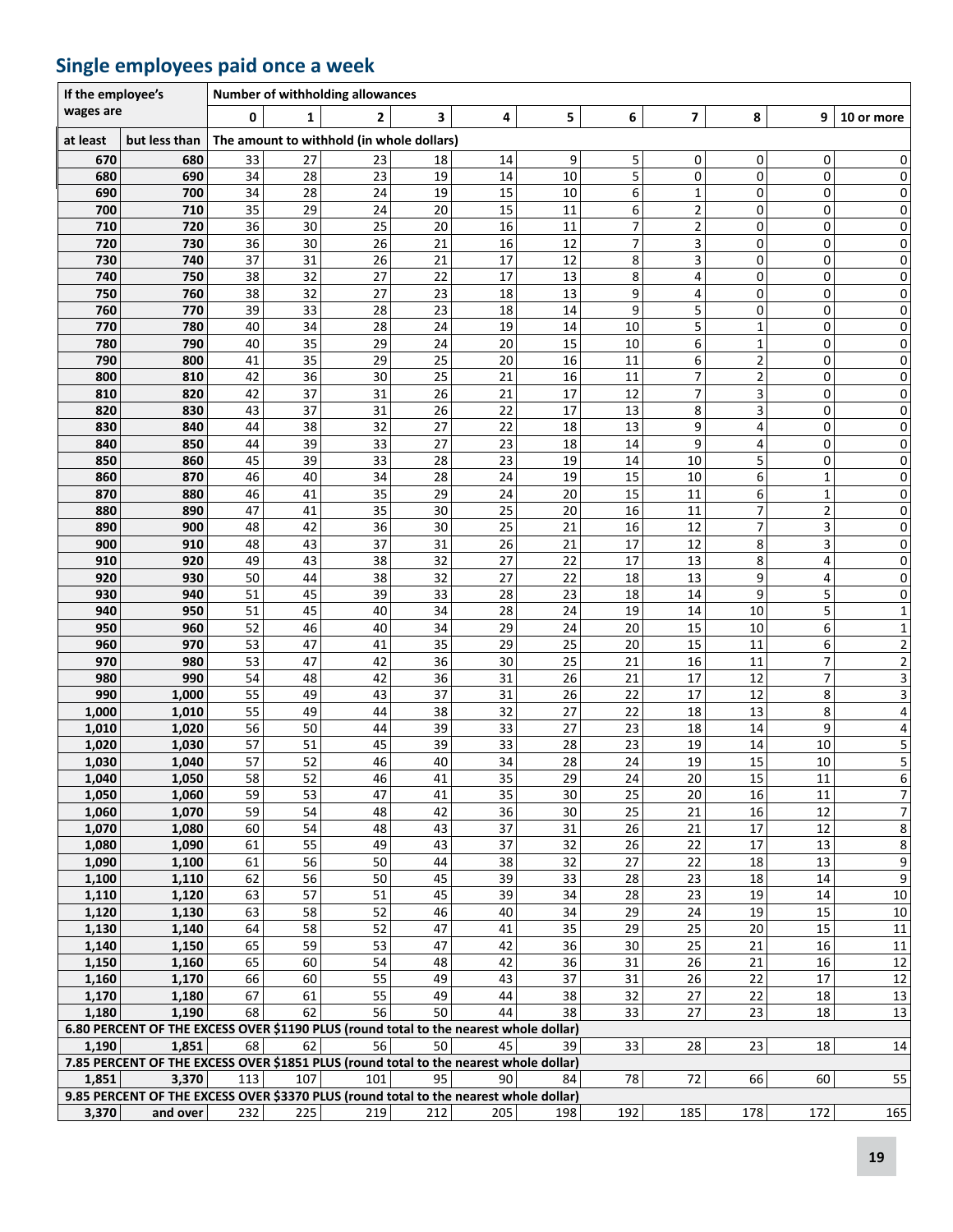### **Married employees paid once a week**

| If the employee's |                  |                  | Number of withholding allowances |                                           |                |                         |              |                     |             |                |                  |                |  |  |
|-------------------|------------------|------------------|----------------------------------|-------------------------------------------|----------------|-------------------------|--------------|---------------------|-------------|----------------|------------------|----------------|--|--|
| wages are         |                  | 0                | 1                                | $\mathbf{2}$                              | 3              | 4                       | 5            | 6                   | 7           | 8              | 9                | 10 or more     |  |  |
| at<br>least       | but less<br>than |                  |                                  | The amount to withhold (in whole dollars) |                |                         |              |                     |             |                |                  |                |  |  |
| 0                 | 250              | 0                | $\mathbf{0}$                     | 0                                         | 0              | 0                       | 0            | 0                   | 0           | 0              | 0                | 0              |  |  |
| 250               | 260              | $\mathbf 1$      | 0                                | 0                                         | 0              | 0                       | $\pmb{0}$    | $\mathbf 0$         | $\mathbf 0$ | 0              | 0                | 0              |  |  |
| 260               | 270              | 1                | 0                                | 0                                         | 0              | 0                       | 0            | 0                   | 0           | 0              | 0                | 0              |  |  |
| 270               | 280              | $\mathbf 2$      | 0                                | 0                                         | 0              | 0                       | 0            | 0                   | 0           | 0              | 0                | 0              |  |  |
| 280               | 290              | $\mathbf 2$<br>3 | 0                                | 0                                         | 0              | 0                       | 0            | 0                   | 0           | 0              | 0                | 0              |  |  |
| 290<br>300        | 300<br>310       | 4                | 0<br>0                           | 0<br>0                                    | 0<br>0         | 0<br>0                  | 0<br>0       | 0<br>0              | 0<br>0      | 0<br>0         | 0<br>0           | 0<br>0         |  |  |
| 310               | 320              | 4                | 0                                | 0                                         | 0              | 0                       | 0            | 0                   | 0           | 0              | 0                | 0              |  |  |
| 320               | 330              | 5                | 0                                | 0                                         | 0              | 0                       | 0            | 0                   | 0           | 0              | 0                | 0              |  |  |
| 330               | 340              | 5                | $\mathbf{1}$                     | 0                                         | 0              | 0                       | 0            | 0                   | 0           | 0              | 0                | 0              |  |  |
| 340               | 350              | 6                | $\mathbf 1$                      | 0                                         | 0              | 0                       | 0            | 0                   | 0           | 0              | 0                | 0              |  |  |
| 350               | 360              | 6                | $\overline{2}$                   | 0                                         | 0              | 0                       | 0            | 0                   | 0           | 0              | 0                | 0              |  |  |
| 360               | 370              | $\overline{7}$   | $\overline{2}$                   | 0                                         | 0              | 0                       | 0            | 0                   | 0           | 0              | 0                | 0              |  |  |
| 370               | 380              | 7                | 3                                | 0                                         | 0              | 0                       | 0            | 0                   | 0           | 0              | 0                | 0              |  |  |
| 380               | 390              | 8                | $\overline{\mathbf{3}}$          | 0                                         | 0              | 0                       | 0            | 0                   | 0           | 0              | 0                | 0              |  |  |
| 390               | 400              | 8                | 4                                | 0                                         | 0              | 0                       | 0            | 0                   | 0           | 0              | 0                | 0              |  |  |
| 400               | 410              | 9                | 4                                | 0                                         | 0              | 0                       | 0            | 0                   | 0           | 0              | 0                | $\pmb{0}$      |  |  |
| 410               | 420              | 9                | 5<br>5                           | 0                                         | 0              | 0<br>0                  | 0            | 0                   | 0<br>0      | 0<br>0         | 0                | 0              |  |  |
| 420<br>430        | 430<br>440       | 10<br>10         | 6                                | $\mathbf{1}$<br>1                         | 0<br>0         | 0                       | 0<br>0       | 0<br>0              | 0           | 0              | 0<br>0           | 0<br>0         |  |  |
| 440               | 450              | 11               | 6                                | $\overline{2}$                            | 0              | 0                       | 0            | 0                   | 0           | 0              | 0                | 0              |  |  |
| 450               | 460              | 12               | $\overline{7}$                   | $\overline{2}$                            | 0              | 0                       | 0            | 0                   | 0           | 0              | 0                | 0              |  |  |
| 460               | 470              | 12               | 7                                | 3                                         | 0              | 0                       | 0            | 0                   | 0           | 0              | 0                | 0              |  |  |
| 470               | 480              | 13               | 8                                | 3                                         | 0              | 0                       | 0            | 0                   | 0           | 0              | 0                | 0              |  |  |
| 480               | 490              | 13               | 9                                | 4                                         | 0              | 0                       | 0            | 0                   | 0           | 0              | 0                | 0              |  |  |
| 490               | 500              | 14               | 9                                | 5                                         | 0              | 0                       | 0            | 0                   | 0           | $\mathbf 0$    | 0                | 0              |  |  |
| 500               | 510              | 14               | 10                               | 5                                         | 0              | 0                       | 0            | 0                   | 0           | 0              | 0                | 0              |  |  |
| 510               | 520              | 15               | 10                               | 6                                         | 1              | 0                       | 0            | 0                   | 0           | 0              | 0                | 0              |  |  |
| 520               | 530              | 15               | 11                               | 6                                         | 2              | 0                       | 0            | 0                   | 0           | 0              | 0                | 0              |  |  |
| 530               | 540              | 16               | 11                               | 7<br>$\overline{7}$                       | $\mathbf 2$    | 0                       | 0            | 0                   | 0           | 0<br>0         | 0                | 0              |  |  |
| 540<br>550        | 550<br>560       | 16<br>17         | 12<br>12                         | 8                                         | 3<br>3         | 0<br>0                  | 0<br>0       | 0<br>0              | 0<br>0      | 0              | $\mathbf 0$<br>0 | 0<br>0         |  |  |
| 560               | 570              | 17               | 13                               | 8                                         | 4              | 0                       | 0            | 0                   | 0           | 0              | 0                | 0              |  |  |
| 570               | 580              | 18               | 13                               | 9                                         | 4              | 0                       | 0            | 0                   | 0           | 0              | 0                | 0              |  |  |
| 580               | 590              | 18               | 14                               | 9                                         | 5              | 0                       | 0            | 0                   | 0           | 0              | 0                | 0              |  |  |
| 590               | 600              | 19               | 14                               | 10                                        | 5              | $\mathbf 1$             | 0            | 0                   | 0           | 0              | 0                | 0              |  |  |
| 600               | 610              | 20               | 15                               | 10                                        | 6              | $\mathbf{1}$            | $\Omega$     | 0                   | 0           | $\Omega$       | 0                | $\Omega$       |  |  |
| 610               | 620              | 20               | 16                               | 11                                        | 6              | $\overline{c}$          | 0            | 0                   | 0           | 0              | 0                | 0              |  |  |
| 620               | 630              | 21               | 16                               | 11                                        | 7              | $\overline{2}$          | 0            | $\mathsf 0$         | $\mathsf 0$ | $\pmb{0}$      | 0                | 0              |  |  |
| 630               | 640              | $\overline{21}$  | $\overline{17}$                  | 12                                        | $\overline{7}$ | $\overline{\mathbf{3}}$ | 0            | $\pmb{0}$           | 0           | 0              | 0                | $\mathbf 0$    |  |  |
| 640               | 650              | 22               | 17                               | 13                                        | 8              | 3                       | $\mathbf 0$  | $\mathbf 0$         | 0           | 0              | 0                | $\pmb{0}$      |  |  |
| 650               | 660              | 22               | 18                               | 13                                        | 8              | 4                       | $\pmb{0}$    | $\mathsf 0$         | 0           | 0              | 0                | $\mathbf 0$    |  |  |
| 660<br>670        | 670<br>680       | 23<br>23         | 18<br>19                         | 14<br>$14\,$                              | 9<br>$10\,$    | 4<br>5                  | 0<br>0       | $\pmb{0}$<br>0      | 0<br>0      | 0<br>$\pmb{0}$ | $\mathbf 0$<br>0 | $\pmb{0}$<br>0 |  |  |
| 680               | 690              | 24               | 19                               | 15                                        | $10\,$         | 6                       | $\mathbf 1$  | $\pmb{0}$           | 0           | 0              | 0                | 0              |  |  |
| 690               | 700              | 24               | 20                               | 15                                        | 11             | 6                       | $\mathbf{1}$ | $\mathsf 0$         | 0           | 0              | 0                | $\mathbf 0$    |  |  |
| 700               | 710              | 25               | 20                               | 16                                        | 11             | $\overline{7}$          | $\mathbf 2$  | 0                   | 0           | 0              | 0                | $\pmb{0}$      |  |  |
| 710               | 720              | 25               | 21                               | 16                                        | 12             | $\overline{7}$          | 3            | $\pmb{0}$           | 0           | $\pmb{0}$      | $\mathbf 0$      | $\mathbf 0$    |  |  |
| 720               | 730              | 26               | 21                               | 17                                        | 12             | 8                       | 3            | 0                   | 0           | $\pmb{0}$      | $\pmb{0}$        | $\mathbf 0$    |  |  |
| 730               | 740              | 27               | 22                               | 17                                        | 13             | 8                       | 4            | $\mathsf 0$         | $\mathbf 0$ | 0              | 0                | $\pmb{0}$      |  |  |
| 740               | 750              | $27\,$           | 22                               | 18                                        | 13             | $\mathsf{g}$            | 4            | $\mathsf{O}\xspace$ | 0           | 0              | $\overline{0}$   | $\mathsf 0$    |  |  |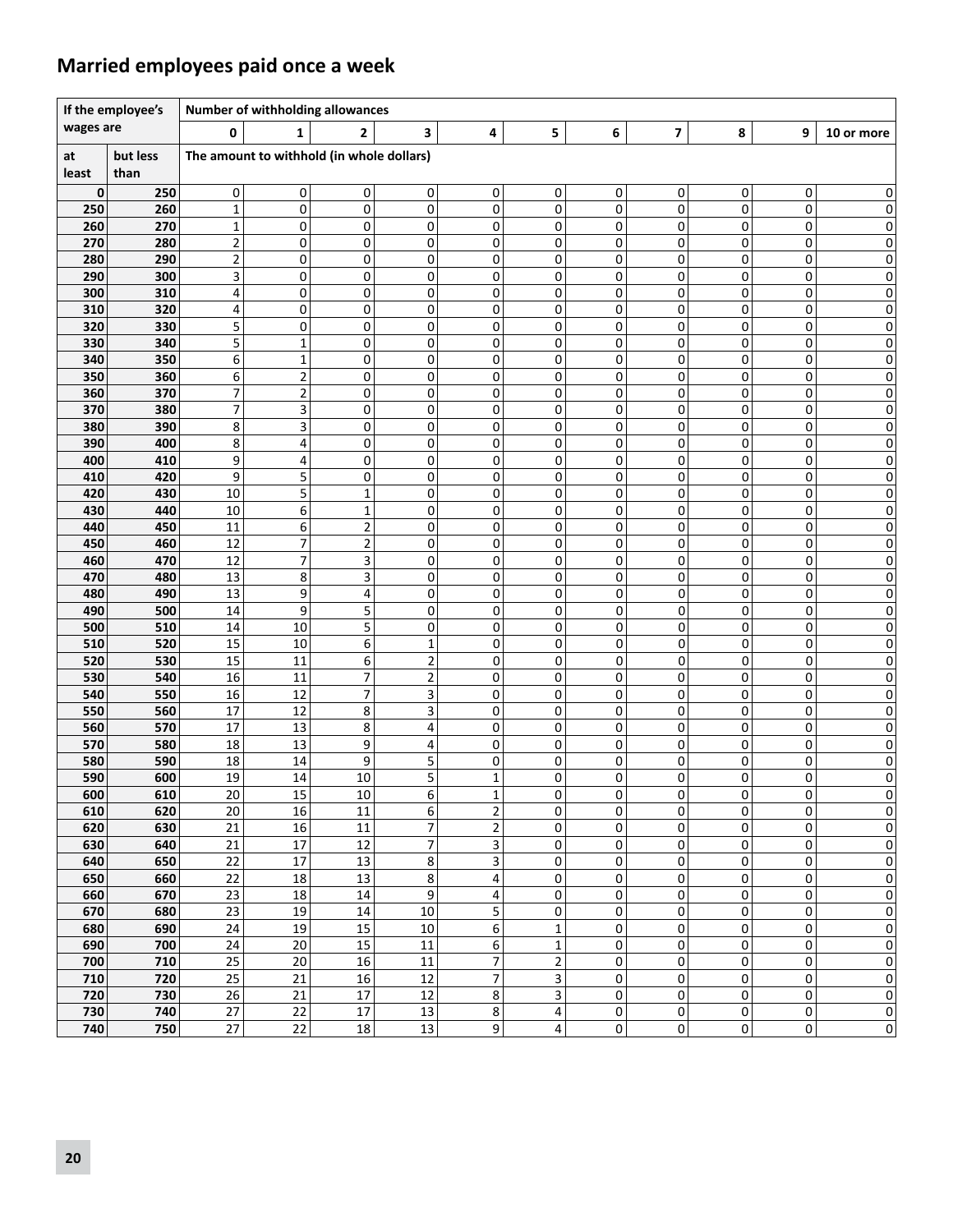### **Married employees paid once a week**

|              | If the employee's                                                                     |          | Number of withholding allowances          |              |          |          |          |                         |                         |                         |                |                         |
|--------------|---------------------------------------------------------------------------------------|----------|-------------------------------------------|--------------|----------|----------|----------|-------------------------|-------------------------|-------------------------|----------------|-------------------------|
| wages are    |                                                                                       | 0        | 1                                         | $\mathbf{2}$ | 3        | 4        | 5        | 6                       | 7                       | 8                       | 9              | 10 or more              |
| at<br>least  | but less<br>than                                                                      |          | The amount to withhold (in whole dollars) |              |          |          |          |                         |                         |                         |                |                         |
| 750          | 760                                                                                   | 28       | 23                                        | 18           | 14       | 9        | 5        | 0                       | 0                       | 0                       | 0              | 0                       |
| 760          | 770                                                                                   | 28       | 24                                        | 19           | 14       | 10       | 5        | $\mathbf{1}$            | $\mathbf 0$             | 0                       | 0              | 0                       |
| 770          | 780                                                                                   | 29       | 24                                        | 19           | 15       | 10       | 6        | 1                       | 0                       | 0                       | 0              | 0                       |
| 780          | 790                                                                                   | 29       | 25                                        | 20           | 15       | 11       | 6        | 2                       | 0                       | 0                       | 0              | 0                       |
| 790          | 800                                                                                   | 30       | 25                                        | 21           | 16       | 11       | 7        | $\overline{\mathbf{c}}$ | 0                       | 0                       | 0              | 0                       |
| 800          | 810                                                                                   | 30       | 26                                        | 21           | 17       | 12       | 7        | 3                       | 0                       | 0                       | 0              | 0                       |
| 810          | 820                                                                                   | 31       | 26                                        | 22           | 17       | 12       | 8        | 3                       | 0                       | 0                       | 0              | 0                       |
| 820          | 830                                                                                   | 31       | 27                                        | 22           | 18       | 13       | 8        | 4                       | 0                       | 0                       | 0              | 0                       |
| 830          | 840                                                                                   | 32       | 27                                        | 23           | 18       | 14       | 9        | 4                       | 0                       | 0                       | 0              | 0                       |
| 840          | 850                                                                                   | 32       | 28                                        | 23           | 19       | 14       | 10       | 5                       | 0                       | 0                       | 0              | 0                       |
| 850          | 860                                                                                   | 33       | 28                                        | 24           | 19       | 15       | 10       | 5                       | 1                       | 0                       | 0              | 0                       |
| 860          | 870                                                                                   | 33       | 29                                        | 24           | 20       | 15       | 11       | 6                       | $\mathbf{1}$            | 0                       | 0              | 0                       |
| 870          | 880                                                                                   | 34       | 29                                        | 25           | 20       | 16       | 11       | 7                       | 2                       | 0                       | 0              | 0                       |
| 880          | 890                                                                                   | 35       | 30                                        | 25           | 21       | 16       | 12       | 7                       | $\overline{\mathbf{c}}$ | 0                       | 0              | 0                       |
| 890          | 900                                                                                   | 35       | 30                                        | 26           | 21       | 17       | 12       | 8                       | 3                       | 0                       | 0              | 0                       |
| 900          | 910                                                                                   | 36       | 31                                        | 26           | 22       | 17       | 13       | 8                       | 4                       | 0                       | 0              | 0                       |
| 910          | 920                                                                                   | 36       | 32                                        | 27           | 22       | 18       | 13       | 9                       | 4                       | 0                       | 0              | 0                       |
| 920          | 930                                                                                   | 37       | 32                                        | 28           | 23       | 18       | 14       | 9                       | 5                       | 0                       | 0              | 0                       |
| 930          | 940                                                                                   | 37       | 33                                        | 28           | 23       | 19       | 14       | 10                      | 5                       | $\mathbf{1}$            | 0              | 0                       |
| 940          | 950                                                                                   | 38       | 33                                        | 29           | 24       | 19       | 15       | 10                      | 6                       | $\mathbf{1}$            | 0              | 0                       |
| 950          | 960                                                                                   | 38       | 34                                        | 29           | 25       | 20       | 15       | 11                      | 6                       | $\overline{2}$          | 0              | 0                       |
| 960          | 970                                                                                   | 39       | 34                                        | 30           | 25       | 21       | 16       | 11                      | 7                       | $\overline{\mathbf{c}}$ | 0              | 0                       |
| 970          | 980                                                                                   | 39       | 35                                        | 30           | 26       | 21       | 16       | 12                      | 7                       | 3                       | 0              | 0                       |
| 980          | 990                                                                                   | 40<br>40 | 35<br>36                                  | 31<br>31     | 26<br>27 | 22<br>22 | 17       | 12                      | 8                       | 3                       | 0              | 0                       |
| 990<br>1,000 | 1,000<br>1,010                                                                        | 41       | 36                                        | 32           | 27       | 23       | 18<br>18 | 13<br>13                | 8<br>9                  | 4<br>4                  | 0<br>0         | 0<br>0                  |
| 1,010        | 1,020                                                                                 | 41       | 37                                        | 32           | 28       | 23       | 19       | 14                      | 9                       | 5                       | 0              | 0                       |
| 1,020        | 1,030                                                                                 | 42       | 37                                        | 33           | 28       | 24       | 19       | 15                      | 10                      | 5                       | 1              | 0                       |
| 1,030        | 1,040                                                                                 | 43       | 38                                        | 33           | 29       | 24       | 20       | 15                      | 11                      | 6                       | 1              | 0                       |
| 1,040        | 1,050                                                                                 | 43       | 39                                        | 34           | 29       | 25       | 20       | 16                      | 11                      | 6                       | 2              | 0                       |
| 1,050        | 1,060                                                                                 | 44       | 39                                        | 34           | 30       | 25       | 21       | 16                      | 12                      | $\overline{7}$          | $\overline{2}$ | 0                       |
| 1,060        | 1,070                                                                                 | 45       | 40                                        | 35           | 30       | 26       | 21       | 17                      | 12                      | 8                       | 3              | 0                       |
| 1,070        | 1,080                                                                                 | 45       | 40                                        | 36           | 31       | 26       | 22       | 17                      | 13                      | 8                       | 3              | 0                       |
| 1,080        | 1,090                                                                                 | 46       | 41                                        | 36           | 32       | 27       | 22       | 18                      | 13                      | 9                       | 4              | 0                       |
| 1,090        | 1,100                                                                                 | 47       | 41                                        | 37           | 32       | 27       | 23       | 18                      | 14                      | 9                       | 5              | 0                       |
| 1,100        | 1,110                                                                                 | 47       | 42                                        | 37           | 33       | 28       | 23       | 19                      | 14                      | 10                      | 5              | $\mathbf 1$             |
| 1,110        | 1.120                                                                                 | 48       | 42                                        | 38           | 33       | 29       | 24       | 19                      | 15                      | 10                      | 6              | $\overline{1}$          |
| 1,120        | 1,130                                                                                 | 49       | 43                                        | 38           | 34       | 29       | 24       | 20                      | 15                      | 11                      | 6              | $\overline{2}$          |
| 1,130        | 1,140                                                                                 | 49       | 44                                        | 39           | 34       | 30       | 25       | 20                      | 16                      | 11                      | $\overline{7}$ | $\overline{2}$          |
| 1,140        | 1,150                                                                                 | 50       | 44                                        | 39           | 35       | 30       | 26       | 21                      | 16                      | 12                      | 7              | $\overline{\mathbf{3}}$ |
| 1,150        | 1,160                                                                                 | 51       | 45                                        | 40           | 35       | 31       | 26       | 22                      | 17                      | 12                      | 8              | 3                       |
| 1,160        | 1,170                                                                                 | 51       | 46                                        | 40           | 36       | 31       | 27       | 22                      | 17                      | 13                      | 8              | 4                       |
| 1,170        | 1,180                                                                                 | 52       | 46                                        | 41           | 36       | 32       | 27       | 23                      | 18                      | 13                      | 9              | 4                       |
| 1,180        | 1,190                                                                                 | 53       | 47                                        | 41           | 37       | 32       | 28       | 23                      | 19                      | 14                      | 9              | 5                       |
|              | 6.80 PERCENT OF THE EXCESS OVER \$1190 PLUS (round total to the nearest whole dollar) |          |                                           |              |          |          |          |                         |                         |                         |                |                         |
| 1,190        | 3,375                                                                                 | 53       | 47                                        | 42           | 37       | 33       | 28       | 23                      | 19                      | 14                      | 10             | 5                       |
|              | 7.85 PERCENT OF THE EXCESS OVER \$3375 PLUS (round total to the nearest whole dollar) |          |                                           |              |          |          |          |                         |                         |                         |                |                         |
| 3,375        | 5,717                                                                                 | 202      | 196                                       | 190          | 184      | 178      | 173      | 167                     | 161                     | 155                     | 149            | 144                     |
|              | 9.85 PERCENT OF THE EXCESS OVER \$5717 PLUS (round total to the nearest whole dollar) |          |                                           |              |          |          |          |                         |                         |                         |                |                         |
| 5,717        | and over                                                                              | 386      | 379                                       | 372          | 365      | 359      | 352      | 345                     | 339                     | 332                     | 325            | 318                     |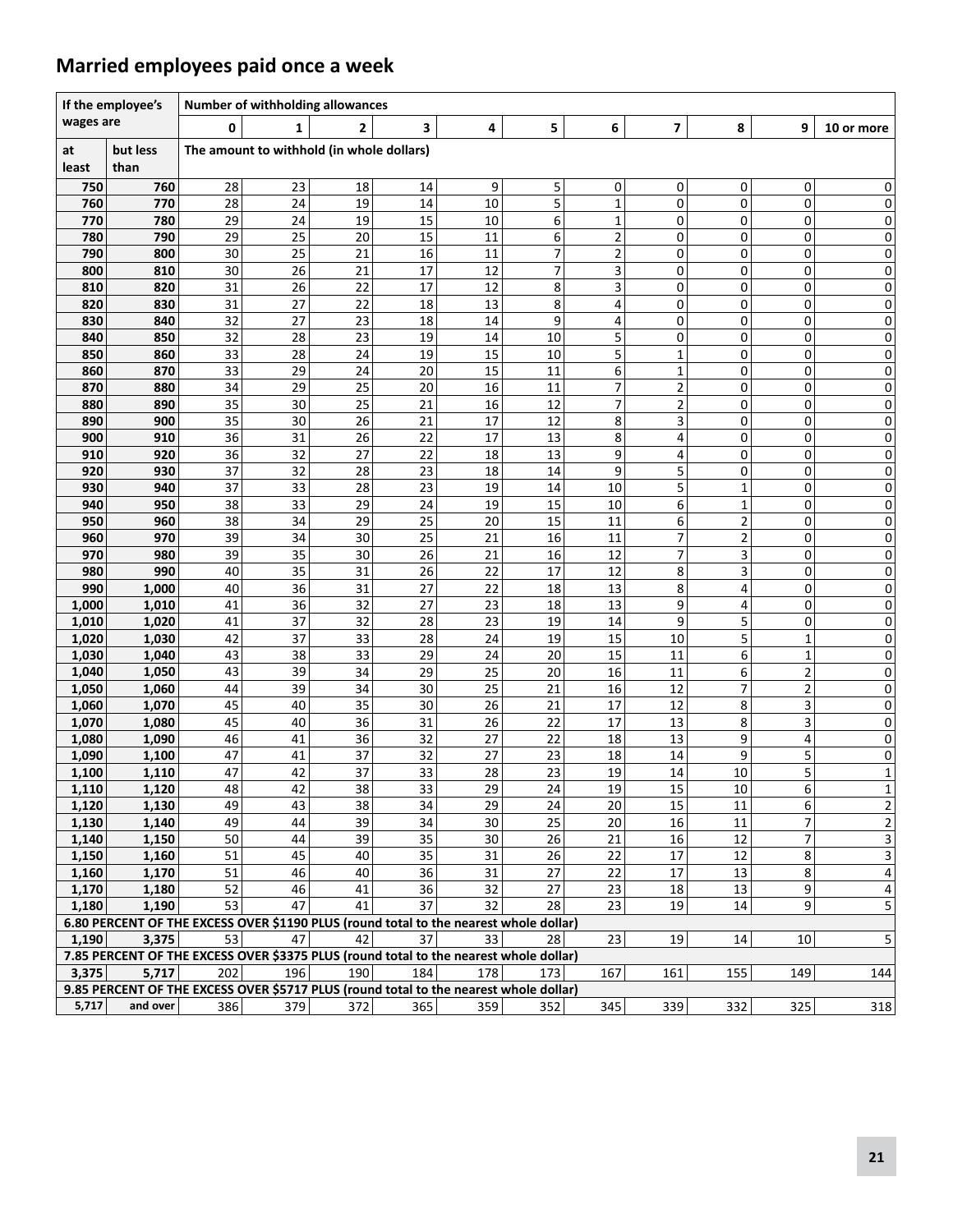### **Single employees paid every two weeks**

|          | If the employee's wages Number of withholding allowances |                         |                                           |                         |                 |                          |                         |                         |             |             |                |                         |
|----------|----------------------------------------------------------|-------------------------|-------------------------------------------|-------------------------|-----------------|--------------------------|-------------------------|-------------------------|-------------|-------------|----------------|-------------------------|
| are      |                                                          | 0                       | $\mathbf{1}$                              | 2                       | 3               | $\overline{4}$           | 5                       | 6                       | 7           | 8           |                | $9 10$ or more          |
| at least | but less than                                            |                         | The amount to withhold (in whole dollars) |                         |                 |                          |                         |                         |             |             |                |                         |
| 0        | 160                                                      | 0                       | 0                                         | 0                       | 0               | 0                        | 0                       | 0                       | 0           | 0           | 0              | 0                       |
| 160      | 180                                                      | $\mathbf{1}$            | 0                                         | 0                       | 0               | $\mathbf 0$              | 0                       | 0                       | $\Omega$    | 0           | $\overline{0}$ | 0                       |
| 180      | 200                                                      | $\overline{\mathbf{c}}$ | 0                                         | 0                       | 0               | 0                        | 0                       | 0                       | 0           | 0           | 0              | 0                       |
| 200      | 220                                                      | 3                       | 0                                         | 0                       | 0               | 0                        | 0                       | 0                       | 0           | 0           | 0              | 0                       |
| 220      |                                                          |                         |                                           |                         |                 | 0                        |                         |                         |             | 0           |                |                         |
|          | 240                                                      | 4                       | 0                                         | 0                       | 0               |                          | 0                       | 0                       | 0           |             | 0              | 0                       |
| 240      | 260                                                      | 5                       | 0                                         | 0                       | 0               | 0                        | 0                       | 0                       | 0           | 0           | 0              | 0                       |
| 260      | 280                                                      | 6                       | $\pmb{0}$                                 | 0                       | $\pmb{0}$       | $\mathsf 0$              | 0                       | 0                       | $\Omega$    | 0           | 0              | 0                       |
| 280      | 300                                                      | 7                       | 0                                         | 0                       | 0               | 0                        | 0                       | 0                       | 0           | 0           | 0              | 0                       |
| 300      | 320                                                      | 8                       | 0                                         | 0                       | 0               | 0                        | 0                       | 0                       | 0           | 0           | 0              | 0                       |
| 320      | 340                                                      | 9                       | $\mathbf 0$                               | 0                       | 0               | 0                        | 0                       | 0                       | 0           | 0           | 0              | 0                       |
| 340      | 360                                                      | 10                      | $\mathbf{1}$                              | 0                       | 0               | 0                        | 0                       | 0                       | 0           | 0           | 0              | 0                       |
| 360      | 380                                                      | 12                      | $\overline{c}$                            | 0                       | $\pmb{0}$       | 0                        | 0                       | 0                       | 0           | 0           | 0              | 0                       |
| 380      | 400                                                      | 13                      | 3                                         | 0                       | 0               | 0                        | 0                       | 0                       | 0           | 0           | 0              | 0                       |
| 400      | 420                                                      | 14                      | 5                                         | 0                       | 0               | 0                        | 0                       | 0                       | 0           | 0           | 0              | 0                       |
| 420      | 440                                                      | 15                      | 6                                         | 0                       | 0               | 0                        | 0                       | 0                       | 0           | 0           | 0              | 0                       |
| 440      | 460                                                      | 16                      | $\overline{7}$                            | 0                       | 0               | 0                        | 0                       | 0                       | 0           | 0           | 0              | 0                       |
| 460      | 480                                                      | 17                      | 8                                         | 0                       | 0               | 0                        | 0                       | 0                       | 0           | 0           | 0              | 0                       |
|          | 500                                                      | 18                      | 9                                         | 0                       | 0               | 0                        | 0                       | 0                       | 0           | 0           | 0              | 0                       |
| 480      |                                                          |                         |                                           |                         |                 |                          |                         |                         |             |             |                |                         |
| 500      | 520                                                      | 19                      | 10                                        | $\mathbf 1$             | 0               | 0                        | 0                       | 0                       | 0           | 0           | 0              | 0                       |
| 520      | 540                                                      | 20                      | 11                                        | $\overline{\mathbf{c}}$ | 0               | 0                        | 0                       | 0                       | 0           | 0           | 0              | 0                       |
| 540      | 560                                                      | 21                      | 12                                        | 3                       | 0               | 0                        | 0                       | 0                       | 0           | 0           | 0              | 0                       |
| 560      | 580                                                      | 22                      | 13                                        | 4                       | 0               | 0                        | 0                       | 0                       | 0           | 0           | 0              | 0                       |
| 580      | 600                                                      | 23                      | 14                                        | 5                       | 0               | 0                        | 0                       | 0                       | 0           | 0           | 0              | 0                       |
| 600      | 620                                                      | 24                      | 15                                        | 6                       | 0               | 0                        | 0                       | 0                       | 0           | 0           | 0              | 0                       |
| 620      | 640                                                      | 25                      | 16                                        | 7                       | 0               | 0                        | 0                       | 0                       | 0           | 0           | 0              | 0                       |
| 640      | 660                                                      | 27                      | 17                                        | 8                       | 0               | 0                        | 0                       | 0                       | 0           | 0           | 0              | 0                       |
| 660      | 680                                                      | 28                      | 18                                        | 9                       | 0               | 0                        | 0                       | 0                       | 0           | 0           | 0              | 0                       |
| 680      | 700                                                      | 29                      | 20                                        | 10                      | $\mathbf 1$     | 0                        | 0                       | 0                       | 0           | 0           | 0              | 0                       |
| 700      | 720                                                      | 30                      | 21                                        | 11                      | $\mathbf 2$     | 0                        | 0                       | 0                       | 0           | 0           | 0              | 0                       |
| 720      | 740                                                      | 31                      | $\overline{22}$                           | 13                      | 3               | $\pmb{0}$                | 0                       | 0                       | 0           | 0           | 0              | 0                       |
| 740      | 760                                                      | 32                      | 23                                        | 14                      | 4               | $\pmb{0}$                | 0                       | 0                       | 0           | 0           | 0              | 0                       |
| 760      | 780                                                      | 33                      | 24                                        | 15                      | 5               | 0                        | 0                       | 0                       | 0           | 0           | 0              | 0                       |
|          |                                                          |                         |                                           |                         |                 |                          |                         |                         |             |             |                | Ω                       |
| 780      | 800                                                      | 34                      | 25                                        | 16                      | 7               | 0                        | 0                       | 0                       | 0           | 0           | 0              |                         |
| 800      | 820                                                      | 35                      | 26                                        | 17                      | 8               | 0                        | 0                       | 0                       | 0           | 0           | 0              | 0                       |
| 820      | 840                                                      | 36                      | $\overline{27}$                           | 18                      | 9               | 0                        | 0                       | 0                       | 0           | 0           | 0              | 0                       |
| 840      | 860                                                      | 37                      | 28                                        | 19                      | 10              | $\mathbf 1$              | 0                       | 0                       | $\Omega$    | 0           | 0              | 0                       |
| 860      | 880                                                      | 38                      | 29                                        | 20                      | 11              | $\overline{\mathbf{c}}$  | 0                       | 0                       | 0           | 0           | 0              | 0                       |
| 880      | 900                                                      | 39                      | 30                                        | 21                      | 12              | 3                        | 0                       | 0                       | 0           | 0           | 0              | 0                       |
| 900      | 920                                                      | 40                      | 31                                        | 22                      | 13              | 4                        | 0                       | 0                       | 0           | 0           | $\Omega$       | 0                       |
| 920      | 940                                                      | 42                      | 32                                        | 23                      | $14\,$          | 5                        | 0                       | 0                       | 0           | 0           | $\pmb{0}$      | 0                       |
| 940      | 960                                                      | 43                      | $\overline{33}$                           | 24                      | 15              | 6                        | 0                       | 0                       | 0           | 0           | 0              | 0                       |
| 960      | 980                                                      | 44                      | 35                                        | 25                      | 16              | $\overline{\mathcal{I}}$ | 0                       | 0                       | 0           | 0           | 0              | 0                       |
| 980      | 1,000                                                    | 45                      | 36                                        | 26                      | 17              | 8                        | 0                       | 0                       | 0           | 0           | 0              | 0                       |
| 1,000    | 1,020                                                    | 46                      | 37                                        | 27                      | $18\,$          | 9                        | 0                       | 0                       | 0           | 0           | 0              | 0                       |
| 1,020    | 1,040                                                    | 47                      | 38                                        | 29                      | 19              | 10                       | $\mathbf 1$             | 0                       | 0           | 0           | 0              | 0                       |
| 1,040    | 1,060                                                    | 48                      | 39                                        | 30                      | 20              | 11                       | $\overline{\mathbf{c}}$ | 0                       | 0           | 0           | 0              | 0                       |
| 1,060    | 1,080                                                    | 49                      | 40                                        | 31                      | 22              | 12                       | 3                       | 0                       | 0           | 0           | 0              | 0                       |
| 1,080    | 1,100                                                    | 50                      | 41                                        | 32                      | 23              | 13                       | 4                       | 0                       | 0           | 0           | 0              | 0                       |
| 1,100    | 1,120                                                    | 51                      | 42                                        | 33                      | 24              | 15                       | 5                       | $\mathbf 0$             | $\mathbf 0$ | $\mathbf 0$ | 0              | 0                       |
| 1,120    | 1,140                                                    | 52                      | 43                                        | $\overline{34}$         | $\overline{25}$ | 16                       | 6                       | 0                       | 0           | 0           | 0              | 0                       |
|          |                                                          |                         |                                           |                         |                 |                          |                         |                         |             |             |                |                         |
| 1,140    | 1,160                                                    | 53                      | 44                                        | 35                      | 26              | 17                       | 8                       | 0                       | 0           | 0           | 0              | 0                       |
| 1,160    | 1,180                                                    | 54                      | 45                                        | 36                      | 27              | 18                       | 9                       | 0                       | 0           | 0           | 0              | 0                       |
| 1,180    | 1,200                                                    | 55                      | 46                                        | $\overline{37}$         | 28              | 19                       | 10                      | 0                       | 0           | 0           | 0              | 0                       |
| 1,200    | 1,220                                                    | 57                      | 47                                        | 38                      | 29              | 20                       | $11\,$                  | $\overline{\mathbf{c}}$ | 0           | 0           | 0              | 0                       |
| 1,220    | 1,240                                                    | 58                      | 48                                        | 39                      | 30              | 21                       | 12                      | 3                       | 0           | 0           | 0              | 0                       |
| 1,240    | 1,260                                                    | 59                      | 49                                        | 40                      | 31              | 22                       | 13                      | 4                       | 0           | 0           | 0              | 0                       |
| 1,260    | 1,280                                                    | 60                      | 51                                        | 41                      | 32              | 23                       | 14                      | 5                       | 0           | 0           | 0              | 0                       |
| 1,280    | 1,300                                                    | 62                      | 52                                        | 42                      | 33              | 24                       | 15                      | 6                       | 0           | 0           | 0              | $\overline{0}$          |
| 1,300    | 1,320                                                    | 63                      | $\overline{53}$                           | $44\,$                  | 34              | $\overline{25}$          | 16                      | 7                       | 0           | 0           | 0              | $\overline{\mathbf{0}}$ |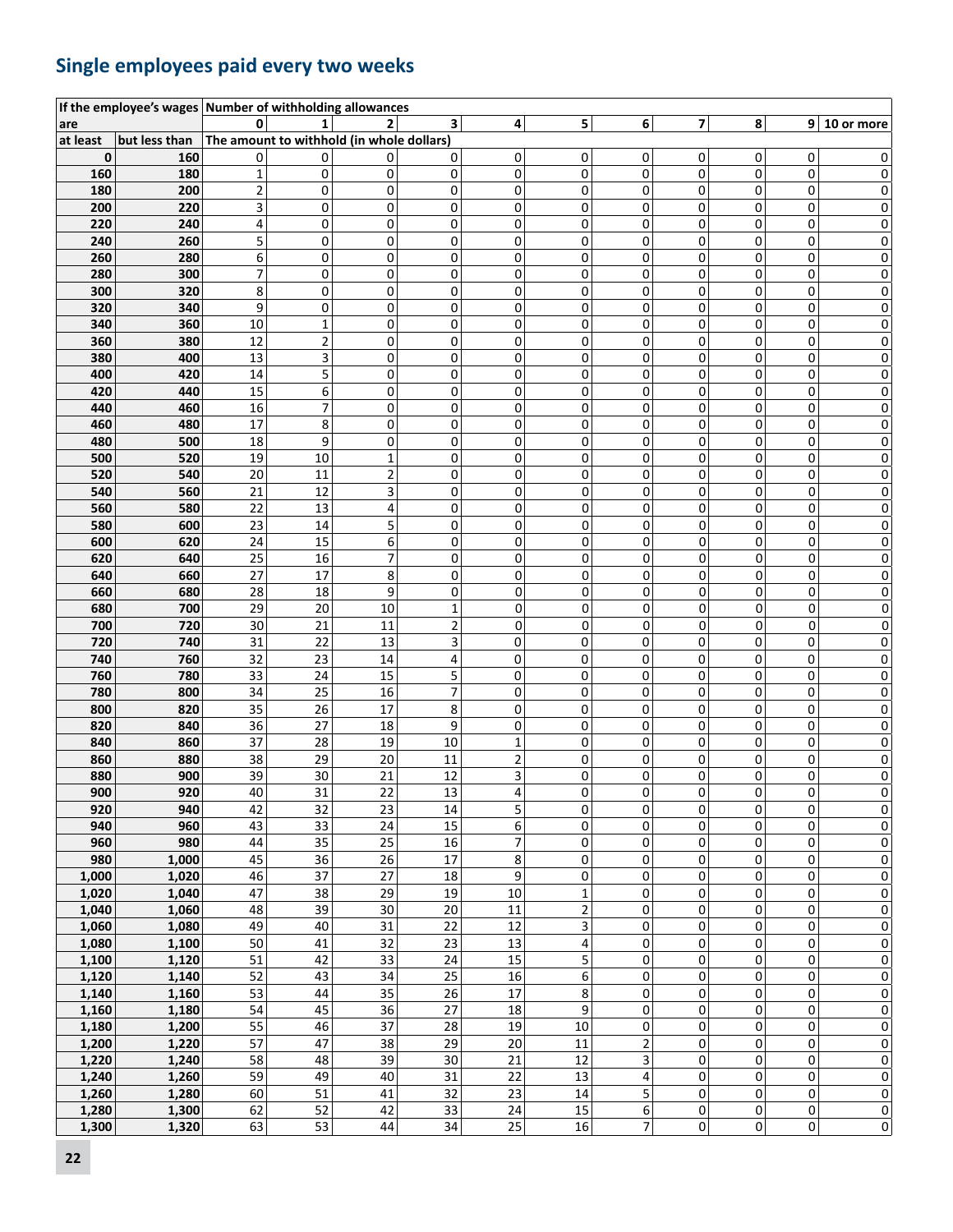### **Single employees paid every two weeks**

|          | If the employee's wages Number of withholding allowances                              |        |                                           |                |     |     |     |     |                          |                |                |                         |
|----------|---------------------------------------------------------------------------------------|--------|-------------------------------------------|----------------|-----|-----|-----|-----|--------------------------|----------------|----------------|-------------------------|
| are      |                                                                                       | 0      | $\mathbf{1}$                              | $\overline{2}$ | 3   | 4   | 5   | 6   | $\overline{\phantom{a}}$ | 8 <sup>1</sup> |                | $9 10$ or more          |
| at least | but less than                                                                         |        | The amount to withhold (in whole dollars) |                |     |     |     |     |                          |                |                |                         |
| 1,320    | 1,340                                                                                 | 64     | 54                                        | 45             | 35  | 26  | 17  | 8   | 0                        | 0              | 0              | 0                       |
| 1,340    | 1,360                                                                                 | 66     | 55                                        | 46             | 37  | 27  | 18  | 9   | 0                        | 0              | 0              | 0                       |
| 1,360    | 1,380                                                                                 | 67     | 56                                        | 47             | 38  | 28  | 19  | 10  | $\mathbf{1}$             | 0              | 0              | 0                       |
| 1,380    | 1,400                                                                                 | 68     | 57                                        | 48             | 39  | 30  | 20  | 11  | $\overline{\mathbf{c}}$  | 0              | 0              | 0                       |
| 1,400    | 1,420                                                                                 | 70     | 58                                        | 49             | 40  | 31  | 21  | 12  | 3                        | 0              | 0              | 0                       |
| 1,420    | 1,440                                                                                 | $71\,$ | 59                                        | 50             | 41  | 32  | 22  | 13  | 4                        | 0              | 0              | 0                       |
| 1,440    | 1,460                                                                                 | 72     | 61                                        | 51             | 42  | 33  | 24  | 14  | 5                        | 0              | 0              | 0                       |
| 1,460    | 1,480                                                                                 | 74     | 62                                        | 52             | 43  | 34  | 25  | 15  | 6                        | $\mathbf 0$    | 0              | 0                       |
| 1,480    | 1,500                                                                                 | 75     | 64                                        | 53             | 44  | 35  | 26  | 17  | 7                        | 0              | 0              | 0                       |
| 1,500    | 1,520                                                                                 | 77     | 65                                        | 54             | 45  | 36  | 27  | 18  | 8                        | 0              | 0              | 0                       |
| 1,520    | 1,540                                                                                 | 78     | 66                                        | 55             | 46  | 37  | 28  | 19  | 10                       | 0              | 0              | 0                       |
| 1,540    | 1,560                                                                                 | 79     | 68                                        | 56             | 47  | 38  | 29  | 20  | 11                       | 1              | 0              | 0                       |
| 1,560    | 1,580                                                                                 | 81     | 69                                        | 57             | 48  | 39  | 30  | 21  | 12                       | 3              | 0              | 0                       |
| 1,580    | 1,600                                                                                 | 82     | 70                                        | 59             | 49  | 40  | 31  | 22  | 13                       | 4              | 0              | 0                       |
| 1,600    | 1,620                                                                                 | 83     | 72                                        | 60             | 50  | 41  | 32  | 23  | 14                       | 5              | 0              | 0                       |
| 1,620    | 1,640                                                                                 | 85     | 73                                        | 61             | 52  | 42  | 33  | 24  | 15                       | 6              | 0              | 0                       |
| 1,640    | 1,660                                                                                 | 86     | 74                                        | 63             | 53  | 43  | 34  | 25  | 16                       | 7              | 0              | 0                       |
| 1,660    | 1,680                                                                                 | 87     | 76                                        | 64             | 54  | 44  | 35  | 26  | 17                       | 8              | 0              | 0                       |
| 1,680    | 1,700                                                                                 | 89     | 77                                        | 66             | 55  | 46  | 36  | 27  | 18                       | 9              | 0              | 0                       |
| 1,700    | 1,720                                                                                 | 90     | 79                                        | 67             | 56  | 47  | 37  | 28  | 19                       | 10             | $\overline{1}$ | 0                       |
| 1,720    | 1,740                                                                                 | 92     | 80                                        | 68             | 57  | 48  | 39  | 29  | 20                       | 11             | $\overline{2}$ | 0                       |
| 1,740    | 1,760                                                                                 | 93     | 81                                        | 70             | 58  | 49  | 40  | 30  | 21                       | 12             | 3              | 0                       |
| 1,760    | 1,780                                                                                 | 94     | 83                                        | 71             | 59  | 50  | 41  | 32  | 22                       | 13             | 4              | 0                       |
| 1,780    | 1,800                                                                                 | 96     | 84                                        | 72             | 61  | 51  | 42  | 33  | 23                       | 14             | 5              | 0                       |
| 1,800    | 1,820                                                                                 | 97     | 85                                        | 74             | 62  | 52  | 43  | 34  | 25                       | 15             | 6              | 0                       |
| 1,820    | 1,840                                                                                 | 98     | 87                                        | 75             | 63  | 53  | 44  | 35  | 26                       | 16             | 7              | 0                       |
| 1,840    | 1,860                                                                                 | 100    | 88                                        | 76             | 65  | 54  | 45  | 36  | 27                       | 17             | 8              | 0                       |
| 1,860    | 1,880                                                                                 | 101    | 89                                        | 78             | 66  | 55  | 46  | 37  | 28                       | 19             | 9              | 0                       |
| 1,880    | 1,900                                                                                 | 102    | 91                                        | 79             | 67  | 56  | 47  | 38  | 29                       | 20             | 10             | $\mathbf 1$             |
| 1,900    | 1,920                                                                                 | 104    | 92                                        | 80             | 69  | 57  | 48  | 39  | 30                       | 21             | 12             | $\overline{\mathbf{c}}$ |
| 1,920    | 1,940                                                                                 | 105    | 93                                        | 82             | 70  | 59  | 49  | 40  | 31                       | 22             | 13             | 3                       |
| 1,940    | 1,960                                                                                 | 106    | 95                                        | 83             | 72  | 60  | 50  | 41  | 32                       | 23             | 14             | 5                       |
| 1,960    | 1,980                                                                                 | 108    | 96                                        | 85             | 73  | 61  | 51  | 42  | 33                       | 24             | 15             | 6                       |
| 1,980    | 2,000                                                                                 | 109    | 98                                        | 86             | 74  | 63  | 52  | 43  | 34                       | 25             | 16             | 7                       |
| 2,000    | 2,020                                                                                 | 111    | 99                                        | 87             | 76  | 64  | 54  | 44  | 35                       | 26             | 17             | 8                       |
| 2,020    | 2,040                                                                                 | 112    | 100                                       | 89             | 77  | 65  | 55  | 45  | 36                       | 27             | 18             | 9                       |
| 2,040    | 2,060                                                                                 | 113    | 102                                       | 90             | 78  | 67  | 56  | 47  | 37                       | 28             | 19             | 10                      |
| 2,060    | 2,080                                                                                 | 115    | 103                                       | 91             | 80  | 68  | 57  | 48  | 38                       | 29             | 20             | 11                      |
| 2,080    | 2,100                                                                                 | 116    | 104                                       | 93             | 81  | 69  | 58  | 49  | 39                       | 30             | 21             | 12                      |
| 2,100    | 2,120                                                                                 | 117    | 106                                       | 94             | 82  | 71  | 59  | 50  | 41                       | 31             | 22             | 13                      |
| 2,120    | 2,140                                                                                 | 119    | 107                                       | 95             | 84  | 72  | 61  | 51  | 42                       | 32             | 23             | 14                      |
| 2,140    | 2,160                                                                                 | 120    | 108                                       | 97             | 85  | 74  | 62  | 52  | 43                       | 34             | 24             | $15\,$                  |
| 2,160    | 2,180                                                                                 | 121    | 110                                       | 98             | 87  | 75  | 63  | 53  | 44                       | 35             | 25             | $16\,$                  |
| 2,180    | 2,200                                                                                 | 123    | 111                                       | 100            | 88  | 76  | 65  | 54  | 45                       | 36             | 27             | $17\,$                  |
| 2,200    | 2,220                                                                                 | 124    | 113                                       | 101            | 89  | 78  | 66  | 55  | 46                       | 37             | 28             | $18\,$                  |
| 2,220    | 2,240                                                                                 | 126    | 114                                       | 102            | 91  | 79  | 67  | 56  | 47                       | 38             | 29             | 20 <sub>2</sub>         |
| 2,240    | 2,260                                                                                 | 127    | 115                                       | 104            | 92  | 80  | 69  | 57  | 48                       | 39             | 30             | 21                      |
| 2,260    | 2,280                                                                                 | 128    | 117                                       | 105            | 93  | 82  | 70  | 58  | 49                       | 40             | 31             | 22                      |
| 2,280    | 2,300                                                                                 | 130    | 118                                       | 106            | 95  | 83  | 71  | 60  | 50                       | 41             | 32             | $23\,$                  |
| 2,300    | 2,320                                                                                 | 131    | 119                                       | 108            | 96  | 84  | 73  | 61  | 51                       | 42             | 33             | 24                      |
| 2,320    | 2,340                                                                                 | 132    | 121                                       | 109            | 97  | 86  | 74  | 62  | 52                       | 43             | 34             | $25\,$                  |
| 2,340    | 2,360                                                                                 | 134    | 122                                       | 110            | 99  | 87  | 75  | 64  | 53                       | 44             | 35             | 26                      |
| 2,360    | 2,380                                                                                 | 135    | 123                                       | 112            | 100 | 88  | 77  | 65  | 54                       | 45             | 36             | 27                      |
|          | 6.80 PERCENT OF THE EXCESS OVER \$2380 PLUS (round total to the nearest whole dollar) |        |                                           |                |     |     |     |     |                          |                |                |                         |
| 2,380    | 3,701                                                                                 | 136    | 124                                       | 112            | 101 | 89  | 78  | 66  | 55                       | 46             | 37             | 28                      |
|          | 7.85 PERCENT OF THE EXCESS OVER \$3701 PLUS (round total to the nearest whole dollar) |        |                                           |                |     |     |     |     |                          |                |                |                         |
| 3,701    | 6,739                                                                                 | 226    | 214                                       | 202            | 191 | 179 | 167 | 156 | 144                      | 132            | 121            | 109                     |
|          | 9.85 PERCENT OF THE EXCESS OVER \$6739 PLUS (round total to the nearest whole dollar) |        |                                           |                |     |     |     |     |                          |                |                |                         |
| 6,739    | and over                                                                              | 464    | 451                                       | 437            | 424 | 410 | 397 | 383 | 370                      | 357            | 343            | 330                     |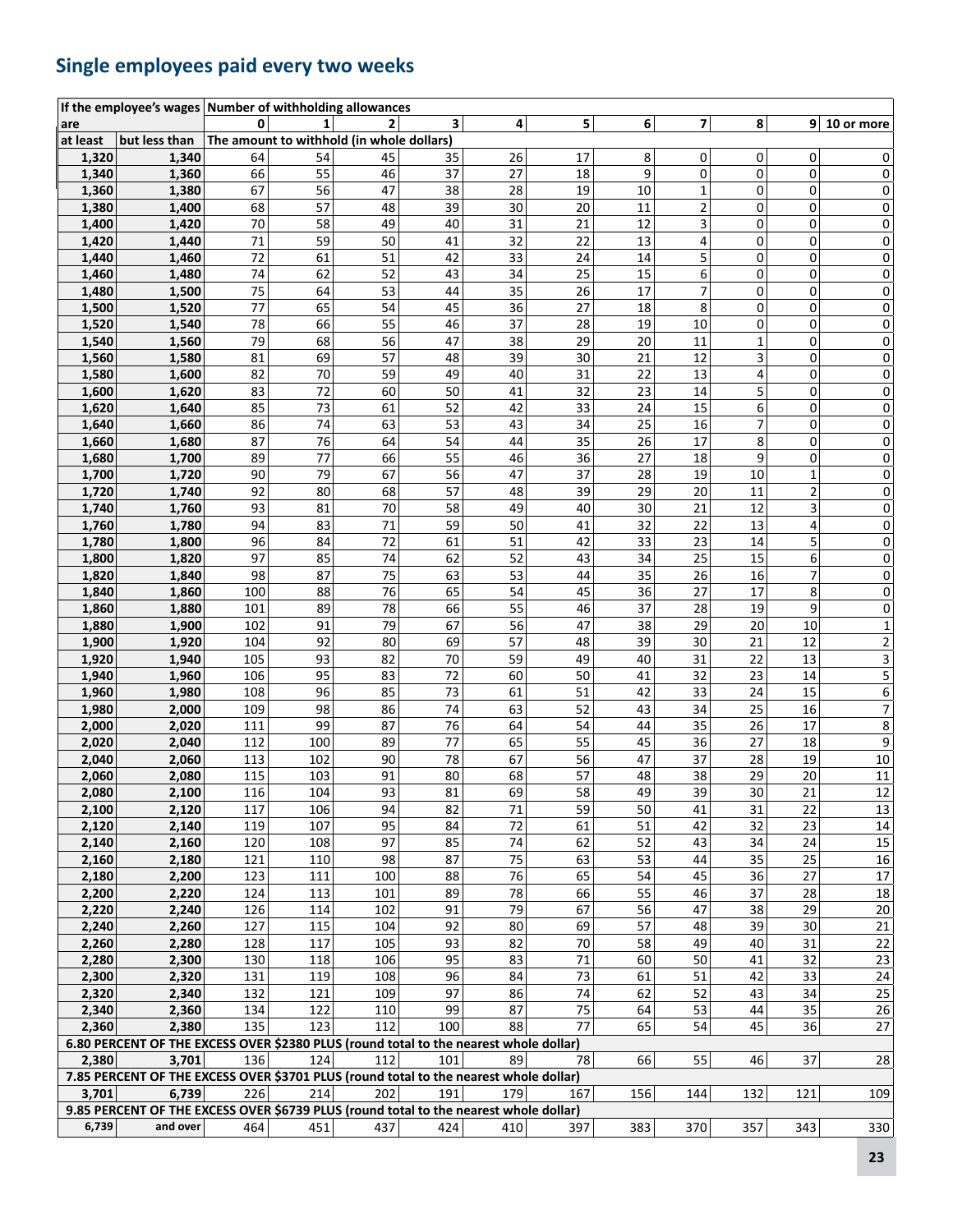### **Married employees paid every two weeks**

| If the employee's |          |                | <b>Number of withholding allowances</b>   |                |                          |                 |                          |             |                |   |                |                  |
|-------------------|----------|----------------|-------------------------------------------|----------------|--------------------------|-----------------|--------------------------|-------------|----------------|---|----------------|------------------|
| wages are         |          | $\mathbf{0}$   | 1                                         | $\overline{2}$ | 3                        | 4               | 5 <sup>1</sup>           | 6           | $\overline{7}$ | 8 |                | $9 10$ or more   |
| at least          | but less |                | The amount to withhold (in whole dollars) |                |                          |                 |                          |             |                |   |                |                  |
|                   | than     |                |                                           |                |                          |                 |                          |             |                |   |                |                  |
| $\mathbf 0$       | 480      | 0              | 0                                         | 0              | 0                        | 0               | 0                        | 0           | 0              | 0 | 0              | 0                |
| 480               | 500      | $\mathbf 1$    | $\mathbf 0$                               | $\mathbf 0$    | 0                        | 0               | 0                        | 0           | 0              | 0 | 0              | $\mathbf{0}$     |
| 500               | 520      | $\overline{2}$ | 0                                         | 0              | 0                        | 0               | 0                        | 0           | 0              | 0 | 0              | $\mathbf{0}$     |
| 520               | 540      | 3              | 0                                         | 0              | 0                        | 0               | 0                        | 0           | 0              | 0 | 0              | $\mathsf{O}$     |
| 540               | 560      | 4              | 0                                         | 0              | 0                        | 0               | 0                        | 0           | 0              | 0 | 0              | 0                |
| 560               | 580      | 5              | 0                                         | 0              | 0                        | 0               | 0                        | 0           | 0              | 0 | 0              | 0                |
| 580               | 600      | 6              | 0                                         | 0              | 0                        | 0               | 0                        | 0           | 0              | 0 | 0              | $\sigma$         |
| 600               | 620      | $\overline{7}$ | 0                                         | 0              | 0                        | 0               | 0                        | 0           | 0              | 0 | 0              | $\sigma$         |
| 620               | 640      | 8              | 0                                         | 0              | 0                        | 0               | 0                        | 0           | 0              | 0 | 0              | $\sigma$         |
| 640               | 660      | 9              | 0                                         | 0              | 0                        | 0               | 0                        | 0           | 0              | 0 | 0              | $\sigma$         |
| 660               | 680      | 10             | $\mathbf{1}$                              | 0              | 0                        | 0               | 0                        | 0           | 0              | 0 | 0              | 0                |
| 680               | 700      | 11             | $\overline{2}$                            | 0              | 0                        | 0               | 0                        | 0           | 0              | 0 | 0              | $\sigma$         |
| 700               | 720      | 12             | 3                                         | 0              | 0                        | 0               | 0                        | 0           | 0              | 0 | 0              | $\mathbf{0}$     |
| 720               | 740      | 13             | 4                                         | 0              | 0                        | 0               | 0                        | 0           | 0              | 0 | 0              | $\sigma$         |
| 740               | 760      | 15             | 5                                         | 0              | 0                        | 0               | 0                        | 0           | 0              | 0 | 0              | 0                |
| 760               | 780      | 16             | 6                                         | 0              | 0                        | 0               | 0                        | 0           | 0              | 0 | 0              | 0                |
| 780               | 800      | 17             | $\overline{7}$                            | $\mathbf 0$    | 0                        | 0               | 0                        | 0           | 0              | 0 | 0              | 0                |
| 800               | 820      | 18             | 9                                         | 0              | 0                        | 0               | 0                        | 0           | 0              | 0 | 0              | $\sigma$         |
| 820               | 840      | 19             | 10                                        | 0              | 0                        | 0               | 0                        | 0           | 0              | 0 | 0              | $\sigma$         |
| 840               | 860      | 20             | 11                                        | 2              | 0                        | 0               | 0                        | 0           | 0              | 0 | 0              | 0                |
| 860               | 880      | 21             | 12                                        | 3              | 0                        | 0               | 0                        | 0           | 0              | 0 | 0              | $\sigma$         |
| 880               | 900      | 22             | 13                                        | 4              | 0                        | 0               | 0                        | 0           | 0              | 0 | 0              | $\sigma$         |
| 900               | 920      | 23             | 14                                        | 5              | 0                        | 0               | 0                        | 0           | 0              | 0 | 0              | $\vert 0 \vert$  |
| 920               | 940      | 24             | 15                                        | 6              | 0                        | 0               | 0                        | 0           | 0              | 0 | 0              | $\sigma$         |
| 940               | 960      | 25             | 16                                        | 7              | 0                        | 0               | 0                        | 0           | 0              | 0 | 0              | $\vert 0 \vert$  |
| 960               | 980      | 26             | 17                                        | 8              | 0                        | 0               | 0                        | 0           | 0              | 0 | 0              | $\sigma$         |
| 980               | 1,000    | 27             | 18                                        | 9              | 0                        | 0               | 0                        | 0           | 0              | 0 | 0              | $\sigma$         |
| 1,000             | 1,020    | 28             | 19                                        | 10             | $\mathbf 1$              | 0               | 0                        | 0           | 0              | 0 | 0              | $\sigma$         |
| 1,020             | 1,040    | 29             | 20                                        | 11             | $\mathbf 2$              | 0               | 0                        | 0           | 0              | 0 | 0              | $\sigma$         |
| 1,040             | 1,060    | 31             | 21                                        | 12             | 3                        | 0               | 0                        | 0           | 0              | 0 | 0              | 0                |
| 1,060             | 1,080    | 32             | 22                                        | 13             | 4                        | 0               | 0                        | 0           | 0              | 0 | 0              | $\mathbf{0}$     |
| 1,080             | 1,100    | 33             | 24                                        | 14             | 5                        | 0               | 0                        | 0           | 0              | 0 | 0              | $\mathsf{O}$     |
| 1,100             | 1,120    | 34             | 25                                        | 15             | 6                        | 0               | 0                        | 0           | 0              | 0 | 0              | $\mathbf{0}$     |
| 1,120             | 1,140    | 35             | 26                                        | 17             | $\overline{\mathcal{I}}$ | 0               | 0                        | 0           | 0              | 0 | 0              | 0                |
| 1,140             | 1,160    | 36             | 27                                        | 18             | 8                        | 0               | 0                        | 0           | 0              | 0 | 0              | 0                |
| 1,160             | 1,180    | 37             | 28                                        | 19             | 10                       | 0               | 0                        | 0           | 0              | 0 | 0              | $\mathbf{0}$     |
| 1,180             | 1,200    | 38             | 29                                        | 20             | 11                       | 1               | 0                        | 0           | 0              | 0 | 0              | $\mathbf{0}$     |
| 1.200             | 1,220    | 39             | 30                                        | 21             | 12                       | 2               | 0                        | 0           | 0              | 0 | 0              | $\overline{0}$   |
| 1,220             | 1,240    | 40             | 31                                        | 22             | 13                       | 4               | 0                        | 0           | 0              | 0 | 0              | $\mathbf{0}$     |
| 1,240             | 1,260    | 41             | 32                                        | 23             | 14                       | 5               | $\mathsf{O}\xspace$      | 0           | $\pmb{0}$      | 0 | 0              | $\mathbf{0}$     |
| 1,260             | 1,280    | 42             | 33                                        | 24             | 15                       | 6               | $\mathbf 0$              | 0           | 0              | 0 | 0              | $\mathbf{0}$     |
| 1,280             | 1,300    | 43             | 34                                        | 25             | 16                       | 7               | 0                        | 0           | 0              | 0 | 0              | $\mathbf{0}$     |
| 1,300             | 1,320    | 44             | 35                                        | 26             | 17                       | 8               | $\mathbf{0}$             | 0           | 0              | 0 | $\mathbf 0$    | $\pmb{0}$        |
| 1,320             | 1,340    | 46             | 36                                        | 27             | 18                       | 9               | 0                        | $\mathbf 0$ | 0              | 0 | 0              | $\mathbf{0}$     |
| 1,340             | 1,360    | 47             | 37                                        | 28             | 19                       | $10\,$          | $\mathbf 1$              | $\mathbf 0$ | 0              | 0 | 0              | $\boldsymbol{0}$ |
| 1,360             | 1,380    | 48             | 39                                        | 29             | 20                       | $11\,$          | $\overline{2}$           | $\pmb{0}$   | 0              | 0 | 0              | $\mathbf{0}$     |
| 1,380             | 1,400    | 49             | 40                                        | 30             | 21                       | 12              | 3                        | 0           | 0              | 0 | 0              | $\mathbf{0}$     |
| 1,400             | 1,420    | 50             | 41                                        | 32             | 22                       | 13              | 4                        | 0           | 0              | 0 | 0              | $\mathbf{0}$     |
| 1,420             | 1,440    | 51             | 42                                        | 33             | 23                       | $14\,$          | $\overline{5}$           | 0           | 0              | 0 | 0              | $\mathbf{0}$     |
| 1,440             | 1,460    | 52             | 43                                        | 34             | 24                       | $\overline{15}$ | $\overline{6}$           | 0           | 0              | 0 | 0              | $\mathbf{0}$     |
| 1,460             | 1,480    | 53             | 44                                        | 35             | 26                       | 16              | $\overline{\mathcal{I}}$ | 0           | 0              | 0 | 0              | $\mathbf{0}$     |
| 1,480             | 1,500    | 54             | 45                                        | 36             | 27                       | $17\,$          | $\infty$                 | 0           | 0              | 0 | $\overline{0}$ | $\mathbf{0}$     |
|                   |          |                |                                           |                |                          |                 |                          |             |                |   |                |                  |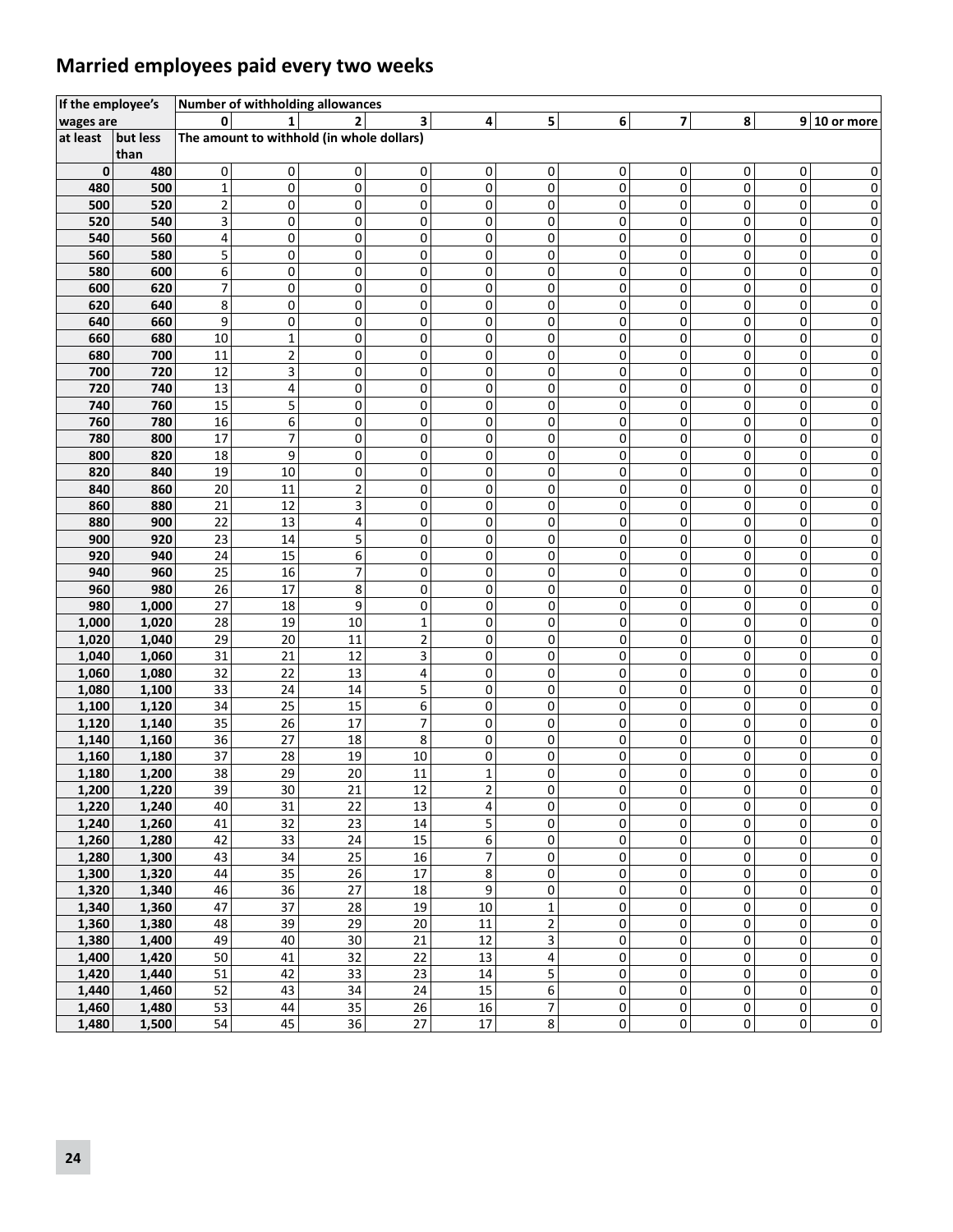### **Married employees paid every two weeks**

| If the employee's |                |          | Number of withholding allowances                                                       |          |          |          |          |              |                |                |              |                  |
|-------------------|----------------|----------|----------------------------------------------------------------------------------------|----------|----------|----------|----------|--------------|----------------|----------------|--------------|------------------|
| wages are         |                | $\Omega$ | 1                                                                                      | 2        | 3        | 4        | 5        | 6            | $\overline{ }$ | 8              |              | $9 10$ or more   |
| at least          | but less       |          | The amount to withhold (in whole dollars)                                              |          |          |          |          |              |                |                |              |                  |
|                   | than           |          |                                                                                        |          |          |          |          |              |                |                |              |                  |
| 1,500             | 1,520          | 55       | 46                                                                                     | 37       | 28       | 19       | 9        | 0            | 0              | 0              | 0            | 0                |
| 1,520             | 1,540          | 56       | 47                                                                                     | 38       | 29       | 20       | 10       | $\mathbf{1}$ | 0              | 0              | 0            | 0                |
| 1,540             | 1,560          | 57       | 48                                                                                     | 39       | 30       | 21       | 12       | 2            | 0              | 0              | 0            | 0                |
| 1,560             | 1,580          | 58       | 49                                                                                     | 40       | 31       | 22       | 13       | 3            | 0              | 0              | 0            | $\pmb{0}$        |
| 1,580             | 1,600          | 59       | 50                                                                                     | 41       | 32       | 23       | 14       | 5            | 0              | 0              | 0            | 0                |
| 1,600             | 1,620          | 61       | 51                                                                                     | 42       | 33       | 24       | 15       | 6            | 0              | 0              | 0            | $\pmb{0}$        |
| 1,620             | 1,640          | 62       | 52                                                                                     | 43       | 34       | 25       | 16       | 7            | 0              | 0              | 0            | $\pmb{0}$        |
| 1,640             | 1,660          | 63       | 54                                                                                     | 44       | 35       | 26       | 17       | 8            | $\mathbf 0$    | $\mathbf 0$    | 0            | $\pmb{0}$        |
| 1,660             | 1,680          | 64       | 55                                                                                     | 45       | 36       | 27       | 18       | 9            | 0              | 0              | 0            | $\pmb{0}$        |
| 1,680             | 1,700          | 65       | 56                                                                                     | 46       | 37       | 28       | 19       | 10           | 1              | 0              | 0            | 0                |
| 1,700             | 1,720          | 66       | 57                                                                                     | 48       | 38       | 29       | 20       | 11           | 2              | 0              | 0            | 0                |
| 1,720             | 1,740          | 67       | 58                                                                                     | 49       | 39       | 30       | 21       | 12           | 3              | 0              | 0            | 0                |
| 1,740             | 1,760          | 68       | 59                                                                                     | 50       | 41       | 31       | 22       | 13           | 4              | 0              | 0            | $\pmb{0}$        |
| 1,760             | 1,780          | 69       | 60                                                                                     | 51       | 42       | 32       | 23       | 14           | 5              | 0              | 0            | $\pmb{0}$        |
| 1,780             | 1,800          | 70       | 61                                                                                     | 52       | 43       | 34       | 24       | 15           | 6              | 0              | 0            | 0                |
| 1,800             | 1,820          | 71       | 62                                                                                     | 53       | 44       | 35       | 25       | 16           | 7              | 0              | 0            | 0                |
| 1,820             | 1,840          | 72       | 63                                                                                     | 54       | 45       | 36       | 27       | 17           | 8              | 0              | 0            | 0                |
| 1,840             | 1,860          | 73       | 64                                                                                     | 55       | 46       | 37       | 28       | 18           | 9              | 0              | 0            | $\pmb{0}$        |
| 1,860             | 1,880          | 74       | 65                                                                                     | 56       | 47       | 38       | 29       | 19           | 10             | $\mathbf{1}$   | 0            | $\pmb{0}$        |
| 1,880             | 1,900          | 75       | 66                                                                                     | 57       | 48       | 39       | 30       | 21           | 11             | $\overline{2}$ | 0            | 0                |
| 1,900             | 1,920          | 77       | 67                                                                                     | 58       | 49       | 40       | 31       | 22           | 12             | 3              | 0            | 0                |
| 1,920             | 1,940          | 78<br>79 | 68<br>70                                                                               | 59<br>60 | 50       | 41<br>42 | 32<br>33 | 23<br>24     | 14             | 4              | 0<br>0       | 0                |
| 1,940             | 1,960          | 80       |                                                                                        | 61       | 51<br>52 | 43       |          |              | 15             | 5<br>7         |              | $\pmb{0}$        |
| 1,960             | 1,980          | 81       | 71                                                                                     |          | 53       |          | 34<br>35 | 25           | 16             |                | 0            | $\pmb{0}$        |
| 1,980<br>2,000    | 2,000<br>2,020 | 82       | 72<br>73                                                                               | 63<br>64 | 54       | 44<br>45 | 36       | 26<br>27     | 17<br>18       | 8<br>9         | 0<br>0       | 0<br>0           |
| 2,020             | 2,040          | 83       | 74                                                                                     | 65       | 56       | 46       | 37       | 28           | 19             | 10             | $\mathbf{1}$ | 0                |
| 2,040             | 2,060          | 84       | 75                                                                                     | 66       | 57       | 47       | 38       | 29           | 20             | 11             | 2            | $\pmb{0}$        |
| 2,060             | 2,080          | 85       | 76                                                                                     | 67       | 58       | 48       | 39       | 30           | 21             | 12             | 3            | 0                |
| 2,080             | 2,100          | 87       | 77                                                                                     | 68       | 59       | 50       | 40       | 31           | 22             | 13             | 4            | $\pmb{0}$        |
| 2,100             | 2,120          | 88       | 78                                                                                     | 69       | 60       | 51       | 41       | 32           | 23             | 14             | 5            | $\pmb{0}$        |
| 2,120             | 2,140          | 89       | 79                                                                                     | 70       | 61       | 52       | 43       | 33           | 24             | 15             | 6            | $\pmb{0}$        |
| 2,140             | 2,160          | 91       | 80                                                                                     | 71       | 62       | 53       | 44       | 34           | 25             | 16             | 7            | 0                |
| 2,160             | 2,180          | 92       | 81                                                                                     | 72       | 63       | 54       | 45       | 36           | 26             | 17             | 8            | 0                |
| 2,180             | 2,200          | 93       | 82                                                                                     | 73       | 64       | 55       | 46       | 37           | 27             | 18             | 9            | 0                |
| 2,200             | 2,220          | 95       | 83                                                                                     | 74       | 65       | 56       | 47       | 38           | 29             | 19             | 10           | $\mathbf 1$      |
| 2,220             | 2,240          | 96       | 85                                                                                     | 75       | 66       | 57       | 48       | 39           | 30             | 20             | 11           | $\overline{2}$   |
| 2,240             | 2.260          | 98       | 86                                                                                     | 76       | 67       | 58       | 49       | 40           | 31             | 22             | 12           | $\overline{3}$   |
| 2,260             | 2,280          | 99       | 87                                                                                     | 78       | 68       | 59       | 50       | 41           | 32             | 23             | 13           | 4                |
| 2,280             | 2,300          | 100      | 89                                                                                     | 79       | 69       | 60       | 51       | 42           | 33             | 24             | 14           | 5                |
| 2,300             | 2,320          | 102      | 90                                                                                     | 80       | 70       | 61       | 52       | 43           | 34             | 25             | 16           | 6                |
| 2,320             | 2,340          | 103      | 91                                                                                     | 81       | 72       | 62       | 53       | 44           | 35             | 26             | 17           | $\boldsymbol{7}$ |
| 2,340             | 2,360          | 104      | 93                                                                                     | 82       | 73       | 63       | 54       | 45           | 36             | 27             | 18           | 9                |
| 2,360             | 2,380          | 106      | 94                                                                                     | 83       | 74       | 65       | 55       | 46           | 37             | 28             | 19           | $10\,$           |
|                   |                |          | 6.80 PERCENT OF THE EXCESS OVER \$2380 PLUS (round total to the nearest whole dollar)  |          |          |          |          |              |                |                |              |                  |
| 2,380             | 6,750          | 106      | 95                                                                                     | 83       | 74       | 65       | 56       | 47           | 38             | 28             | 19           | 10               |
|                   |                |          | 7.85 PERCENT OF THE EXCESS OVER \$6750 PLUS (round total to the nearest whole dollar)  |          |          |          |          |              |                |                |              |                  |
| 6,750             | 11,433         | 404      | 392                                                                                    | 380      | 369      | 357      | 345      | 334          | 322            | 310            | 299          | 287              |
|                   |                |          | 9.85 PERCENT OF THE EXCESS OVER \$11433 PLUS (round total to the nearest whole dollar) |          |          |          |          |              |                |                |              |                  |
| 11,433            | and<br>over    | 771      | 758                                                                                    | 744      | 731      | 717      | 704      | 691          | 677            | 664            | 650          | 637              |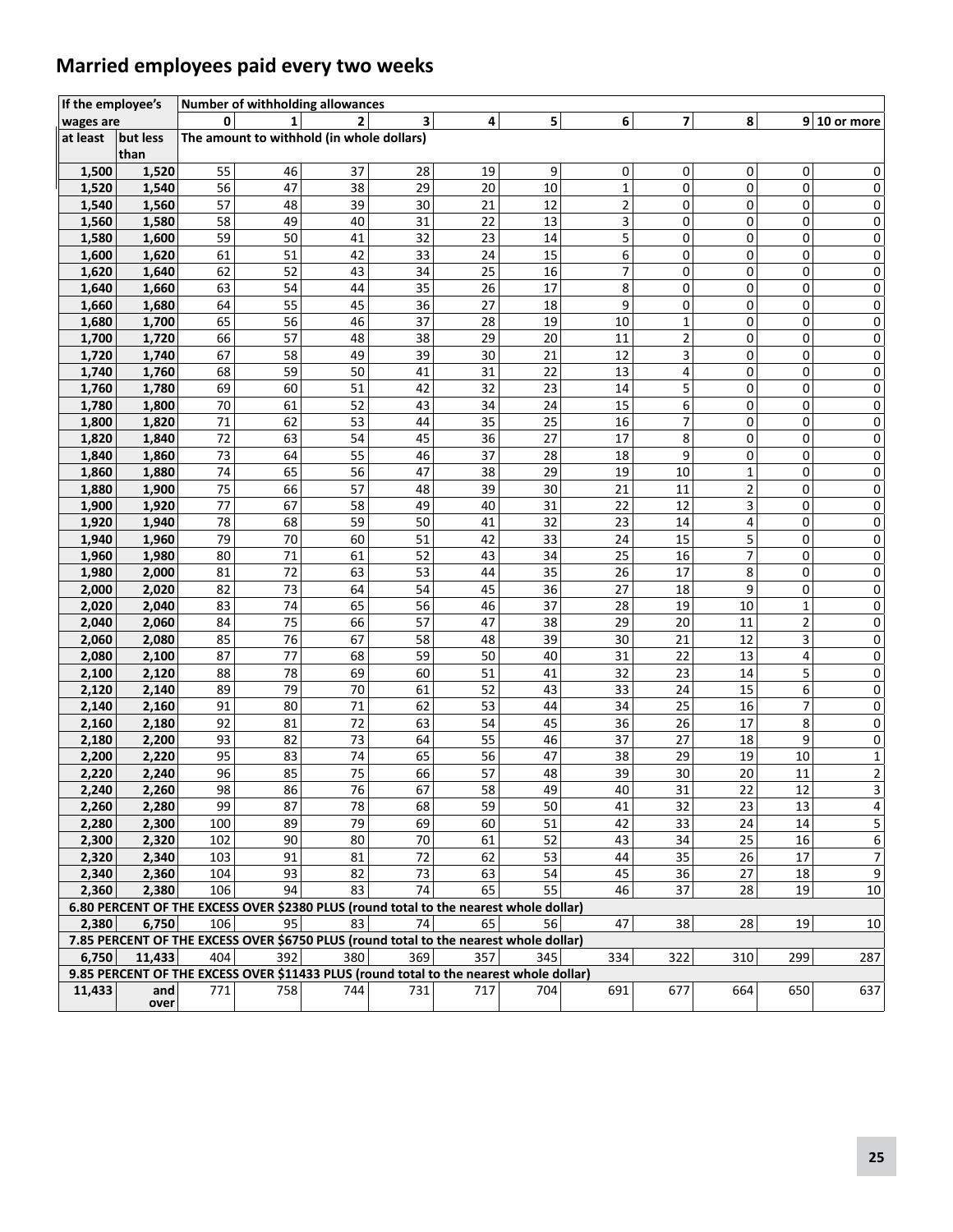### **Single employees paid twice a month**

|           | If the employee's                                                |                |                         | Number of withholding allowances |                         |                         |                |                |                         |                     |           |                |
|-----------|------------------------------------------------------------------|----------------|-------------------------|----------------------------------|-------------------------|-------------------------|----------------|----------------|-------------------------|---------------------|-----------|----------------|
| wages are |                                                                  | O              |                         | $\overline{2}$                   | 3                       | $\overline{\mathbf{r}}$ | 5              | $6 \mid$       | $\overline{\mathbf{z}}$ | 8                   |           | $9 10$ or more |
|           | at least but less than The amount to withhold (in whole dollars) |                |                         |                                  |                         |                         |                |                |                         |                     |           |                |
| 0         | 180                                                              | 0              | 0                       | 0                                | 0                       | 0                       | 0              | 0              | 0                       | $\mathbf{0}$        | 0         | 0              |
| 180       | 200                                                              | $\mathbf 1$    | 0                       | 0                                | 0                       | 0                       | 0              | 0              | 0                       | 0                   | 0         | 0              |
| 200       | 220                                                              | $\overline{c}$ | 0                       | 0                                | 0                       | 0                       | 0              | 0              | 0                       | 0                   | 0         | 0              |
| 220       | 240                                                              | 3              | 0                       | 0                                | 0                       | 0                       | 0              | 0              | 0                       | 0                   | 0         | 0              |
| 240       | 260                                                              | 4              | 0                       | 0                                | 0                       | 0                       | 0              | 0              | 0                       | 0                   | 0         | 0              |
| 260       | 280                                                              | 6              | 0                       | 0                                | 0                       | 0                       | 0              | 0              | 0                       | 0                   | 0         | 0              |
| 280       | 300                                                              | $\overline{7}$ | 0                       | 0                                | 0                       | 0                       | 0              | 0              | 0                       | 0                   | 0         | 0              |
| 300       | 320                                                              | 8              | 0                       | 0                                | $\mathbf 0$             | $\Omega$                | $\Omega$       | $\Omega$       | 0                       | $\Omega$            | 0         | 0              |
| 320       | 340                                                              | 9              | 0                       | 0                                | 0                       | 0                       | 0              | $\Omega$       | 0                       | $\mathbf{0}$        | 0         | 0              |
| 340       | 360                                                              | $10\,$         | 0                       | 0                                | 0                       | 0                       | 0              | 0              | 0                       | 0                   | 0         | 0              |
| 360       | 380                                                              | 11             | $\mathbf{1}$            | 0                                | 0                       | 0                       | 0              | 0              | 0                       | 0                   | 0         | 0              |
| 380       | 400                                                              | 12             | $\overline{2}$          | 0                                | 0                       | 0                       | 0              | 0              | 0                       | 0                   | 0         | 0              |
| 400       | 420                                                              | 13             | $\overline{\mathbf{3}}$ | 0                                | $\mathbf 0$             | 0                       | 0              | 0              | 0                       | 0                   | 0         | 0              |
| 420       | 440                                                              | 14             | 4                       | 0                                | 0                       | 0                       | 0              | 0              | 0                       | 0                   | 0         | 0              |
| 440       | 460                                                              | 15             | 5                       | 0                                | 0                       | 0                       | 0              | 0              | 0                       | 0                   | 0         | 0              |
| 460       | 480                                                              | 16             | 6                       | 0                                | 0                       | 0                       | 0              | 0              | 0                       | 0                   | 0         | 0              |
| 480       | 500                                                              | 17             | $\overline{7}$          | 0                                | 0                       | 0                       | 0              | 0              | 0                       | 0                   | 0         | 0              |
| 500       | 520                                                              | 18             | 8                       | 0                                | 0                       | 0                       | 0              | 0              | 0                       | $\mathbf{0}$        | 0         | 0              |
| 520       | 540                                                              | 19             | 10                      | 0                                | 0                       | 0                       | 0              | 0              | 0                       | $\mathbf{0}$        | 0         | 0              |
| 540       | 560                                                              | 21             | $11\,$                  | 1                                | 0                       | 0                       | 0              | 0              | 0                       | 0                   | 0         | 0              |
| 560       | 580                                                              | 22             | 12                      | $\overline{\mathbf{c}}$          | 0                       | 0                       | 0              | $\Omega$       | 0                       | 0                   | 0         | 0              |
| 580       | 600                                                              | 23             | 13                      | 3                                | 0                       | 0                       | 0              | $\overline{0}$ | 0                       | 0                   | 0         | 0              |
| 600       | 620                                                              | 24             | 14                      | 4                                | 0                       | 0                       | 0              | 0              | 0                       | 0                   | 0         | 0              |
| 620       | 640                                                              | 25             | 15                      | 5                                | 0                       | 0                       | 0              | 0              | 0                       | 0                   | 0         | 0              |
| 640       | 660                                                              | 26             | 16                      | 6                                | 0                       | 0                       | 0              | 0              | 0                       | 0                   | 0         | 0              |
| 660       | 680                                                              | 27             | 17                      | 7                                | 0                       | 0                       | 0              | $\overline{0}$ | 0                       | 0                   | 0         | 0              |
| 680       | 700                                                              | 28             | 18                      | 8                                | 0                       | 0                       | 0              | $\overline{0}$ | 0                       | 0                   | 0         | 0              |
| 700       | 720                                                              | 29             | 19                      | 9                                | 0                       | 0                       | 0              | $\Omega$       | 0                       | 0                   | 0         | 0              |
| 720       | 740                                                              | 30             | 20                      | 10                               | 0                       | 0                       | 0              | $\Omega$       | 0                       | 0                   | $\Omega$  | 0              |
| 740       | 760                                                              | 31             | 21                      | 11                               | $\mathbf{1}$            | 0                       | 0              | 0              | 0                       | 0                   | 0         | 0              |
| 760       | 780                                                              | 32             | 22                      | 12                               | $\overline{\mathbf{3}}$ | 0                       | 0              | 0              | 0                       | 0                   | 0         | 0              |
| 780       | 800                                                              | 33             | 23                      | 14                               | 4                       | 0                       | 0              | 0              | 0                       | 0                   | 0         | 0              |
| 800       | 820                                                              | 34             | 24                      | 15                               | 5                       | 0                       | 0              | $\Omega$       | 0                       | 0                   | 0         | 0              |
| 820       | 840                                                              | 35             | 26                      | 16                               | 6                       | 0                       | 0              | 0              | 0                       | 0                   | 0         | 0              |
| 840       | 860                                                              | 37             | 27                      | 17                               | $\overline{7}$          | 0                       | 0              | 0              | 0                       | 0                   | 0         | 0              |
| 860       | 880                                                              | 38             | 28                      | 18                               | 8                       | 0                       | 0              | 0              | 0                       | 0                   | 0         | 0              |
| 880       | 900                                                              | 39             | 29                      | 19                               | 9                       | 0                       | 0              | 0              | 0                       | 0                   | 0         | 0              |
| 900       | 920                                                              | 40             | 30                      | 20                               | 10                      | $\pmb{0}$               | 0              | 0              | 0                       | 0                   | 0         | 0              |
| 920       | 940                                                              | 41             | 31                      | 21                               | 11                      | 1                       | 0              | $\Omega$       | 0                       | $\Omega$            | 0         | 0              |
| 940       | 960                                                              | 42             | 32                      | 22                               | 12                      | $\overline{\mathbf{c}}$ | 0              | $\Omega$       | 0                       | 0                   | 0         | 0              |
| 960       | 980                                                              | 43             | $\overline{33}$         | 23                               | 13                      | $\overline{\mathbf{3}}$ | 0              | $\sigma$       | 0                       | 0                   | 0         | $\pmb{0}$      |
| 980       | 1,000                                                            | 44             | $\overline{34}$         | 24                               | 14                      | $\overline{\mathbf{4}}$ | 0              | $\overline{0}$ | 0                       | 0                   | 0         | $\pmb{0}$      |
| 1,000     | 1,020                                                            | 45             | 35                      | 25                               | 15                      | 5                       | 0              | $\Omega$       | 0                       | 0                   | 0         | $\pmb{0}$      |
| 1,020     | 1,040                                                            | 46             | 36                      | 26                               | 16                      | $\overline{7}$          | 0              | $\Omega$       | 0                       | $\mathbf{0}$        | 0         | $\mathbf 0$    |
| 1,040     | 1,060                                                            | 47             | 37                      | 27                               | 17                      | 8                       | 0              | $\Omega$       | 0                       | 0                   | 0         | 0              |
| 1,060     | 1,080                                                            | 48             | 38                      | 28                               | 19                      | 9                       | 0              | $\overline{0}$ | 0                       | 0                   | 0         | $\pmb{0}$      |
| 1,080     | 1,100                                                            | 49             | $\overline{39}$         | 30                               | 20                      | 10                      | 0              | $\overline{0}$ | 0                       | 0                   | 0         | $\pmb{0}$      |
| 1,100     | 1,120                                                            | 50             | 41                      | 31                               | 21                      | 11                      | $\mathbf 1$    | $\overline{0}$ | 0                       | 0                   | 0         | $\pmb{0}$      |
| 1,120     | 1,140                                                            | 52             | 42                      | 32                               | 22                      | 12                      | $\overline{2}$ | $\overline{0}$ | 0                       | $\mathbf 0$         | 0         | $\mathbf 0$    |
| 1,140     | 1,160                                                            | 53             | 43                      | 33                               | 23                      | 13                      | 3              | $\sigma$       | 0                       | $\pmb{0}$           | $\pmb{0}$ | $\pmb{0}$      |
| 1,160     | 1,180                                                            | 54             | 44                      | 34                               | 24                      | 14                      | 4              | $\sigma$       | 0                       | $\pmb{0}$           | 0         | $\pmb{0}$      |
| 1,180     | 1,200                                                            | 55             | 45                      | 35                               | 25                      | 15                      | 5              | $\overline{0}$ | 0                       | 0                   | 0         | $\pmb{0}$      |
| 1,200     | 1,220                                                            | 56             | 46                      | 36                               | 26                      | 16                      | 6              | $\overline{0}$ | 0                       | $\mathbf 0$         | 0         | $\pmb{0}$      |
| 1,220     | 1,240                                                            | 57             | 47                      | 37                               | 27                      | 17                      | $\overline{7}$ | $\overline{0}$ | 0                       | $\mathbf 0$         | 0         | $\pmb{0}$      |
| 1,240     | 1,260                                                            | 58             | 48                      | 38                               | 28                      | 18                      | 8              | $\sigma$       | 0                       | $\pmb{0}$           | 0         | $\pmb{0}$      |
| 1,260     | 1,280                                                            | 59             | 49                      | 39                               | 29                      | $\overline{19}$         | 9              | $\sigma$       | 0                       | $\mathsf{O}\xspace$ | 0         | $\pmb{0}$      |
| 1,280     | 1,300                                                            | 60             | 50                      | 40                               | 30                      | 20                      | 10             | $\mathbf{1}$   | 0                       | $\mathbf 0$         | 0         | $\pmb{0}$      |
| 1,300     | 1,320                                                            | 61             | 51                      | 41                               | 31                      | 21                      | 12             | $\mathbf{2}$   | 0                       | 0                   | 0         | $\bf{0}$       |
| 1,320     | 1,340                                                            | 62             | 52                      | 42                               | 32                      | 23                      | 13             | $\overline{3}$ | 0                       | 0                   | 0         | $\overline{0}$ |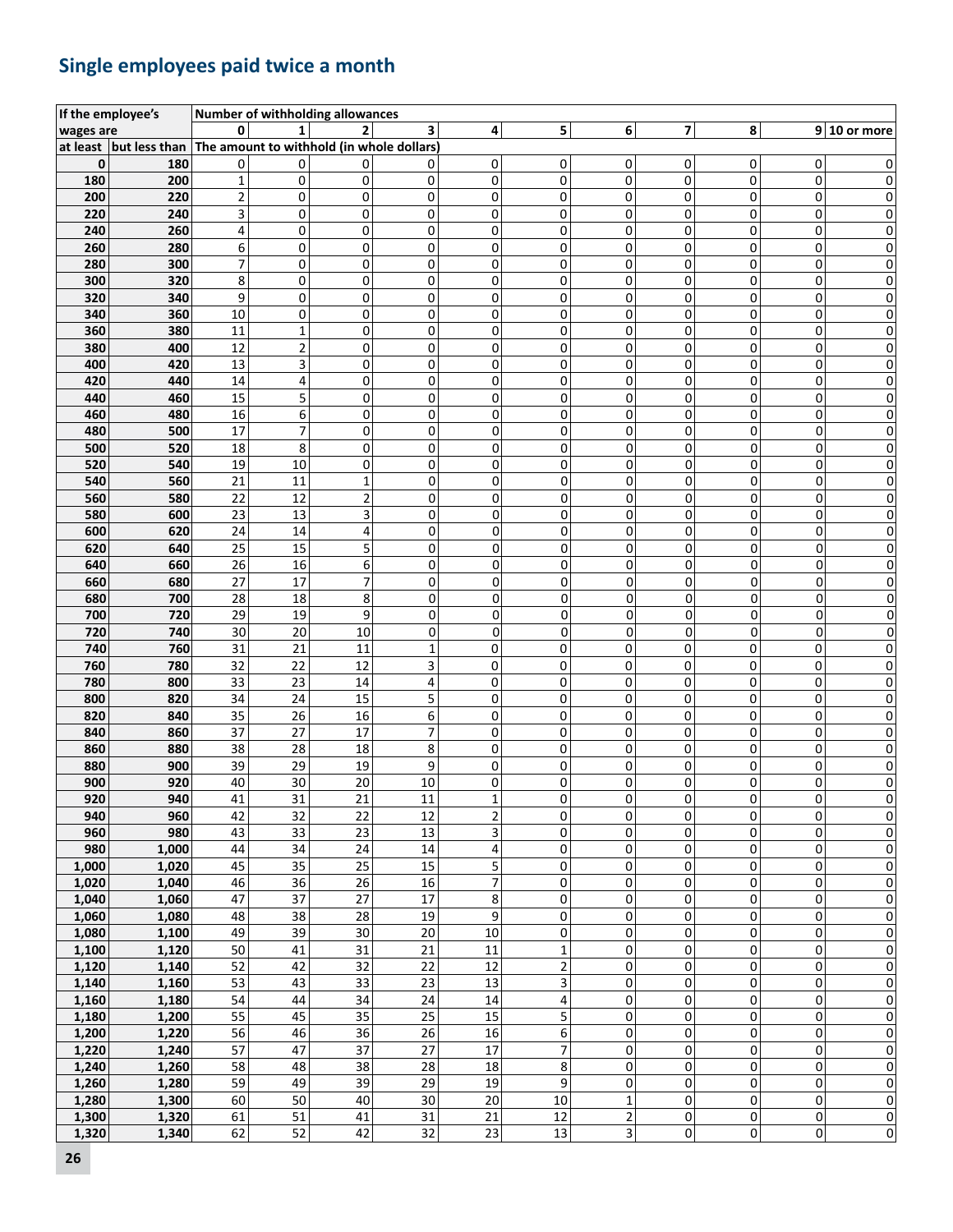### **Single employees paid twice a month**

|           | If the employee's                                                                     |     |              | Number of withholding allowances          |     |     |     |     |                         |                         |                |                         |
|-----------|---------------------------------------------------------------------------------------|-----|--------------|-------------------------------------------|-----|-----|-----|-----|-------------------------|-------------------------|----------------|-------------------------|
| wages are |                                                                                       | 0   | $\mathbf{1}$ | $\overline{2}$                            | 3   | 4   | 5   | 6   | $\overline{\mathbf{z}}$ | 8                       |                | $9 10$ or more          |
|           | at least $ $ but less than                                                            |     |              | The amount to withhold (in whole dollars) |     |     |     |     |                         |                         |                |                         |
| 1,340     | 1,360                                                                                 | 64  | 53           | 43                                        | 34  | 24  | 14  | 4   | 0                       | 0                       | 0              | 0                       |
| 1,360     | 1,380                                                                                 | 65  | 54           | 45                                        | 35  | 25  | 15  | 5   | $\mathbf 0$             | $\mathbf 0$             | 0              | $\pmb{0}$               |
| 1,380     | 1,400                                                                                 | 66  | 56           | 46                                        | 36  | 26  | 16  | 6   | 0                       | 0                       | 0              | $\pmb{0}$               |
| 1,400     | 1,420                                                                                 | 68  | 57           | 47                                        | 37  | 27  | 17  | 7   | 0                       | 0                       | 0              | 0                       |
| 1,420     | 1,440                                                                                 | 69  | 58           | 48                                        | 38  | 28  | 18  | 8   | 0                       | 0                       | $\mathbf 0$    | 0                       |
| 1,440     | 1,460                                                                                 | 70  | 59           | 49                                        | 39  | 29  | 19  | 9   | 0                       | 0                       | 0              | 0                       |
| 1,460     | 1,480                                                                                 | 72  | 60           | 50                                        | 40  | 30  | 20  | 10  | 0                       | 0                       | 0              | 0                       |
| 1,480     | 1,500                                                                                 | 73  | 61           | 51                                        | 41  | 31  | 21  | 11  | $\mathbf 1$             | $\mathsf 0$             | $\mathbf 0$    | $\pmb{0}$               |
| 1,500     | 1,520                                                                                 | 74  | 62           | 52                                        | 42  | 32  | 22  | 12  | $\mathbf 2$             | 0                       | 0              | 0                       |
| 1,520     | 1,540                                                                                 | 76  | 63           | 53                                        | 43  | 33  | 23  | 13  | 3                       | 0                       | 0              | 0                       |
| 1,540     | 1,560                                                                                 | 77  | 64           | 54                                        | 44  | 34  | 24  | 14  | 5                       | 0                       | 0              | 0                       |
| 1,560     | 1,580                                                                                 | 78  | 66           | 55                                        | 45  | 35  | 25  | 16  | 6                       | 0                       | 0              | 0                       |
| 1,580     | 1,600                                                                                 | 80  | 67           | 56                                        | 46  | 36  | 27  | 17  | 7                       | 0                       | 0              | 0                       |
| 1,600     | 1,620                                                                                 | 81  | 69           | 57                                        | 47  | 38  | 28  | 18  | 8                       | 0                       | 0              | 0                       |
| 1,620     | 1,640                                                                                 | 83  | 70           | 58                                        | 49  | 39  | 29  | 19  | 9                       | 0                       | 0              | 0                       |
| 1,640     | 1,660                                                                                 | 84  | 71           | 60                                        | 50  | 40  | 30  | 20  | 10                      | 0                       | 0              | 0                       |
| 1,660     | 1,680                                                                                 | 85  | 73           | 61                                        | 51  | 41  | 31  | 21  | 11                      | $\mathbf 1$             | $\mathbf 0$    | 0                       |
| 1,680     | 1,700                                                                                 | 87  | 74           | 62                                        | 52  | 42  | 32  | 22  | 12                      | $\overline{\mathbf{c}}$ | 0              | 0                       |
| 1,700     | 1,720                                                                                 | 88  | 75           | 63                                        | 53  | 43  | 33  | 23  | 13                      | 3                       | 0              | 0                       |
| 1,720     | 1,740                                                                                 | 89  | 77           | 64                                        | 54  | 44  | 34  | 24  | 14                      | 4                       | 0              | 0                       |
| 1,740     | 1,760                                                                                 | 91  | 78           | 65                                        | 55  | 45  | 35  | 25  | 15                      | 5                       | 0              | 0                       |
| 1,760     | 1,780                                                                                 | 92  | 79           | 67                                        | 56  | 46  | 36  | 26  | 16                      | 6                       | $\mathbf 0$    | 0                       |
| 1,780     | 1,800                                                                                 | 93  | 81           | 68                                        | 57  | 47  | 37  | 27  | 17                      | 7                       | 0              | 0                       |
| 1,800     | 1,820                                                                                 | 95  | 82           | 70                                        | 58  | 48  | 38  | 28  | 18                      | 9                       | 0              | 0                       |
| 1,820     | 1,840                                                                                 | 96  | 84           | 71                                        | 59  | 49  | 39  | 29  | 20                      | 10                      | 0              | 0                       |
| 1,840     | 1,860                                                                                 | 98  | 85           | 72                                        | 60  | 50  | 40  | 31  | 21                      | 11                      | 1              | 0                       |
| 1,860     | 1,880                                                                                 | 99  | 86           | 74                                        | 61  | 51  | 42  | 32  | 22                      | 12                      | $\overline{2}$ | 0                       |
| 1,880     | 1,900                                                                                 | 100 | 88           | 75                                        | 62  | 53  | 43  | 33  | 23                      | 13                      | 3              | 0                       |
| 1,900     | 1,920                                                                                 | 102 | 89           | 76                                        | 64  | 54  | 44  | 34  | 24                      | 14                      | 4              | 0                       |
| 1,920     | 1,940                                                                                 | 103 | 90           | 78                                        | 65  | 55  | 45  | 35  | 25                      | 15                      | 5              | 0                       |
| 1,940     | 1,960                                                                                 | 104 | 92           | 79                                        | 66  | 56  | 46  | 36  | 26                      | 16                      | 6              | 0                       |
| 1,960     | 1,980                                                                                 | 106 | 93           | 80                                        | 68  | 57  | 47  | 37  | 27                      | 17                      | $\overline{7}$ | 0                       |
| 1,980     | 2,000                                                                                 | 107 | 94           | 82                                        | 69  | 58  | 48  | 38  | 28                      | 18                      | 8              | 0                       |
| 2,000     | 2,020                                                                                 | 108 | 96           | 83                                        | 71  | 59  | 49  | 39  | 29                      | 19                      | 9              | 0                       |
| 2,020     | 2,040                                                                                 | 110 | 97           | 85                                        | 72  | 60  | 50  | 40  | 30                      | 20                      | 10             | 0                       |
| 2,040     | 2,060                                                                                 | 111 | 98           | 86                                        | 73  | 61  | 51  | 41  | 31                      | 21                      | 11             | $\overline{\mathbf{c}}$ |
| 2,060     | 2,080                                                                                 | 112 | 100          | 87                                        | 75  | 62  | 52  | 42  | 32                      | 22                      | 13             | 3                       |
| 2,080     | 2,100                                                                                 | 114 | 101          | 89                                        | 76  | 63  | 53  | 43  | 33                      | 24                      | 14             | 4                       |
| 2,100     | 2,120                                                                                 | 115 | 103          | 90                                        | 77  | 65  | 54  | 44  | 35                      | 25                      | 15             | 5                       |
| 2,120     | 2,140                                                                                 | 117 | 104          | 91                                        | 79  | 66  | 55  | 46  | 36                      | 26                      | 16             | 6                       |
| 2,140     | 2,160                                                                                 | 118 | 105          | 93                                        | 80  | 67  | 57  | 47  | 37                      | 27                      | 17             | $\overline{7}$          |
| 2,160     | 2,180                                                                                 | 119 | 107          | 94                                        | 81  | 69  | 58  | 48  | 38                      | 28                      | 18             | 8                       |
| 2,180     | 2,200                                                                                 | 121 | 108          | 95                                        | 83  | 70  | 59  | 49  | 39                      | 29                      | 19             | 9                       |
| 2,200     | 2,220                                                                                 | 122 | 109          | 97                                        | 84  | 72  | 60  | 50  | 40                      | 30                      | 20             | 10                      |
| 2,220     | 2,240                                                                                 | 123 | 111          | 98                                        | 86  | 73  | 61  | 51  | 41                      | 31                      | 21             | 11                      |
| 2,240     | 2,260                                                                                 | 125 | 112          | 99                                        | 87  | 74  | 62  | 52  | 42                      | 32                      | 22             | 12                      |
| 2,260     | 2,280                                                                                 | 126 | 113          | 101                                       | 88  | 76  | 63  | 53  | 43                      | 33                      | 23             | 13                      |
| 2,280     | 2,300                                                                                 | 127 | 115          | 102                                       | 90  | 77  | 64  | 54  | 44                      | 34                      | 24             | 14                      |
| 2,300     | 2,320                                                                                 | 129 | 116          | 104                                       | 91  | 78  | 66  | 55  | 45                      | 35                      | 25             | 15                      |
| 2,320     | 2,340                                                                                 | 130 | 118          | 105                                       | 92  | 80  | 67  | 56  | 46                      | 36                      | 26             | 17                      |
| 2,340     | 2,360                                                                                 | 132 | 119          | 106                                       | 94  | 81  | 68  | 57  | 47                      | 37                      | 28             | 18                      |
| 2,360     | 2,380                                                                                 | 133 | 120          | 108                                       | 95  | 82  | 70  | 58  | 48                      | 39                      | 29             | 19                      |
|           | 6.80 PERCENT OF THE EXCESS OVER \$2380 PLUS (round total to the nearest whole dollar) |     |              |                                           |     |     |     |     |                         |                         |                |                         |
| 2,380     | 4,010                                                                                 | 134 | 121          | 108                                       | 96  | 83  | 71  | 59  | 49                      | 39                      | 29             | 19                      |
|           | 7.85 PERCENT OF THE EXCESS OVER \$4010 PLUS (round total to the nearest whole dollar) |     |              |                                           |     |     |     |     |                         |                         |                |                         |
| 4,010     | 7,301                                                                                 | 244 | 232          | 219                                       | 207 | 194 | 181 | 169 | 156                     | 144                     | 131            | 118                     |
|           | 9.85 PERCENT OF THE EXCESS OVER \$7301 PLUS (round total to the nearest whole dollar) |     |              |                                           |     |     |     |     |                         |                         |                |                         |
| 7,301     | and over                                                                              | 503 | 488          | 474                                       | 459 | 445 | 430 | 415 | 401                     | 386                     | 372            | 357                     |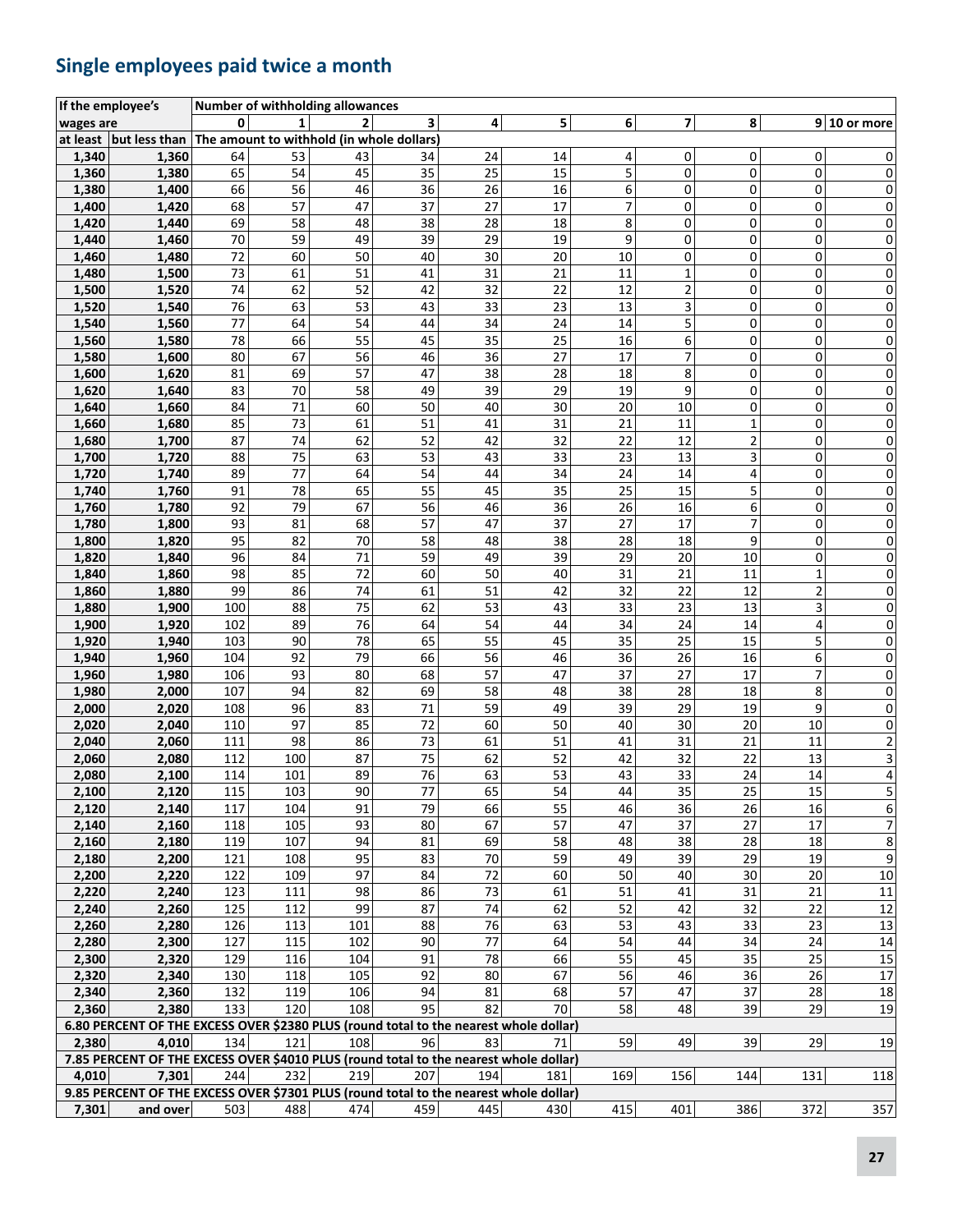### **Married employees paid twice a month**

|                | If the employee's wages Number of withholding allowances |                          |                                           |        |                |                 |             |        |                |                          |              |                 |
|----------------|----------------------------------------------------------|--------------------------|-------------------------------------------|--------|----------------|-----------------|-------------|--------|----------------|--------------------------|--------------|-----------------|
| are            |                                                          | <sup>0</sup>             |                                           |        | 3              | 4               | 5           | 6      | $\overline{7}$ | 8                        | 9            | $10$ or<br>more |
| at least       | but less than                                            |                          | The amount to withhold (in whole dollars) |        |                |                 |             |        |                |                          |              |                 |
| $\mathbf 0$    | 520                                                      | 0                        | 0                                         | 0      | 0              | 0               | 0           | 0      | 0              | 0                        | 0            | 0               |
| 520            | 540                                                      | $\mathbf{1}$             | 0                                         | 0      | $\Omega$       | 0               | 0           | 0      | 0              | $\Omega$                 | 0            | 0               |
| 540            | 560                                                      | $\overline{2}$           | 0                                         | 0      | 0              | 0               | 0           | 0      | 0              | 0                        | 0            | 0               |
| 560            | 580                                                      | 3                        | 0                                         | 0      | 0              | 0               | 0           | 0      | 0              | 0                        | 0            | 0               |
| 580            | 600                                                      | 4                        | 0                                         | 0      | 0              | 0               | $\mathsf 0$ | 0      | 0              | 0                        | 0            | 0               |
| 600            | 620                                                      | 5                        | 0                                         | 0      | 0              | 0               | 0           | 0      | 0              | 0                        | 0            | 0               |
| 620            | 640                                                      | $\boldsymbol{6}$         | 0                                         | 0      | 0              | 0               | 0           | 0      | 0              | 0                        | 0            | 0               |
| 640            | 660                                                      | $\overline{\mathcal{I}}$ | 0                                         | 0      | 0              | 0               | $\pmb{0}$   | 0      | $\mathsf 0$    | 0                        | 0            | 0               |
| 660            | 680                                                      | 8                        | 0                                         | 0      | 0              | 0               | 0           | 0      | 0              | 0                        | 0            | 0               |
| 680            | 700                                                      | 9                        | 0                                         | 0      | 0              | 0               | 0           | 0      | 0              | 0                        | 0            | 0               |
| 700            | 720                                                      | 10                       | 0                                         | 0      | 0              | 0               | 0           | 0      | 0              | 0                        | 0            | 0               |
| 720            | 740                                                      | 11                       | 1                                         | 0      | 0              | 0               | 0           | 0      | 0              | 0                        | 0            | 0               |
| 740            | 760                                                      | 12                       | $\overline{2}$                            | 0      | 0              | 0               | 0           | 0      | 0              | 0                        | 0            | 0               |
| 760            | 780                                                      | 13                       | 4                                         | 0      | $\mathbf 0$    | 0               | 0           | 0      | 0              | 0                        | 0            | 0               |
| 780            | 800                                                      | 15                       | 5                                         | 0      | 0              | 0               | 0           | 0      | 0              | 0                        | 0            | 0               |
| 800            | 820                                                      | 16                       | 6                                         | 0      | 0              | 0               | 0           | 0      | 0              | 0                        | 0            | 0               |
| 820            | 840                                                      | 17                       | 7                                         | 0      | $\pmb{0}$      | 0               | 0           | 0      | 0              | 0                        | 0            | 0               |
| 840            | 860                                                      | 18                       | 8                                         | 0      | 0              | 0               | 0           | 0      | 0              | 0                        | 0            | 0               |
| 860            | 880                                                      | 19                       | 9                                         | 0      | 0              | 0               | 0           | 0      | 0              | 0                        | 0            | 0               |
| 880            | 900                                                      | 20                       | 10                                        | 0      | 0              | 0               | 0           | 0      | 0              | 0                        | 0            | 0               |
| 900            | 920                                                      | 21                       | 11                                        | 1      | 0              | 0               | 0           | 0      | 0              | 0                        | 0            | 0               |
| 920            | 940                                                      | 22                       | 12                                        | 2      | 0              | 0               | 0           | 0      | 0              | 0                        | 0            | 0               |
| 940            | 960                                                      | $\overline{23}$          | 13                                        | 3      | 0              | 0               | 0           | 0      | 0              | 0                        | $\mathbf 0$  | 0               |
| 960            | 980                                                      | 24                       | 14                                        | 4      | 0              | 0               | 0           | 0      | 0              | 0                        | 0            | 0               |
| 980            | 1,000                                                    | 25                       | 15                                        | 5      | 0              | 0               | 0           | 0      | 0              | 0                        | 0            | 0               |
| 1,000          | 1,020                                                    | 26<br>27                 | 16                                        | 6      | $\mathbf 0$    | 0               | 0           | 0      | 0              | 0                        | 0<br>0       | 0               |
| 1,020<br>1,040 | 1,040<br>1,060                                           | 28                       | 17<br>19                                  | 8<br>9 | 0<br>0         | 0<br>0          | 0<br>0      | 0<br>0 | 0<br>0         | 0<br>0                   | 0            | 0               |
| 1,060          | 1,080                                                    | 29                       | 20                                        | 10     | $\mathbf 0$    | 0               | 0           | 0      | 0              | 0                        | $\mathbf{0}$ | 0<br>0          |
| 1,080          | 1,100                                                    | 31                       | 21                                        | 11     | $\mathbf{1}$   | 0               | 0           | 0      | 0              | 0                        | 0            | 0               |
| 1,100          | 1,120                                                    | 32                       | 22                                        | 12     | $\mathbf 2$    | 0               | 0           | 0      | 0              | 0                        | 0            | 0               |
| 1,120          | 1,140                                                    | 33                       | 23                                        | 13     | 3              | 0               | $\pmb{0}$   | 0      | 0              | 0                        | 0            | 0               |
| 1,140          | 1,160                                                    | 34                       | 24                                        | 14     | 4              | 0               | 0           | 0      | 0              | 0                        | 0            | 0               |
| 1,160          | 1,180                                                    | 35                       | 25                                        | 15     | 5              | 0               | 0           | 0      | 0              | 0                        | 0            | 0               |
| 1,180          | 1,200                                                    | 36                       | 26                                        | 16     | 6              | 0               | 0           | 0      | 0              | 0                        | 0            | 0               |
| 1,200          | 1,220                                                    | 37                       | 27                                        | 17     | $\overline{7}$ | 0               | 0           | 0      | 0              | 0                        | 0            | 0               |
| 1,220          | 1,240                                                    | 38                       | 28                                        | 18     | 8              | 0               | 0           | 0      | 0              | 0                        | 0            | 0               |
| 1,240          | 1,260                                                    | 39                       | 29                                        | 19     | 9              | 0               | 0           | 0      | 0              | $\mathsf{O}\hspace{1pt}$ | 0            | 0               |
| 1,260          | 1,280                                                    | 40                       | 30                                        | 20     | $10\,$         | $\mathbf 1$     | 0           | 0      | $\mathbf 0$    | 0                        | 0            | 0               |
| 1,280          | 1,300                                                    | 41                       | 31                                        | 21     | 12             | $\mathbf{2}$    | 0           | 0      | 0              | 0                        | 0            | 0               |
| 1,300          | 1,320                                                    | 42                       | 32                                        | 22     | 13             | 3               | 0           | 0      | $\pmb{0}$      | 0                        | 0            | 0               |
| 1,320          | 1,340                                                    | 43                       | 33                                        | 24     | 14             | $\vert 4 \vert$ | 0           | 0      | $\pmb{0}$      | 0                        | 0            | 0               |
| 1,340          | 1,360                                                    | 44                       | 35                                        | 25     | 15             | 5               | 0           | 0      | $\pmb{0}$      | 0                        | 0            | 0               |
| 1,360          | 1,380                                                    | 46                       | 36                                        | 26     | 16             | 6               | 0           | 0      | $\pmb{0}$      | 0                        | 0            | 0               |
| 1,380          | 1,400                                                    | 47                       | 37                                        | 27     | 17             | 7               | 0           | 0      | 0              | 0                        | 0            | 0               |
| 1,400          | 1,420                                                    | 48                       | 38                                        | 28     | $18\,$         | 8 <sup>1</sup>  | 0           | 0      | $\pmb{0}$      | $\Omega$                 | 0            | 0               |
| 1,420          | 1,440                                                    | 49                       | 39                                        | 29     | 19             | $\mathsf{g}$    | 0           | 0      | 0              | 0                        | 0            | 0               |
| 1,440          | 1,460                                                    | 50                       | 40                                        | 30     | 20             | $10\,$          | 0           | 0      | 0              | 0                        | 0            | 0               |
| 1,460          | 1,480                                                    | 51                       | 41                                        | 31     | 21             | $11\,$          | $\mathbf 1$ | 0      | 0              | $\mathsf 0$              | $\mathbf 0$  | $\bf{0}$        |
| 1,480          | 1,500                                                    | 52                       | 42                                        | 32     | 22             | 12              | $\mathbf 2$ | 0      | 0              | $\mathsf 0$              | 0            | 0               |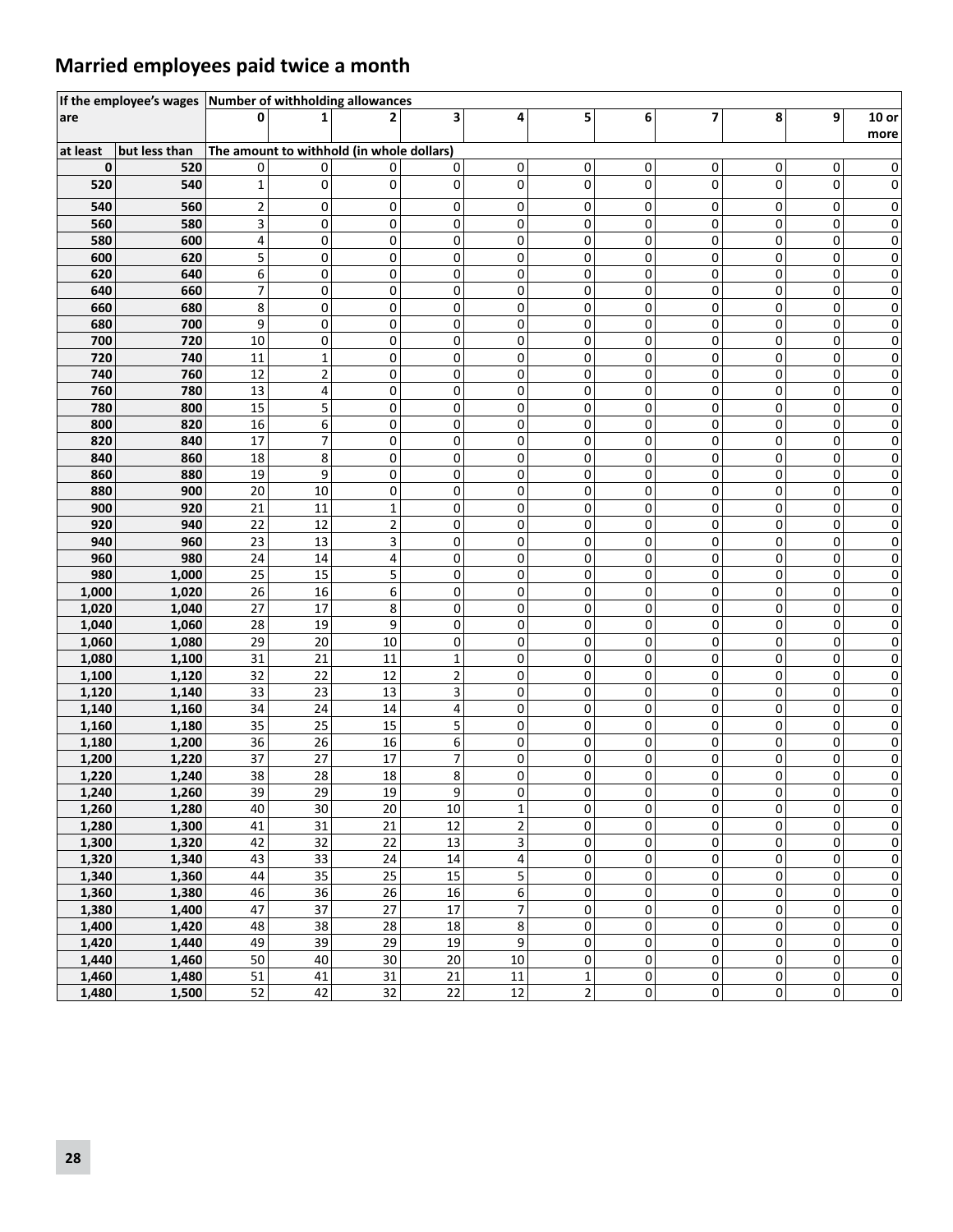### **Married employees paid twice a month**

|                | If the employee's wages Number of withholding allowances                               |          |          |                                           |          |          |          |                |                |          |                 |                 |
|----------------|----------------------------------------------------------------------------------------|----------|----------|-------------------------------------------|----------|----------|----------|----------------|----------------|----------|-----------------|-----------------|
| are            |                                                                                        | $\Omega$ |          |                                           | 3        | 4        | 5        | 6              | $\overline{7}$ | 8        | 9               | $10$ or<br>more |
| at least       | but less than                                                                          |          |          | The amount to withhold (in whole dollars) |          |          |          |                |                |          |                 |                 |
| 1,500          | 1,520                                                                                  | 53       | 43       | 33                                        | 23       | 13       | 3        | 0              | 0              | 0        | 0               | 0               |
| 1,520          | 1,540                                                                                  | 54       | 44       | 34                                        | 24       | 14       | 5        | 0              | 0              | 0        | 0               | 0               |
| 1,540          | 1,560                                                                                  | 55       | 45       | 35                                        | 25       | 15       | 6        | 0              | 0              | 0        | 0               | 0               |
| 1,560          | 1,580                                                                                  | 56       | 46       | 36                                        | 26       | 17       | 7        | 0              | 0              | 0        | 0               | 0               |
| 1,580          | 1,600                                                                                  | 57       | 47       | 37                                        | 28       | 18       | 8        | $\mathbf 0$    | 0              | 0        | 0               | 0               |
| 1,600          | 1,620                                                                                  | 58       | 48       | 39                                        | 29       | 19       | 9        | 0              | 0              | 0        | 0               | 0               |
| 1,620          | 1,640                                                                                  | 59       | 50       | 40                                        | 30       | 20       | 10       | 0              | 0              | 0        | 0               | 0               |
| 1,640          | 1,660                                                                                  | 61       | 51       | 41                                        | 31       | 21       | 11       | 1              | 0              | 0        | 0               | 0               |
| 1,660          | 1,680                                                                                  | 62       | 52       | 42                                        | 32       | 22       | 12       | $\mathbf 2$    | 0              | 0        | 0               | 0               |
| 1,680          | 1,700                                                                                  | 63       | 53       | 43                                        | 33       | 23       | 13       | 3              | 0              | 0        | 0               | 0               |
| 1,700          | 1,720                                                                                  | 64       | 54       | 44                                        | 34       | 24       | 14       | 4              | 0              | 0        | 0               | 0               |
| 1,720          | 1,740                                                                                  | 65       | 55       | 45                                        | 35       | 25       | 15       | 5              | 0              | 0        | 0               | 0               |
| 1,740          | 1,760                                                                                  | 66       | 56       | 46                                        | 36       | 26       | 16       | 6              | 0              | 0        | 0               | 0               |
| 1,760          | 1,780                                                                                  | 67       | 57       | 47                                        | 37       | 27       | 17       | $\overline{7}$ | 0              | 0        | 0               | 0               |
| 1,780          | 1,800                                                                                  | 68       | 58       | 48                                        | 38       | 28       | 18       | 8              | 0              | 0        | 0               | 0               |
| 1,800          | 1,820                                                                                  | 69       | 59       | 49                                        | 39       | 29       | 19       | 10             | 0              | 0        | 0               | 0               |
| 1,820          | 1,840                                                                                  | $70\,$   | 60       | 50                                        | 40       | 30       | 21       | 11             | $\mathbf 1$    | 0        | 0               | 0               |
| 1,840          | 1,860                                                                                  | 71       | 61       | 51                                        | 41       | 32       | 22       | 12             | $\mathbf 2$    | 0        | 0               | 0               |
| 1,860          | 1,880                                                                                  | 72       | 62       | 52                                        | 43       | 33       | 23       | 13             | 3              | 0        | 0               | 0               |
| 1,880          | 1,900                                                                                  | 73       | 63       | 54                                        | 44       | 34       | 24       | 14             | 4              | 0        | 0               | 0               |
| 1,900          | 1,920                                                                                  | 74       | 65       | 55                                        | 45       | 35       | 25       | 15             | 5              | 0        | 0               | 0               |
| 1,920          | 1,940                                                                                  | 76       | 66       | 56                                        | 46       | 36       | 26       | 16             | 6              | 0        | 0               | 0               |
| 1,940          | 1,960                                                                                  | 77       | 67       | 57                                        | 47       | 37       | 27       | 17             | $\overline{7}$ | 0        | 0               | 0               |
| 1,960          | 1,980                                                                                  | 78       | 68       | 58                                        | 48       | 38       | 28       | 18             | 8              | 0        | 0               | 0               |
| 1,980          | 2,000                                                                                  | 79       | 69       | 59                                        | 49       | 39       | 29       | 19             | 9              | 0        | 0               | 0               |
| 2,000          | 2,020                                                                                  | 80       | 70       | 60                                        | 50       | 40       | 30       | 20             | 10             | 0        | 0               | 0               |
| 2,020          | 2,040                                                                                  | 81       | 71       | 61                                        | 51       | 41       | 31       | 21             | 11             | 1        | 0               | 0               |
| 2,040          | 2,060                                                                                  | 82       | 72       | 62                                        | 52       | 42       | 32       | 22             | 12             |          | 0               | 0               |
| 2,060          | 2,080                                                                                  | 83       | 73       | 63                                        | 53       | 43       | 33       | 23             | 14             | 4        | 0               | 0               |
| 2,080          | 2,100                                                                                  | 84       | 74       | 64                                        | 54       | 44       | 34       | 25             | 15             | 5        | 0               | 0               |
| 2,100          | 2,120                                                                                  | 85       | 75       | 65                                        | 55       | 45       | 36       | 26             | 16             | 6        | 0               | 0               |
| 2,120          | 2,140                                                                                  | 86       | 76       | 66                                        | 56       | 47       | 37       | 27             | 17             | 7        | 0               | 0               |
| 2,140          | 2,160                                                                                  | 87       | 77       | 67                                        | 58       | 48       | 38       | 28             | 18             | 8        | 0               | 0               |
| 2,160          | 2,180                                                                                  | 88       | 78       | 69                                        | 59       | 49       | 39       | 29             | 19             | 9        | 0               | 0               |
| 2,180          | 2,200                                                                                  | 89       | 79       | 70                                        | 60       | 50       | 40       | 30             | 20             | 10       | 0               | 0               |
| 2,200          | 2,220                                                                                  | 90       | 81       | 71                                        | 61       | 51       | 41       | 31             | 21             | 11       | 1               | 0               |
| 2,220          | 2,240                                                                                  | 92       | 82       | 72                                        | 62       | 52       | 42       | 32             | 22             | 12       | 2               | 0               |
| 2,240          | 2,260                                                                                  | 93       | 83       | 73                                        | 63       | 53       | 43       | 33             | 23             | 13       | 3               | 0               |
| 2,260<br>2,280 | 2,280<br>2,300                                                                         | 94<br>96 | 84<br>85 | 74<br>75                                  | 64<br>65 | 54<br>55 | 44<br>45 | 34<br>35       | 24<br>25       | 14<br>15 | 4<br>5          | 0<br>0          |
| 2,300          | 2,320                                                                                  | 97       | 86       | 76                                        | 66       | 56       | 46       | 36             | 26             | 16       | 7               | 0               |
| 2,320          | 2,340                                                                                  | 98       | 87       | 77                                        | 67       | 57       | 47       | 37             | 27             | 18       | 8               | 0               |
| 2,340          | 2,360                                                                                  | 100      | 88       | 78                                        | 68       | 58       | 48       | 38             | 29             | 19       | 9               | 0               |
| 2,360          | 2,380                                                                                  | 101      | 89       | 79                                        | 69       | 59       | 49       | 40             | 30             | 20       | 10              | $\pmb{0}$       |
|                | 6.80 PERCENT OF THE EXCESS OVER \$2380 PLUS (round total to the nearest whole dollar)  |          |          |                                           |          |          |          |                |                |          |                 |                 |
| 2,380          | 7,313                                                                                  | 102      | 90       | 80                                        | 70       | 60       | 50       | 40             | 30             | 20       | 10 <sup>1</sup> | 0               |
|                | 7.85 PERCENT OF THE EXCESS OVER \$7313 PLUS (round total to the nearest whole dollar)  |          |          |                                           |          |          |          |                |                |          |                 |                 |
| 7,313          | 12,386                                                                                 | 437      | 425      | 412                                       | 399      | 387      | 374      | 362            | 349            | 336      | 324             | 311             |
|                | 9.85 PERCENT OF THE EXCESS OVER \$12386 PLUS (round total to the nearest whole dollar) |          |          |                                           |          |          |          |                |                |          |                 |                 |
| 12,386         | and over                                                                               | 835      | 821      | 806                                       | 792      | 777      | 763      | 748            | 734            | 719      | 704             | 690             |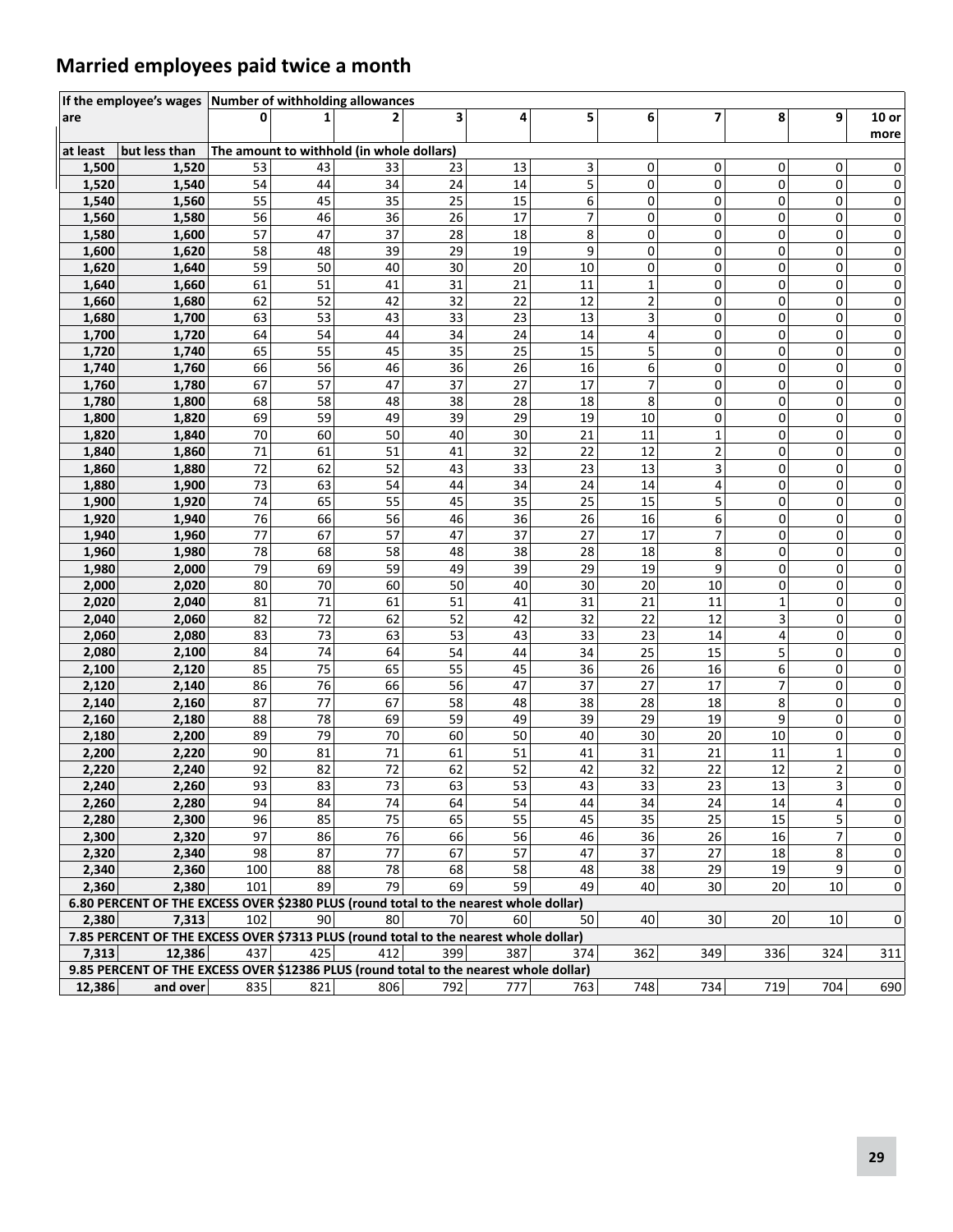### **Single employees paid once a month**

| If the employee's |               |                |                 | Number of withholding allowances          |              |                 |                         |             |                         |                     |             |                         |
|-------------------|---------------|----------------|-----------------|-------------------------------------------|--------------|-----------------|-------------------------|-------------|-------------------------|---------------------|-------------|-------------------------|
| wages are         |               |                |                 | $\overline{2}$                            | 3            | 4               | 5 <sup>1</sup>          | 6           | $\overline{\mathbf{z}}$ | 8                   |             | $9 10$ or more          |
| at least          | but less than |                |                 | The amount to withhold (in whole dollars) |              |                 |                         |             |                         |                     |             |                         |
| 0                 | 340           | 0              | 0               | 0                                         | 0            | 0               | 0                       | 0           | 0                       | 0                   | 0           | 0                       |
| 340               | 360           | $\mathbf{1}$   | 0               | 0                                         | 0            | 0               | 0                       | $\mathbf 0$ | 0                       | $\mathbf 0$         | $\mathbf 0$ | 0                       |
| 360               | 380           | $\overline{2}$ | 0               | 0                                         | 0            | 0               | 0                       | 0           | 0                       | 0                   | 0           | 0                       |
| 380               | 400           | 3              | 0               | 0                                         | 0            | 0               | 0                       | 0           | 0                       | 0                   | 0           | 0                       |
| 400               | 420           | 4              | 0               | 0                                         | 0            | 0               | 0                       | 0           | 0                       | 0                   | 0           | 0                       |
| 420               | 440           | 5              | 0               | 0                                         | 0            | 0               | 0                       | 0           | 0                       | 0                   | 0           | 0                       |
| 440               | 460           | 6              | 0               | $\mathsf 0$                               | $\mathsf 0$  | 0               | $\mathsf 0$             | 0           | 0                       | $\mathbf 0$         | 0           | 0                       |
| 460               | 480           | 7              | 0               | $\mathsf 0$                               | 0            | 0               | 0                       | 0           | $\mathbf 0$             | $\mathbf 0$         | 0           | 0                       |
| 480               | 500           | 8              | 0               | 0                                         | 0            | 0               | 0                       | 0           | 0                       | 0                   | 0           | 0                       |
| 500               | 520           | 9              | 0               | 0                                         | 0            | 0               | 0                       | 0           | 0                       | 0                   | 0           | 0                       |
| 520               | 540           | 11             | 0               | $\pmb{0}$                                 | 0            | $\mathsf 0$     | 0                       | 0           | 0                       | $\mathbf 0$         | 0           | 0                       |
| 540               | 560           | 12             | 0               | $\pmb{0}$                                 | 0            | 0               | 0                       | 0           | 0                       | 0                   | 0           | 0                       |
| 560               | 580           | 13             | 0               | $\pmb{0}$                                 | 0            | 0               | 0                       | 0           | 0                       | $\mathbf 0$         | 0           | 0                       |
| 580               | 600           | 14             | 0               | $\pmb{0}$                                 | 0            | 0               | 0                       | 0           | 0                       | 0                   | 0           | 0                       |
| 600               | 640           | 15             | 0               | 0                                         | 0            | 0               | 0                       | 0           | 0                       | 0                   | 0           | 0                       |
| 640               | 680           | 17             | 0               | 0                                         | 0            | 0               | 0                       | 0           | 0                       | 0                   | 0           | 0                       |
| 680               | 720           | $20\,$         | 0               | $\pmb{0}$                                 | 0            | 0               | 0                       | 0           | 0                       | 0                   | 0           | 0                       |
| 720               | 760           | 22             | $\overline{2}$  | $\pmb{0}$                                 | 0            | $\mathsf 0$     | 0                       | 0           | 0                       | 0                   | 0           | 0                       |
| 760               | 800           | 24             | 4               | $\pmb{0}$                                 | 0            | 0               | $\mathbf 0$             | 0           | 0                       | $\mathsf 0$         | 0           | 0                       |
| 800               | 840           | 26             | 6               | 0                                         | 0            | $\mathbf 0$     | $\mathbf 0$             | 0           | 0                       | 0                   | 0           | 0                       |
| 840               | 880           | 28             | 8               | $\pmb{0}$                                 | 0            | 0               | $\mathbf 0$             | 0           | 0                       | 0                   | 0           | 0                       |
| 880               | 920           | 30             | 10              | $\pmb{0}$                                 | 0            | 0               | $\mathbf 0$             | 0           | 0                       | 0                   | 0           | 0                       |
| 920               | 960           | 32             | 13              | $\mathbf 0$                               | 0            | 0               | $\mathbf 0$             | $\Omega$    | 0                       | 0                   | 0           | 0                       |
| 960               | 1,000         | 35             | 15              | 0                                         | 0            | 0               | 0                       | 0           | 0                       | 0                   | 0           | 0                       |
| 1,000             | 1,040         | 37             | 17              | 0                                         | 0            | 0               | 0                       | 0           | 0                       | 0                   | 0           | 0                       |
| 1,040             | 1,080         | 39             | 19              | $\pmb{0}$                                 | 0            | $\mathbf 0$     | $\mathbf 0$             | 0           | 0                       | $\mathbf 0$         | 0           | 0                       |
| 1,080             | 1,120         | 41             | 21              | $\mathbf 1$                               | 0            | 0               | $\mathbf 0$             | 0           | 0                       | $\mathbf 0$         | 0           | 0                       |
| 1,120             | 1,160         | 43             | 23              | 3                                         | 0            | 0               | 0                       | 0           | 0                       | $\mathsf 0$         | 0           | 0                       |
| 1,160             | 1,200         | 45             | 25              | 6                                         | 0            | 0               | $\Omega$                | 0           | 0                       | 0                   | 0           | 0                       |
| 1,200             | 1,240         | 47             | 28              | 8                                         | 0            | 0               | 0                       | 0           | 0                       | 0                   | 0           | 0                       |
| 1,240             | 1,280         | 50             | 30              | 10                                        | 0            | 0               | 0                       | 0           | $\mathbf 0$             | $\mathbf 0$         | 0           | 0                       |
| 1,280             | 1,320         | 52             | 32              | 12                                        | $\mathbf 0$  | 0               | 0                       | $\mathbf 0$ | $\mathbf 0$             | $\mathbf 0$         | $\mathbf 0$ | 0                       |
| 1,320             | 1,360         | 54             | 34              | 14                                        | 0            | 0               | 0                       | 0           | 0                       | 0                   | 0           | 0                       |
| 1,360             | 1,400         | 56             | 36              | 16                                        | 0            | 0               | 0                       | 0           | 0                       | 0                   | 0           | 0                       |
| 1,400             | 1,440         | 58             | 38              | 18                                        | 0            | 0               | 0                       | 0           | 0                       | 0                   | 0           | 0                       |
| 1,440             | 1,480         | 60             | 40              | 21                                        | $\mathbf{1}$ | 0               | 0                       | 0           | 0                       | 0                   | 0           | 0                       |
| 1,480             | 1,520         | 62             | 43              | 23                                        | 3            | 0               | 0                       | $\mathbf 0$ | 0                       | $\mathbf 0$         | 0           | 0                       |
| 1,520             | 1,560         | 65             | 45              | 25                                        | 5            | 0               | 0                       | 0           | 0                       | 0                   | 0           | $\mathbf 0$             |
| 1,560             | 1,600         | 67             | 47              | 27                                        | 7            | 0               | 0                       | 0           | $\Omega$                | $\Omega$            | 0           | 0                       |
| 1,600             | 1,640         | 69             | 49              | 29                                        | 9            | 0               | 0                       | 0           | 0                       | 0                   | 0           | 0                       |
| 1,640             | 1,680         | 71             | 51              | 31                                        | 11           | 0               | 0                       | 0           | 0                       | $\pmb{0}$           | $\pmb{0}$   | $\mathbf 0$             |
| 1,680             | 1,720         | 73             | 53              | $\overline{33}$                           | 14           | 0               | 0                       | 0           | 0                       | 0                   | 0           | $\mathbf 0$             |
| 1,720             | 1,760         | 75             | 55              | 36                                        | 16           | 0               | 0                       | 0           | 0                       | 0                   | 0           | 0                       |
| 1,760             | 1,800         | 77             | 58              | 38                                        | 18           | 0               | 0                       | 0           | 0                       | 0                   | 0           | $\mathbf 0$             |
| 1,800             | 1,840         | 80             | 60              | 40                                        | $20\,$       | 0               | 0                       | 0           | 0                       | $\pmb{0}$           | 0           | $\pmb{0}$               |
| 1,840             | 1,880         | 82             | 62              | 42                                        | 22           | $\overline{2}$  | 0                       | 0           | 0                       | 0                   | 0           | 0                       |
| 1,880             | 1,920         | 84             | 64              | 44                                        | 24           | 4               | 0                       | 0           | 0                       | 0                   | 0           | $\mathbf 0$             |
| 1,920             | 1,960         | 86             | 66              | 46                                        | 26           | 7               | 0                       | 0           | 0                       | 0                   | 0           | $\pmb{0}$               |
| 1,960             | 2,000         | 88             | 68              | 48                                        | 29           | 9               | 0                       | 0           | 0                       | 0                   | 0           | $\pmb{0}$               |
| 2,000             | 2,040         | 90             | $\overline{70}$ | 51                                        | 31           | 11              | 0                       | 0           | $\pmb{0}$               | $\pmb{0}$           | $\pmb{0}$   | $\mathbf 0$             |
| 2,040             | 2,080         | 92             | $\overline{73}$ | $\overline{53}$                           | 33           | 13              | 0                       | 0           | 0                       | $\pmb{0}$           | 0           | $\mathbf 0$             |
| 2,080             | 2,120         | 95             | 75              | 55                                        | 35           | 15              | 0                       | 0           | 0                       | 0                   | 0           | $\mathbf 0$             |
| 2,120             | 2,160         | 97             | 77              | 57                                        | 37           | 17              | 0                       | 0           | 0                       | 0                   | 0           | 0                       |
| 2,160             | 2,200         | 99             | 79              | 59                                        | 39           | 19              | 0                       | 0           | 0                       | $\pmb{0}$           | $\mathsf 0$ | $\pmb{0}$               |
| 2,200             | 2,240         | 101            | 81              | 61                                        | 41           | 22              | $\overline{2}$          | 0           | 0                       | $\pmb{0}$           | $\mathsf 0$ | $\mathbf 0$             |
| 2,240             | 2,280         | 103            | 83              | 63                                        | 44           | 24              | $\overline{\mathbf{4}}$ | 0           | $\pmb{0}$               | $\mathbf 0$         | $\pmb{0}$   | 0                       |
| 2,280             | 2,320         | 105            | 85              | 66                                        | 46           | 26              | 6                       | 0           | 0                       | 0                   | 0           | 0                       |
| 2,320             | 2,360         | 107            | 88              | 68                                        | 48           | 28              | 8                       | 0           | 0                       | 0                   | 0           | 0                       |
| 2,360             | 2,400         | 109            | 90              | 70                                        | 50           | 30              | 10                      | 0           | 0                       | $\mathsf{O}\xspace$ | $\pmb{0}$   | $\pmb{0}$               |
| 2,400             | 2,440         | 112            | 92              | $\overline{72}$                           | 52           | $\overline{32}$ | $\overline{12}$         | 0           | 0                       | 0                   | 0           | $\overline{0}$          |
| 2,440             |               |                | 94              | 74                                        | 54           | 34              | $\overline{15}$         | 0           | 0                       | $\mathbf 0$         | $\pmb{0}$   | $\overline{\mathbf{0}}$ |
|                   | 2,480         | 114            |                 |                                           |              |                 |                         |             |                         |                     |             |                         |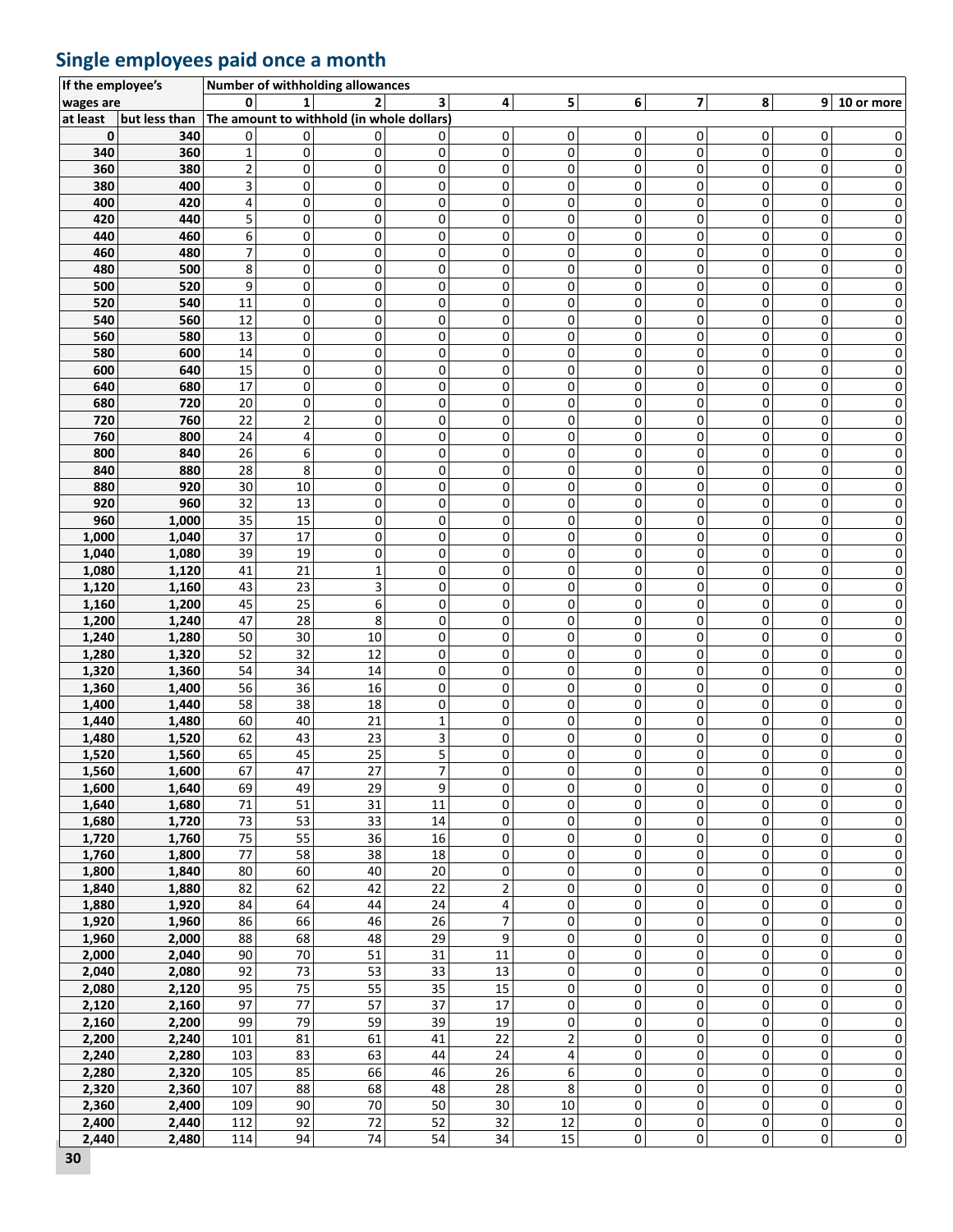### **Single employees paid once a month**

| If the employee's |                                                                                        |            |            | Number of withholding allowances          |            |            |                 |             |             |                |                |                        |
|-------------------|----------------------------------------------------------------------------------------|------------|------------|-------------------------------------------|------------|------------|-----------------|-------------|-------------|----------------|----------------|------------------------|
| wages are         |                                                                                        | 0          | 1          | 2                                         | 3          | 4          | 5               | $6 \mid$    | 7           | 8              |                | $9 10$ or more         |
| at least          | but less than                                                                          |            |            | The amount to withhold (in whole dollars) |            |            |                 |             |             |                |                |                        |
| 2,480             | 2,520                                                                                  | 116        | 96         | 76                                        | 56         | 37         | 17              | 0           | 0           | 0              | 0              | 0                      |
| 2,520             | 2,560                                                                                  | 118        | 98         | 78                                        | 59         | 39         | 19              | 0           | 0           | 0              | $\mathbf 0$    | $\mathbf 0$            |
| 2,560             | 2,600                                                                                  | 120        | 100        | 81                                        | 61         | 41         | 21              | $\mathbf 1$ | 0           | $\mathbf 0$    | 0              | 0                      |
| 2,600             | 2,640                                                                                  | 122        | 102        | 83                                        | 63         | 43         | 23              | 3           | 0           | 0              | 0              | $\pmb{0}$              |
| 2,640             | 2,680                                                                                  | 124        | 105        | 85                                        | 65         | 45         | 25              | 5           | 0           | 0              | 0              | $\pmb{0}$              |
| 2,680             | 2,720                                                                                  | 127        | 107        | 87                                        | 67         | 47         | 27              | 8           | 0           | 0              | 0              | 0                      |
| 2,720             | 2,760                                                                                  | 130        | 109        | 89                                        | 69         | 49         | 30              | $10\,$      | 0           | 0              | 0              | $\pmb{0}$              |
| 2,760             | 2,800                                                                                  | 132        | 111        | 91                                        | 71         | 52         | 32              | 12          | 0           | 0              | 0              | 0                      |
| 2,800             | 2,840                                                                                  | 135        | 113        | 93                                        | 74         | 54         | 34              | 14          | 0           | 0              | 0              | 0                      |
| 2,840             | 2,880                                                                                  | 138        | 115        | 95                                        | 76         | 56         | 36              | 16          | 0           | 0              | 0              | 0                      |
| 2,880             | 2,920                                                                                  | 141        | 117        | 98                                        | 78         | 58         | 38              | 18          | 0           | 0              | 0              | $\pmb{0}$              |
| 2,920             | 2,960                                                                                  | 143        | 120        | 100                                       | 80         | 60         | 40              | 20          | $\mathbf 1$ | 0              | 0              | 0                      |
| 2,960             | 3,000                                                                                  | 146        | 122        | 102                                       | 82         | 62         | 42              | 23          | 3           | 0              | 0              | 0                      |
| 3,000             | 3,040                                                                                  | 149        | 124        | 104                                       | 84         | 64         | 45              | 25          | 5           | 0              | 0              | $\pmb{0}$              |
| 3,040             | 3,080                                                                                  | 151        | 126        | 106                                       | 86         | 67         | 47              | 27          | 7           | 0              | 0              | 0                      |
| 3,080             | 3,120                                                                                  | 154        | 129        | 108                                       | 88         | 69         | 49              | 29          | 9           | 0              | 0              | 0                      |
| 3,120             | 3,160                                                                                  | 157        | 132        | 110                                       | 91         | 71         | 51              | 31          | 11          | 0              | 0              | 0                      |
| 3,160             | 3,200                                                                                  | 160        | 134        | 113                                       | 93         | 73         | 53              | 33          | 13          | 0              | 0              | 0                      |
| 3,200             | 3,240                                                                                  | 162        | 137        | 115                                       | 95         | 75         | 55              | 35          | 16          | 0              | 0              | 0                      |
| 3,240             | 3,280                                                                                  | 165        | 140        | 117                                       | 97         | 77         | 57              | 38          | 18          | 0              | 0              | 0                      |
| 3,280             | 3,320                                                                                  | 168        | 143        | 119                                       | 99         | 79         | 60              | 40          | 20          | 0              | 0              | 0                      |
| 3,320             | 3,360                                                                                  | 171        | 145        | 121                                       | 101        | 81         | 62              | 42          | 22          | $\overline{2}$ | 0              | 0                      |
| 3,360             | 3,400                                                                                  | 173        | 148        | 123                                       | 103        | 84         | 64              | 44          | 24          | 4              | 0              | 0                      |
| 3,400             | 3,440                                                                                  | 176        | 151        | 126                                       | 106        | 86         | 66              | 46          | 26          | 6              | 0              | $\pmb{0}$              |
| 3,440             | 3,480                                                                                  | 179        | 153        | 128                                       | 108        | 88         | 68              | 48          | 28          | 9              | 0              | 0                      |
| 3,480             | 3,520                                                                                  | 181        | 156        | 131                                       | 110        | 90         | 70              | 50          | 31          | 11             | 0              | $\mathbf 0$            |
| 3,520             | 3,560                                                                                  | 184        | 159        | 134                                       | 112        | 92         | $\overline{72}$ | 53          | 33          | 13             | 0              | 0                      |
| 3,560             | 3,600                                                                                  | 187        | 162        | 136                                       | 114        | 94         | 74              | 55          | 35          | 15             | 0              | $\pmb{0}$              |
| 3,600             | 3,640                                                                                  | 190        | 164        | 139                                       | 116        | 96         | 77              | 57          | 37          | 17             | 0              | 0                      |
| 3,640             | 3,680                                                                                  | 192        | 167        | 142                                       | 118        | 99         | 79              | 59          | 39          | 19             | 0              | $\pmb{0}$              |
| 3,680             | 3,720                                                                                  | 195        | 170        | 145                                       | 121        | 101        | 81              | 61          | 41          | 21             | $\overline{c}$ | $\mathbf 0$            |
| 3,720             | 3,760                                                                                  | 198        | 173        | 147                                       | 123        | 103        | 83              | 63          | 43          | 24             | 4              | $\mathbf 0$            |
| 3,760             | 3,800                                                                                  | 200        | 175        | 150                                       | 125        | 105        | 85              | 65          | 46          | 26             | 6              | 0                      |
| 3,800             | 3,840                                                                                  | 203        | 178        | 153                                       | 128        | 107        | 87              | 67          | 48          | 28             | 8              | 0                      |
| 3,840             | 3,880                                                                                  | 206        | 181        | 155                                       | 130        | 109        | 89<br>92        | 70<br>72    | 50          | 30             | 10             | $\pmb{0}$              |
| 3,880             | 3,920                                                                                  | 209        | 183<br>186 | 158<br>161                                | 133        | 111<br>114 | 94              | 74          | 52<br>54    | 32<br>34       | 12<br>14       | 0                      |
| 3,920<br>3,960    | 3,960<br>4,000                                                                         | 211<br>214 | 189        | 164                                       | 136<br>138 | 116        | 96              | 76          | 56          | 36             | 17             | $\pmb{0}$<br>$\pmb{0}$ |
| 4,000             | 4,040                                                                                  | 217        | 192        | 166                                       | 141        | 118        | 98              | 78          | 58          | 39             | 19             | $\mathbf 0$            |
| 4,040             | 4,080                                                                                  | 219        | 194        | 169                                       | 144        | 120        | 100             | 80          | 60          | 41             | 21             | $\mathbf 1$            |
| 4,080             | 4,120                                                                                  | 222        | 197        | 172                                       | 147        | 122        | 102             | 82          | 63          | 43             | 23             | $\overline{3}$         |
| 4,120             | 4,160                                                                                  | 225        | 200        | 174                                       | 149        | 124        | 104             | 85          | 65          | 45             | 25             | $\overline{5}$         |
| 4,160             | 4,200                                                                                  | 228        | 202        | 177                                       | 152        | 127        | 107             | 87          | 67          | 47             | 27             | $\overline{7}$         |
| 4,200             | 4,240                                                                                  | 230        | 205        | 180                                       | 155        | 129        | 109             | 89          | 69          | 49             | 29             | 10                     |
| 4,240             | 4,280                                                                                  | 233        | 208        | 183                                       | 157        | 132        | 111             | 91          | 71          | 51             | 32             | 12                     |
| 4,280             | 4,320                                                                                  | 236        | 211        | 185                                       | 160        | 135        | 113             | 93          | 73          | 54             | 34             | 14                     |
| 4,320             | 4,360                                                                                  | 239        | 213        | 188                                       | 163        | 138        | 115             | 95          | 75          | 56             | 36             | 16                     |
| 4,360             | 4,400                                                                                  | 241        | 216        | 191                                       | 166        | 140        | 117             | 97          | 78          | 58             | 38             | 18                     |
| 4,400             | 4,440                                                                                  | 244        | 219        | 194                                       | 168        | 143        | 119             | 100         | 80          | 60             | 40             | 20                     |
| 4,440             | 4,480                                                                                  | 247        | 221        | 196                                       | 171        | 146        | 122             | 102         | 82          | 62             | 42             | 22                     |
| 4,480             | 4,520                                                                                  | 249        | 224        | 199                                       | 174        | 149        | 124             | 104         | 84          | 64             | 44             | 25                     |
| 4,520             | 4,560                                                                                  | 252        | 227        | 202                                       | 176        | 151        | 126             | 106         | 86          | 66             | 47             | 27                     |
| 4,560             | 4,600                                                                                  | 255        | 230        | 204                                       | 179        | 154        | 129             | 108         | 88          | 68             | 49             | 29                     |
|                   | 6.80 PERCENT OF THE EXCESS OVER \$4600 PLUS (round total to the nearest whole dollar)  |            |            |                                           |            |            |                 |             |             |                |                |                        |
| 4,600             | 8,019                                                                                  | 256        | 231        | 206                                       | 181        | 155        | 130             | 109         | 89          | 70             | 50             | 30                     |
|                   | 7.85 PERCENT OF THE EXCESS OVER \$8019 PLUS (round total to the nearest whole dollar)  |            |            |                                           |            |            |                 |             |             |                |                |                        |
| 8,019             | 14,602                                                                                 | 489        | 463        | 438                                       | 413        | 388        | 363             | 337         | 312         | 287            | 262            | 237                    |
|                   | 9.85 PERCENT OF THE EXCESS OVER \$14602 PLUS (round total to the nearest whole dollar) |            |            |                                           |            |            |                 |             |             |                |                |                        |
| 14,602            | and over                                                                               | 1,005      | 976        | 947                                       | 918        | 889        | 860             | 831         | 802         | 773            | 743            | 714                    |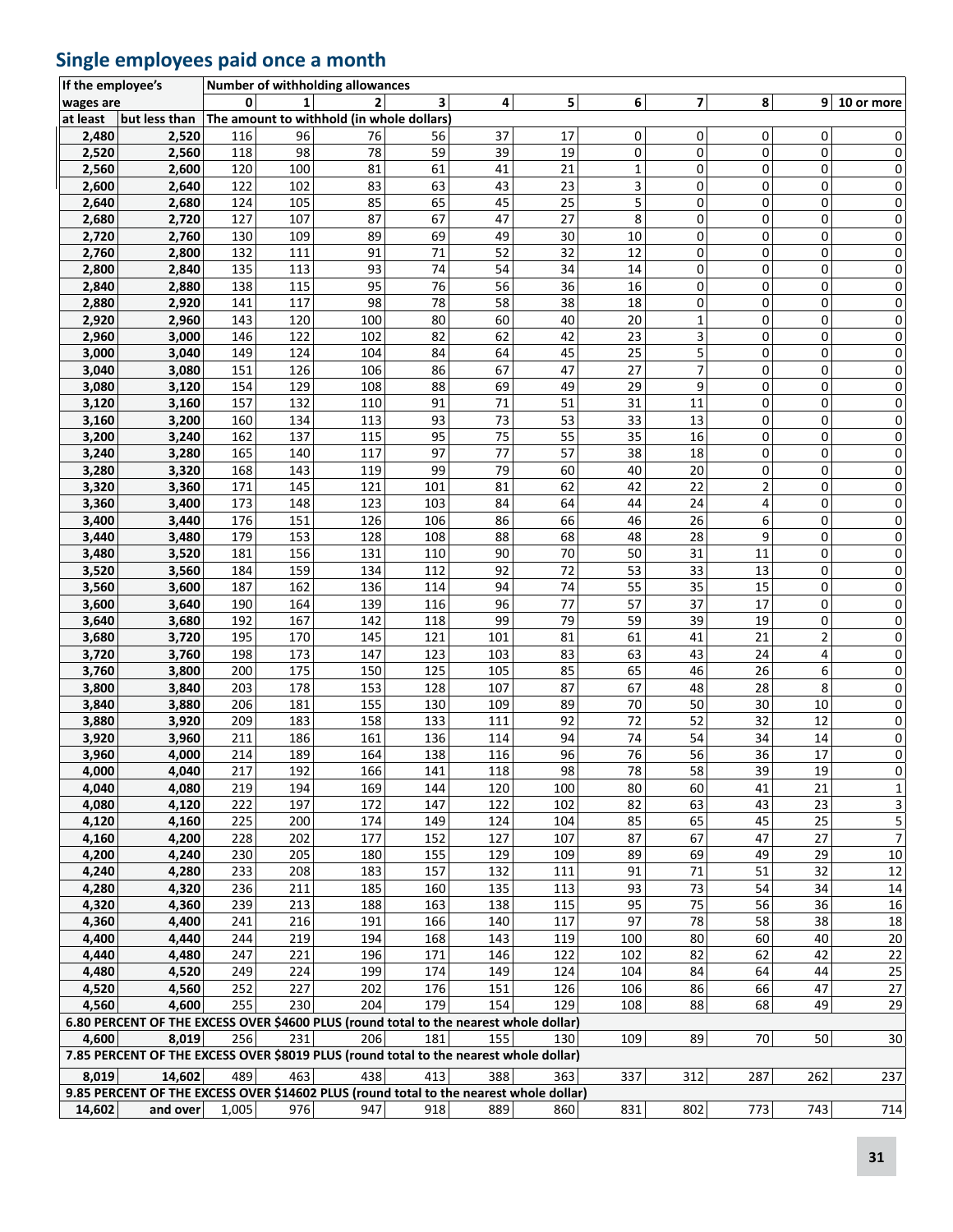### **Married employees paid once a month**

| If the employee's |                  |             | Number of withholding allowances          |                         |                            |           |        |           |                |                |           |                       |
|-------------------|------------------|-------------|-------------------------------------------|-------------------------|----------------------------|-----------|--------|-----------|----------------|----------------|-----------|-----------------------|
| wages are         |                  | ŋ           | 1                                         | 2                       | 3                          | 4         | 5      | 6         | $\overline{7}$ | 8              | 9         | $10$ or<br>more       |
| at least          | but less<br>than |             | The amount to withhold (in whole dollars) |                         |                            |           |        |           |                |                |           |                       |
| 0                 | 1,040            | 0           | 0                                         | 0                       | 0                          | 0         | 0      | 0         | 0              | 0              | 0         | 0                     |
| 1,040             | 1,080            | $\mathbf 1$ | 0                                         | $\pmb{0}$               | $\overline{0}$             | 0         | 0      | 0         | $\mathbf 0$    | 0              | 0         | 0                     |
| 1,080             | 1,120            | 3           | 0                                         | 0                       | $\overline{0}$             | 0         | 0      | 0         | 0              | 0              | 0         | 0                     |
| 1,120             | 1,160            | 5           | 0                                         | 0                       | 0                          | 0         | 0      | 0         | 0              | 0              | 0         | 0                     |
| 1,160             | 1,200            | 8           | $\pmb{0}$                                 | 0                       | $\pmb{0}$                  | $\pmb{0}$ | 0      | 0         | 0              | 0              | 0         | $\pmb{0}$             |
| 1,200             | 1,240            | 10          | $\pmb{0}$                                 | 0                       | $\pmb{0}$                  | 0         | 0      | 0         | $\Omega$       | $\overline{0}$ | 0         | 0                     |
| 1,240             | 1,280            | 12          | 0                                         | 0                       | $\mathbf{0}$               | 0         | 0      | 0         | 0              | 0              | 0         | 0                     |
| 1,280             | 1,320            | 14          | 0                                         | 0                       | $\mathbf{0}$               | 0         | 0      | 0         | 0              | 0              | 0         | 0                     |
| 1,320             | 1,360            | 16          | 0                                         | 0                       | 0                          | 0         | 0      | 0         | 0              | 0              | 0         | 0                     |
| 1,360             | 1,400            | 18          | $\mathbf 0$                               | 0                       | $\overline{0}$             | 0         | 0      | 0         | 0              | 0              | 0         | 0                     |
| 1,400             | 1,440            | 20          | $\mathbf 1$                               | 0                       | $\pmb{0}$                  | 0         | 0      | 0         | 0              | 0              | 0         | 0                     |
| 1,440             | 1,480            | 23          | 3                                         | 0                       | 0                          | 0         | 0      | 0         | 0              | 0              | 0         | 0                     |
| 1,480             | 1,520            | 25          | 5                                         | 0                       | 0                          | 0         | 0      | 0         | 0              | 0              | 0         | 0                     |
| 1,520             | 1,560            | 27          | $\overline{\phantom{a}}$                  | 0                       | 0                          | 0         | 0      | 0         | 0              | 0              | 0         | 0                     |
| 1,560             | 1,600            | 29          | 9                                         | 0                       | $\overline{0}$             | 0         | 0      | 0         | 0              | 0              | 0         | 0                     |
| 1,600             | 1,640            | 31          | 11                                        | 0                       | 0                          | 0         | 0      | 0         | 0              | 0              | 0         | 0                     |
| 1,640             | 1,680            | 33          | 13                                        | 0                       | $\sigma$                   | 0         | 0      | 0         | 0              | 0              | 0         | 0                     |
| 1,680             | 1,720            | 35          | 16                                        | 0                       | 0                          | 0         | 0      | 0         | 0              | 0              | 0         | 0                     |
| 1,720             | 1,760            | 38          | 18                                        | 0                       | $\overline{0}$             | 0         | 0      | 0         | 0              | 0              | 0         | 0                     |
| 1,760             | 1,800            | 40          | 20                                        | 0                       | $\overline{0}$             | 0         | 0      | 0         | 0              | 0              | 0         | 0                     |
| 1,800             | 1,840            | 42          | 22                                        | $\overline{\mathbf{c}}$ | $\overline{0}$             | 0         | 0      | 0         | 0              | 0              | 0         | 0                     |
| 1,840             | 1,880            | 44          | 24                                        | 4                       | $\overline{0}$             | 0         | 0      | 0         | 0              | 0              | 0         | 0                     |
| 1,880             | 1,920            | 46          | 26                                        | 6                       | 0                          | 0         | 0      | 0         | 0              | 0              | 0         | 0                     |
| 1,920             | 1,960            | 48          | 28                                        | 9                       | $\sigma$                   | 0         | 0      | 0         | 0              | 0              | 0         | $\mathbf 0$           |
| 1,960             | 2,000            | 50          | 31                                        | 11                      | $\sigma$                   | 0         | 0      | 0         | 0              | 0              | 0         | 0                     |
| 2,000             | 2,040            | 53          | 33<br>35                                  | 13                      | $\sigma$                   | 0         | 0<br>0 | 0         | 0<br>0         | 0<br>0         | 0<br>0    | 0                     |
| 2,040             | 2,080            | 55<br>57    | 37                                        | 15<br>17                | $\sigma$<br>$\overline{0}$ | 0<br>0    |        | 0<br>0    | 0              | 0              | 0         | 0                     |
| 2,080<br>2,120    | 2,120<br>2,160   | 59          | 39                                        | 19                      | $\sigma$                   | 0         | 0<br>0 | 0         | $\mathsf 0$    | 0              | 0         | 0<br>0                |
| 2,160             | 2,200            | 61          | 41                                        | 21                      | $\overline{2}$             | 0         | 0      | 0         | $\mathbf 0$    | 0              | 0         | 0                     |
| 2,200             | 2,240            | 63          | 43                                        | 24                      | $\vert$                    | 0         | 0      | 0         | 0              | 0              | 0         | 0                     |
| 2,240             | 2,280            | 65          | 46                                        | 26                      | $6 \mid$                   | 0         | 0      | 0         | 0              | 0              | 0         | 0                     |
| 2,280             | 2,320            | 68          | 48                                        | 28                      | 8                          | 0         | 0      | 0         | 0              | 0              | 0         | 0                     |
| 2,320             | 2,360            | 70          | 50                                        | 30                      | $10\,$                     | 0         | 0      | 0         | 0              | 0              | 0         | 0                     |
| 2,360             | 2,400            | 72          | 52                                        | 32                      | 12                         | 0         | 0      | 0         | 0              | 0              | 0         | $\pmb{0}$             |
| 2,400             | 2,440            | 74          | 54                                        | 34                      | 14                         | 0         | 0      | 0         | 0              | 0              | 0         | $\pmb{0}$             |
| 2,440             | 2,480            | 76          | 56                                        | 36                      | 17                         | 0         | 0      | 0         | 0              | 0              | 0         | $\pmb{0}$             |
| 2,480             | 2,520            | 78          | 58                                        | 39                      | 19                         | 0         | 0      | 0         | 0              | 0              | 0         | 0                     |
| 2,520             | 2,560            | 80          | 61                                        | 41                      | $\overline{21}$            | 1         | 0      | 0         | 0              | 0              | 0         | $\pmb{0}$             |
| 2,560             | 2,600            | 83          | 63                                        | 43                      | 23                         | 3         | 0      | 0         | 0              | 0              | 0         | $\pmb{0}$             |
| 2,600             | 2,640            | 85          | 65                                        | 45                      | 25                         | 5         | 0      | 0         | 0              | $\pmb{0}$      | 0         | $\pmb{0}$             |
| 2,640             | 2,680            | 87          | 67                                        | 47                      | 27                         | 7         | 0      | 0         | 0              | $\mathsf 0$    | 0         | $\pmb{0}$             |
| 2,680             | 2,720            | 89          | 69                                        | 49                      | 29                         | $10\,$    | 0      | 0         | 0              | $\overline{0}$ | 0         | $\pmb{0}$             |
| 2,720             | 2,760            | 91          | 71                                        | 51                      | 32                         | 12        | 0      | 0         | 0              | 0              | 0         | $\pmb{0}$             |
| 2,760             | 2,800            | 93          | 73                                        | 54                      | 34                         | 14        | 0      | 0         | 0              | 0              | 0         | 0                     |
| 2,800             | 2,840            | 95          | 76                                        | 56                      | 36                         | 16        | 0      | 0         | $\mathsf 0$    | 0              | 0         | $\bf{0}$              |
| 2,840             | 2,880            | 98          | 78                                        | 58                      | 38                         | 18        | 0      | 0         | 0              | 0              | 0         | $\overline{0}$        |
| 2,880             | 2,920            | 100         | 80                                        | 60                      | 40                         | $20\,$    | 0      | $\pmb{0}$ | $\pmb{0}$      | $\overline{0}$ | $\pmb{0}$ | $\pmb{0}$             |
| 2,920             | 2,960            | 102         | 82                                        | 62                      | 42                         | 22        | 3      | $\pmb{0}$ | 0              | $\overline{0}$ | 0         | $\overline{\text{o}}$ |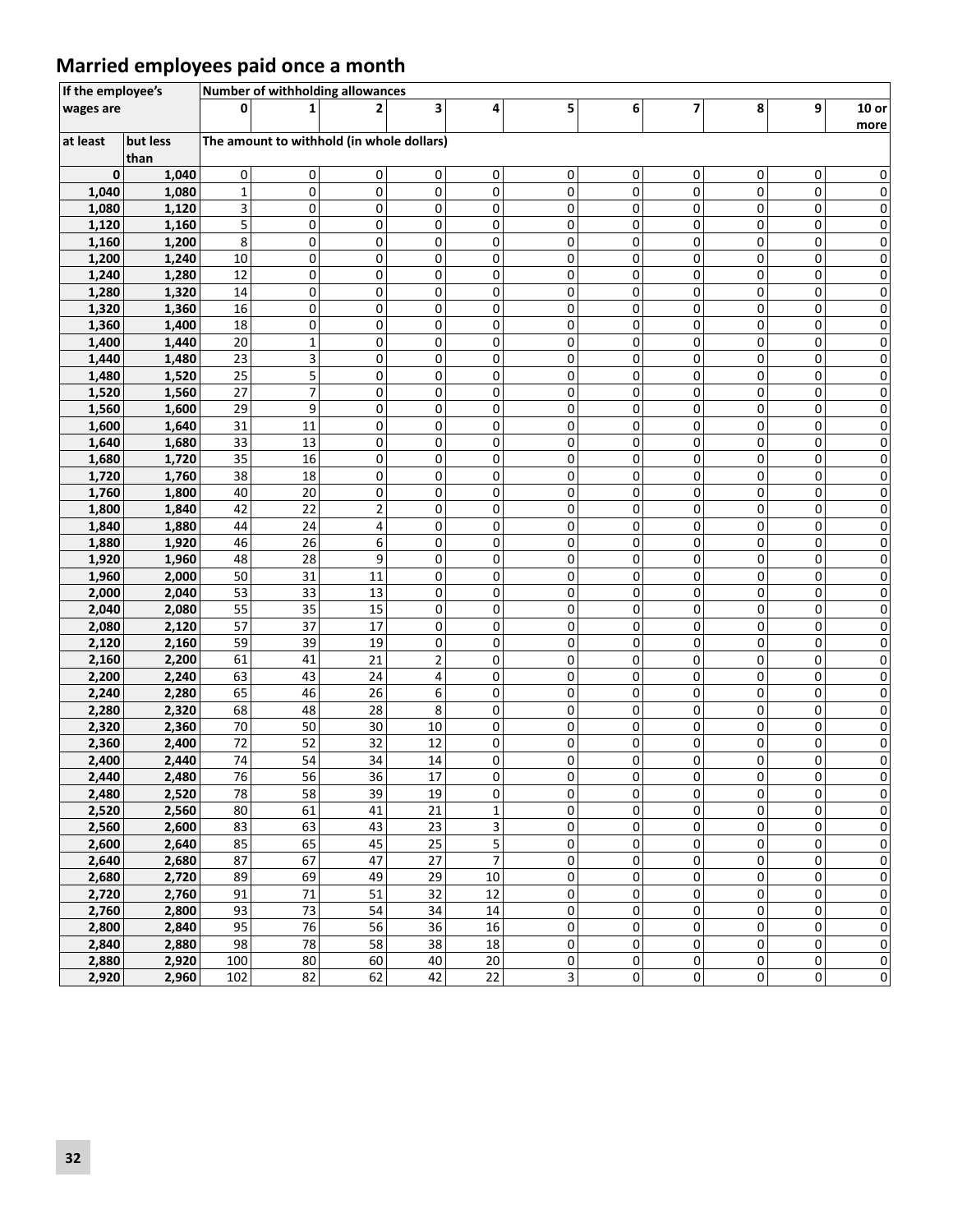### **Married employees paid once a month**

| If the employee's |                                                                                        |            | Number of withholding allowances          |            |          |          |          |                         |        |        |                |                 |
|-------------------|----------------------------------------------------------------------------------------|------------|-------------------------------------------|------------|----------|----------|----------|-------------------------|--------|--------|----------------|-----------------|
| wages are         |                                                                                        |            |                                           |            | 3        | 4        | 5        | 6                       | 7      | 8      | 9              | $10$ or<br>more |
| at least          | but less<br>than                                                                       |            | The amount to withhold (in whole dollars) |            |          |          |          |                         |        |        |                |                 |
| 2,960             | 3,000                                                                                  | 104        | 84                                        | 64         | 44       | 25       | 5        | 0                       | 0      | 0      | 0              | 0               |
| 3,000             | 3,040                                                                                  | 106        | 86                                        | 66         | 47       | 27       | 7        | 0                       | 0      | 0      | 0              | 0               |
| 3,040             | 3,080                                                                                  | 108        | 88                                        | 69         | 49       | 29       | 9        | 0                       | 0      | 0      | 0              | 0               |
| 3,080             | 3,120                                                                                  | 110        | 91                                        | 71         | 51       | 31       | 11       | 0                       | 0      | 0      | 0              | 0               |
| 3,120             | 3,160                                                                                  | 112        | 93                                        | 73         | 53       | 33       | 13       | $\mathsf 0$             | 0      | 0      | $\pmb{0}$      | 0               |
| 3,160             | 3,200                                                                                  | 115        | 95                                        | 75         | 55       | 35       | 15       | 0                       | 0      | 0      | 0              | 0               |
| 3,200             | 3,240                                                                                  | 117        | 97                                        | 77         | 57       | 37       | 18       | 0                       | 0      | 0      | 0              | 0               |
| 3,240             | 3,280                                                                                  | 119        | 99                                        | 79         | 59       | 40       | 20       | 0                       | 0      | 0      | 0              | 0               |
| 3,280             | 3,320                                                                                  | 121        | 101                                       | 81         | 62       | 42       | 22       | 2                       | 0      | 0      | 0              | 0               |
| 3,320             | 3,360                                                                                  | 123        | 103                                       | 84         | 64       | 44       | 24       | $\overline{\mathbf{4}}$ | 0      | 0      | 0              | 0               |
| 3,360             | 3,400                                                                                  | 125        | 105                                       | 86         | 66       | 46       | 26       | 6                       | 0      | 0      | 0              | 0               |
| 3,400             | 3,440                                                                                  | 127        | 108                                       | 88         | 68       | 48       | 28       | 8                       | 0      | 0      | 0              | 0               |
| 3,440             | 3,480                                                                                  | 130        | 110                                       | 90         | 70       | 50       | 30       | 11                      | 0      | 0      | 0              | 0               |
| 3,480             | 3,520                                                                                  | 132        | 112                                       | 92         | 72       | 52       | 33       | 13                      | 0      | 0      | 0              | 0               |
| 3,520             | 3,560                                                                                  | 134        | 114                                       | 94         | 74       | 55       | 35       | 15                      | 0      | 0      | 0              | 0               |
| 3,560             | 3,600                                                                                  | 136        | 116                                       | 96         | 77       | 57       | 37       | 17                      | 0      | 0      | 0              | 0               |
| 3,600             | 3,640                                                                                  | 138        | 118                                       | 98         | 79       | 59       | 39       | 19                      | 0      | 0      | 0              | 0               |
| 3,640             | 3,680                                                                                  | 140        | 120                                       | 101        | 81       | 61       | 41       | 21                      | 1      | 0      | 0              | 0               |
| 3,680             | 3,720                                                                                  | 142        | 123<br>125                                | 103        | 83<br>85 | 63<br>65 | 43<br>45 | 23<br>26                | 4<br>6 | 0<br>0 | 0<br>0         | 0               |
| 3,720             | 3,760                                                                                  | 145        | 127                                       | 105<br>107 | 87       | 67       | 48       | 28                      | 8      | 0      | 0              | 0               |
| 3,760             | 3,800                                                                                  | 147<br>149 | 129                                       | 109        | 89       | 70       | 50       | 30                      | 10     | 0      | 0              | 0<br>0          |
| 3,800<br>3,840    | 3,840<br>3,880                                                                         | 151        | 131                                       | 111        | 91       | 72       | 52       | 32                      | 12     | 0      | 0              | 0               |
| 3,880             | 3,920                                                                                  | 153        | 133                                       | 113        | 94       | 74       | 54       | 34                      | 14     | 0      | 0              | 0               |
| 3,920             | 3,960                                                                                  | 155        | 135                                       | 116        | 96       | 76       | 56       | 36                      | 16     | 0      | 0              | 0               |
| 3,960             | 4,000                                                                                  | 157        | 138                                       | 118        | 98       | 78       | 58       | 38                      | 19     | 0      | 0              | 0               |
| 4,000             | 4,040                                                                                  | 160        | 140                                       | 120        | 100      | 80       | 60       | 41                      | 21     | 1      | 0              | 0               |
| 4,040             | 4,080                                                                                  | 162        | 142                                       | 122        | 102      | 82       | 63       | 43                      | 23     | 3      | 0              | 0               |
| 4,080             | 4,120                                                                                  | 164        | 144                                       | 124        | 104      | 84       | 65       | 45                      | 25     | 5      | 0              | 0               |
| 4,120             | 4,160                                                                                  | 166        | 146                                       | 126        | 106      | 87       | 67       | 47                      | 27     | 7      | 0              | 0               |
| 4,160             | 4,200                                                                                  | 168        | 148                                       | 128        | 109      | 89       | 69       | 49                      | 29     | 9      | 0              | 0               |
| 4,200             | 4,240                                                                                  | 170        | 150                                       | 131        | 111      | 91       | 71       | 51                      | 31     | 12     | 0              | 0               |
| 4,240             | 4,280                                                                                  | 172        | 153                                       | 133        | 113      | 93       | 73       | 53                      | 34     | 14     | 0              | 0               |
| 4,280             | 4,320                                                                                  | 175        | 155                                       | 135        | 115      | 95       | 75       | 56                      | 36     | 16     | 0              | 0               |
| 4,320             | 4,360                                                                                  | 177        | 157                                       | 137        | 117      | 97       | 77       | 58                      | 38     | 18     | 0              | 0               |
| 4,360             | 4,400                                                                                  | 179        | 159                                       | 139        | 119      | 99       | 80       | 60                      | 40     | 20     | 0              | 0               |
| 4,400             | 4,440                                                                                  | 181        | 161                                       | 141        | 121      | 102      | 82       | 62                      | 42     | 22     | $\overline{2}$ | 0               |
| 4,440             | 4,480                                                                                  | 183        | 163                                       | 143        | 124      | 104      | 84       | 64                      | 44     | 24     | 5              | 0               |
| 4,480             | 4,520                                                                                  | 186        | 165                                       | 146        | 126      | 106      | 86       | 66                      | 46     | 27     | $\overline{7}$ | 0               |
| 4,520             | 4,560                                                                                  | 189        | 168                                       | 148        | 128      | 108      | 88       | 68                      | 49     | 29     | 9              | 0               |
| 4,560             | 4,600                                                                                  | 191        | 170                                       | 150        | 130      | 110      | 90       | 70                      | 51     | 31     | 11             | 0               |
|                   | 6.80 PERCENT OF THE EXCESS OVER \$4600 PLUS (round total to the nearest whole dollar)  |            |                                           |            |          |          |          |                         |        |        |                |                 |
| 4,600             | 14,626                                                                                 | 193        | 171                                       | 151        | 131      | 111      | 91       | 72                      | 52     | 32     | 12             | 0               |
|                   | 7.85 PERCENT OF THE EXCESS OVER \$14626 PLUS (round total to the nearest whole dollar) |            |                                           |            |          |          |          |                         |        |        |                |                 |
| 14,626            | 24,772                                                                                 | 874        | 849                                       | 824        | 799      | 774      | 748      | 723                     | 698    | 673    | 647            | 622             |
|                   | 9.85 PERCENT OF THE EXCESS OVER \$24772 PLUS (round total to the nearest whole dollar) |            |                                           |            |          |          |          |                         |        |        |                |                 |
| 24,772            | and over                                                                               | 1,671      | 1,642                                     | 1,613      | 1,584    | 1,554    | 1,525    | 1,496                   | 1,467  | 1,438  | 1,409          | 1,380           |